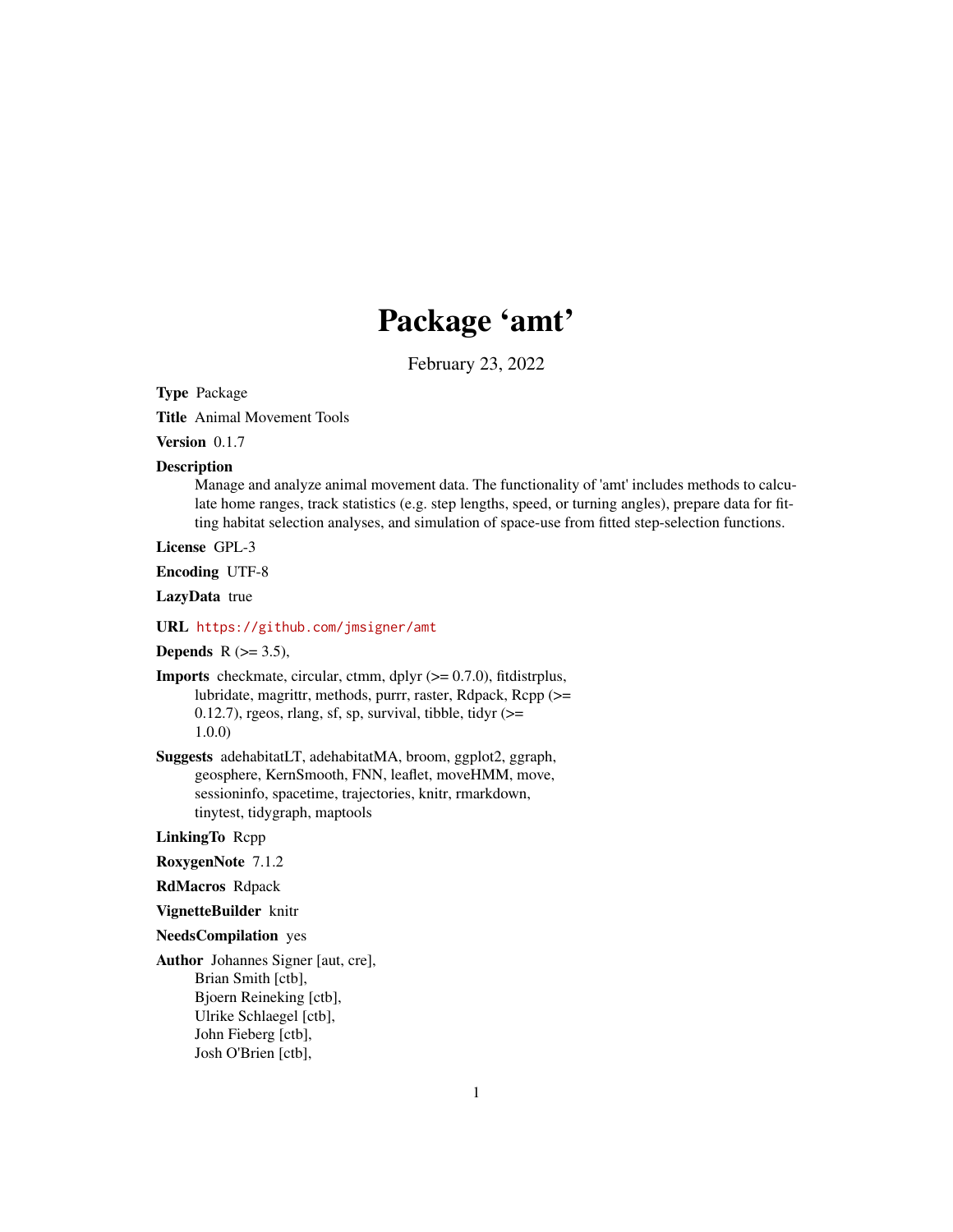Bernardo Niebuhr [ctb], Alec Robitaille [ctb], Scott LaPoint [dtc]

Maintainer Johannes Signer <jsigner@gwdg.de>

**Repository CRAN** 

Date/Publication 2022-02-23 14:50:02 UTC

# R topics documented:

| 3              |
|----------------|
| $\overline{4}$ |
| 5              |
| 5              |
| 6              |
| 6              |
| $\overline{7}$ |
| 8              |
| 9              |
| 9              |
| 10             |
| 11             |
| 12             |
| 13             |
| 13             |
| 14             |
| 15             |
| 15             |
| 17             |
| 18             |
| 19             |
| 19             |
| 21             |
| 22             |
| 23             |
| 24             |
| 24             |
| 25             |
| 26             |
| 26             |
| 27             |
| 29             |
| 29             |
| 32             |
| 33             |
| 34             |
| 35             |
| 36             |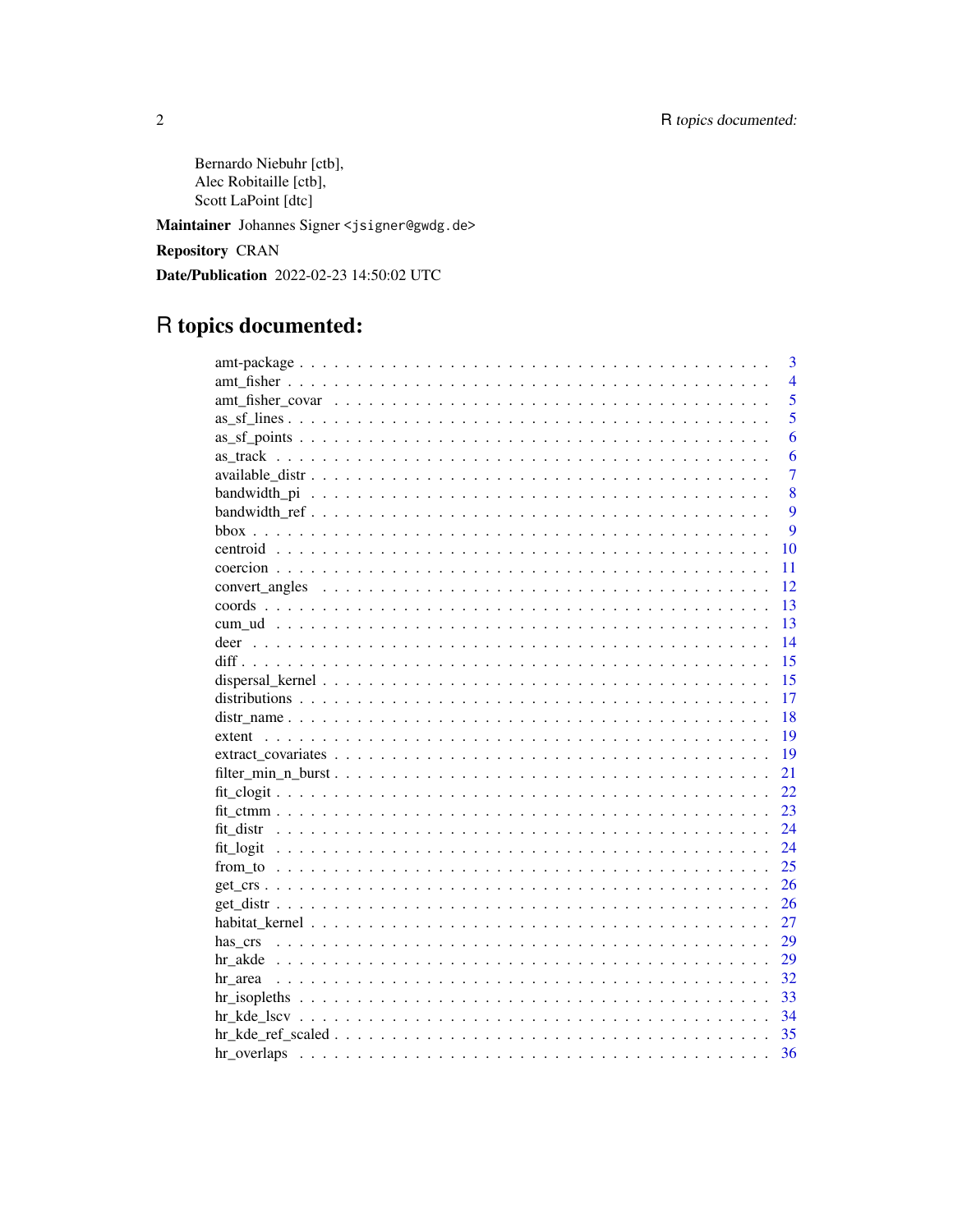<span id="page-2-0"></span>

|    |  |  |  |  |  |  |  |  |  |  | 38 |
|----|--|--|--|--|--|--|--|--|--|--|----|
|    |  |  |  |  |  |  |  |  |  |  | 39 |
|    |  |  |  |  |  |  |  |  |  |  | 40 |
|    |  |  |  |  |  |  |  |  |  |  | 43 |
|    |  |  |  |  |  |  |  |  |  |  | 44 |
|    |  |  |  |  |  |  |  |  |  |  | 45 |
|    |  |  |  |  |  |  |  |  |  |  | 46 |
|    |  |  |  |  |  |  |  |  |  |  | 47 |
|    |  |  |  |  |  |  |  |  |  |  | 48 |
|    |  |  |  |  |  |  |  |  |  |  | 49 |
|    |  |  |  |  |  |  |  |  |  |  | 50 |
|    |  |  |  |  |  |  |  |  |  |  | 51 |
|    |  |  |  |  |  |  |  |  |  |  | 52 |
|    |  |  |  |  |  |  |  |  |  |  | 54 |
|    |  |  |  |  |  |  |  |  |  |  | 55 |
|    |  |  |  |  |  |  |  |  |  |  | 55 |
| sh |  |  |  |  |  |  |  |  |  |  | 56 |
|    |  |  |  |  |  |  |  |  |  |  | 57 |
|    |  |  |  |  |  |  |  |  |  |  | 57 |
|    |  |  |  |  |  |  |  |  |  |  | 58 |
|    |  |  |  |  |  |  |  |  |  |  | 58 |
|    |  |  |  |  |  |  |  |  |  |  | 59 |
|    |  |  |  |  |  |  |  |  |  |  | 60 |
|    |  |  |  |  |  |  |  |  |  |  | 62 |
|    |  |  |  |  |  |  |  |  |  |  | 63 |
|    |  |  |  |  |  |  |  |  |  |  | 64 |
|    |  |  |  |  |  |  |  |  |  |  | 66 |
|    |  |  |  |  |  |  |  |  |  |  | 66 |
|    |  |  |  |  |  |  |  |  |  |  | 67 |
|    |  |  |  |  |  |  |  |  |  |  | 68 |
|    |  |  |  |  |  |  |  |  |  |  | 69 |
|    |  |  |  |  |  |  |  |  |  |  | 70 |
|    |  |  |  |  |  |  |  |  |  |  | 74 |
|    |  |  |  |  |  |  |  |  |  |  |    |

amt-package *amt: Animal Movement Tools*

# Description

Manage and analyze animal movement data. The functionality of 'amt' includes methods to calculate home ranges, track statistics (e.g. step lengths, speed, or turning angles), prepare data for fitting habitat selection analyses, and simulation of space-use from fitted step-selection functions.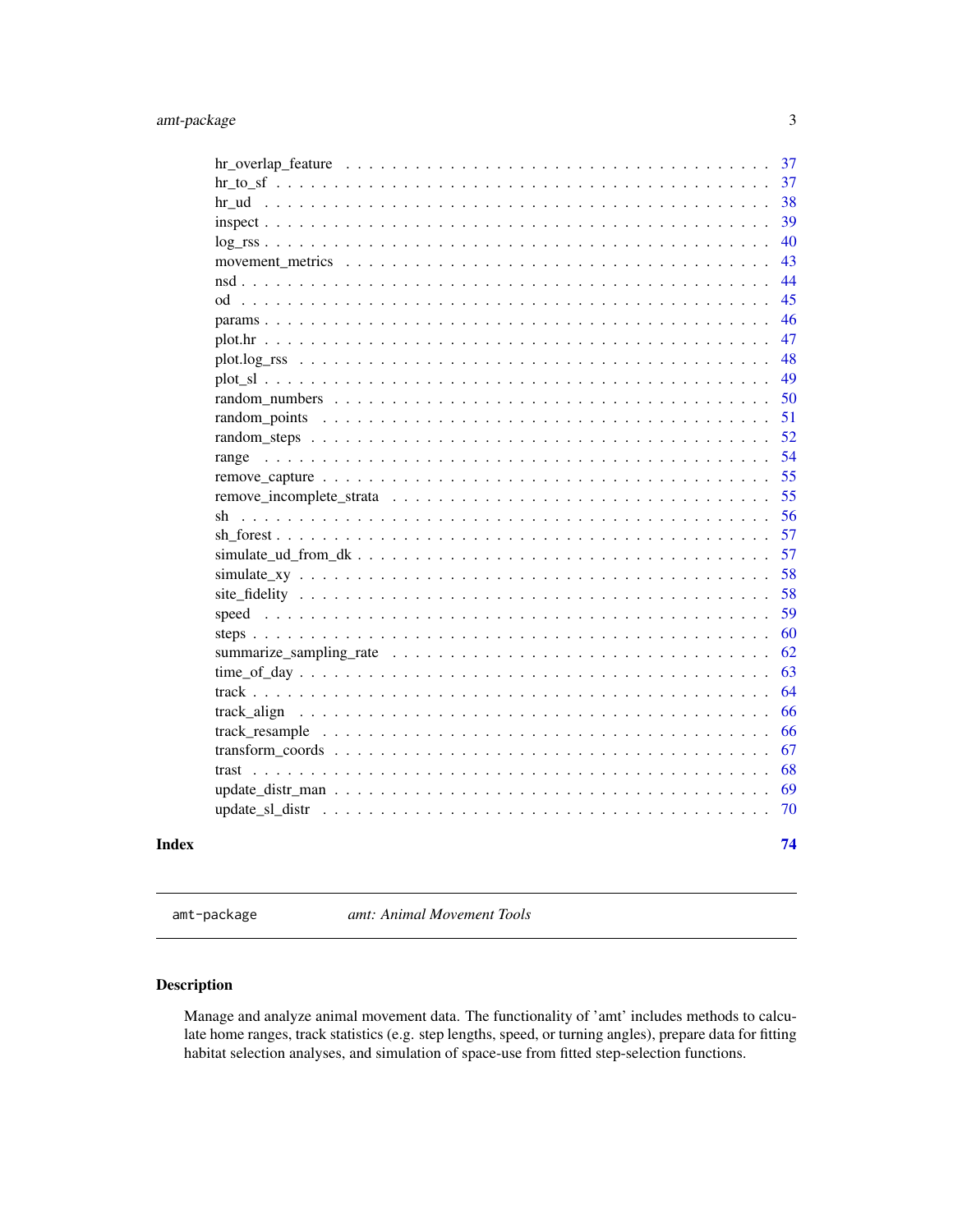#### Author(s)

Maintainer: Johannes Signer <jsigner@gwdg.de> Other contributors:

- Brian Smith [contributor]
- Bjoern Reineking [contributor]
- Ulrike Schlaegel [contributor]
- John Fieberg [contributor]
- Josh O'Brien [contributor]
- Bernardo Niebuhr [contributor]
- Alec Robitaille [contributor]
- Scott LaPoint [data contributor]

# See Also

Useful links:

• <https://github.com/jmsigner/amt>

amt\_fisher *GPS tracks from four fishers*

#### Description

This file includes spatial data from 4 fisher (Pekania pennanti). These location data were collected via a 105g GPS tracking collar (manufactured by E-obs GmbH) and programmed to record the animal's location every 10 minutes, continuously. The data re projected in NAD84 (epsg: 5070). The data usage is permitted for exploratory purposes. For other purposes please get in contact (Scott LaPoint).

#### Usage

amt\_fisher

#### Format

A tibble with 14230 rows and 5 variables:

- x\_ the x-coordinate
- y\_ the y-coordinate
- t\_ the timestamp

sex the sex of the animal

id the id of the animal

name the name of the animal

<span id="page-3-0"></span>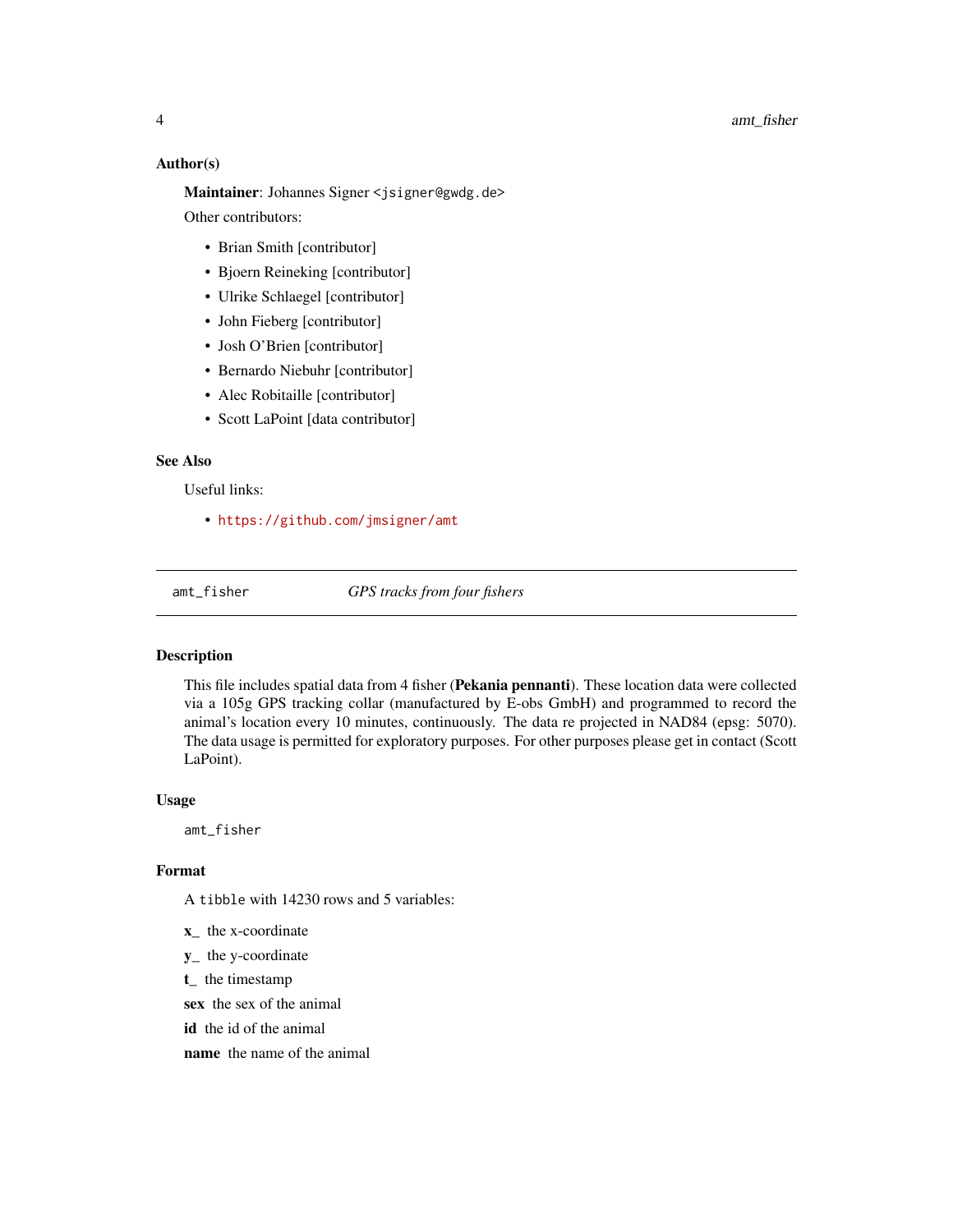<span id="page-4-0"></span>amt\_fisher\_covar 5

# Source

https://www.datarepository.movebank.org/handle/10255/move.330

#### References

For more information, contact Scott LaPoint sdlapoint@gmail.com

amt\_fisher\_covar *Environmental data for fishers*

# Description

A list with three entries that correspond to the following three layer: land use, elevation and population density.

#### Usage

amt\_fisher\_covar

#### Format

A list with three where each entry is a RasterLayer.

# Source

https://lpdaac.usgs.gov/dataset\_discovery/aster/aster\_products\_table http://dup.esrin.esa.it/page\_globcover.php http://sedac.ciesin.columbia.edu/data/collection/gpw-v3/sets/browse

as\_sf\_lines *Export track to lines*

# Description

Exports a track to (multi)lines from the sf package.

## Usage

 $as_sf_{\text{lines}}(x, \ldots)$ 

# Arguments

| X                       | $[track_xv, track_xvt]$              |
|-------------------------|--------------------------------------|
|                         | A track created with make_track.     |
| $\cdot$ $\cdot$ $\cdot$ | Further arguments, none implemented. |

# Value

A tibble with a sfc-column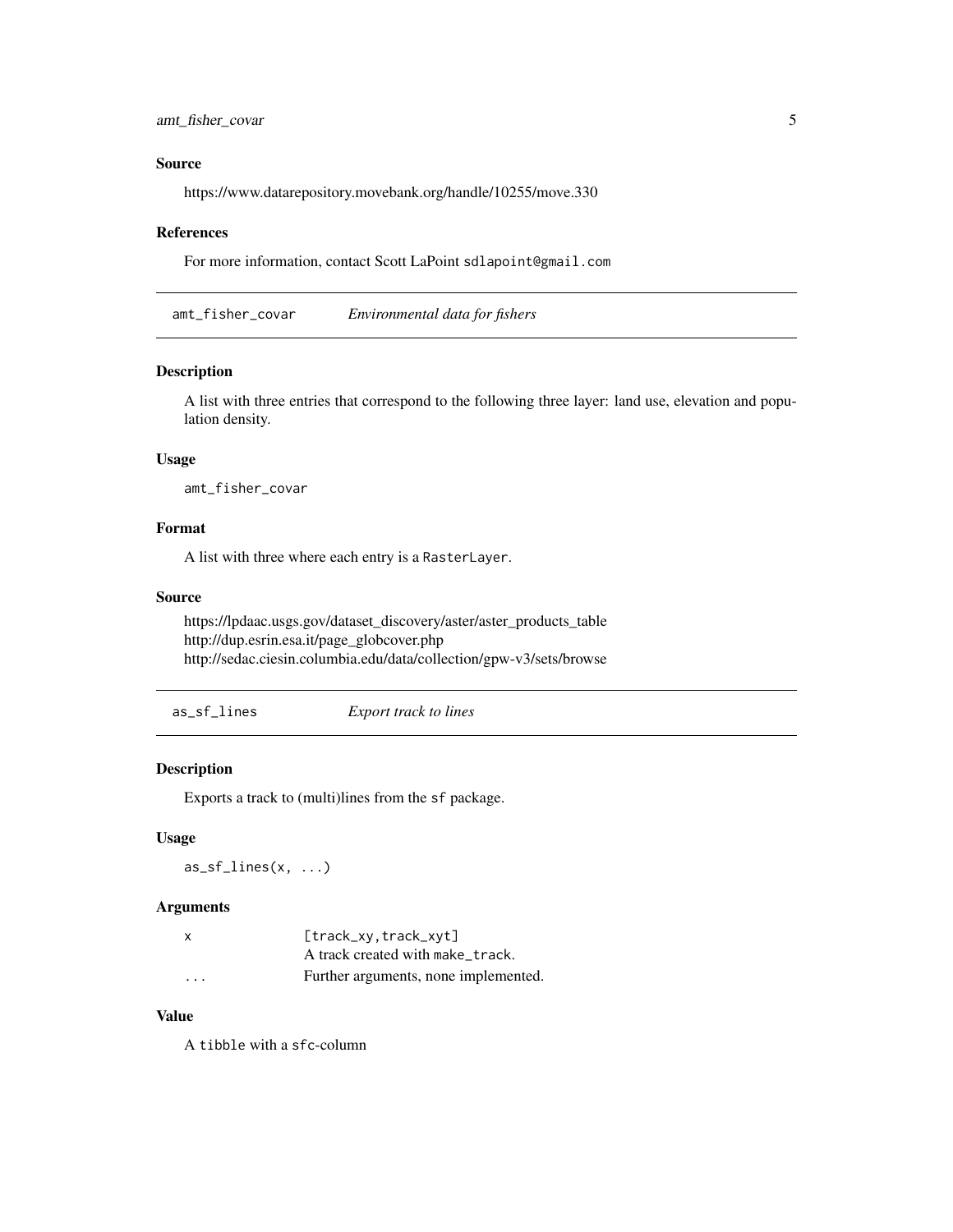Coerces a track to points from the sf package.

# Usage

```
as_sf_points(x, ...)
## S3 method for class 'steps_xy'
as_s f_{points}(x, end = TRUE, ...)
```
# Arguments

| $\mathsf{x}$ | [track_xy,track_xyt]                               |
|--------------|----------------------------------------------------|
|              | A track created with make_track.                   |
| .            | Further arguments, none implemented.               |
| end          | $[logical(1)=TRUE]$                                |
|              | For steps, should the end or start points be used? |

#### Value

A data data.frame with a sfc-column

as\_track *Coerce to track*

# Description

Coerce other classes (currently implemented: SpatialPoints) to a track\_xy.

```
as\_track(x, \ldots)## S3 method for class 'SpatialPoints'
as\_track(x, \ldots)## S3 method for class 'sfc_POINT'
as\_track(x, \ldots)## S3 method for class 'steps_xyt'
as\_track(x, \ldots)
```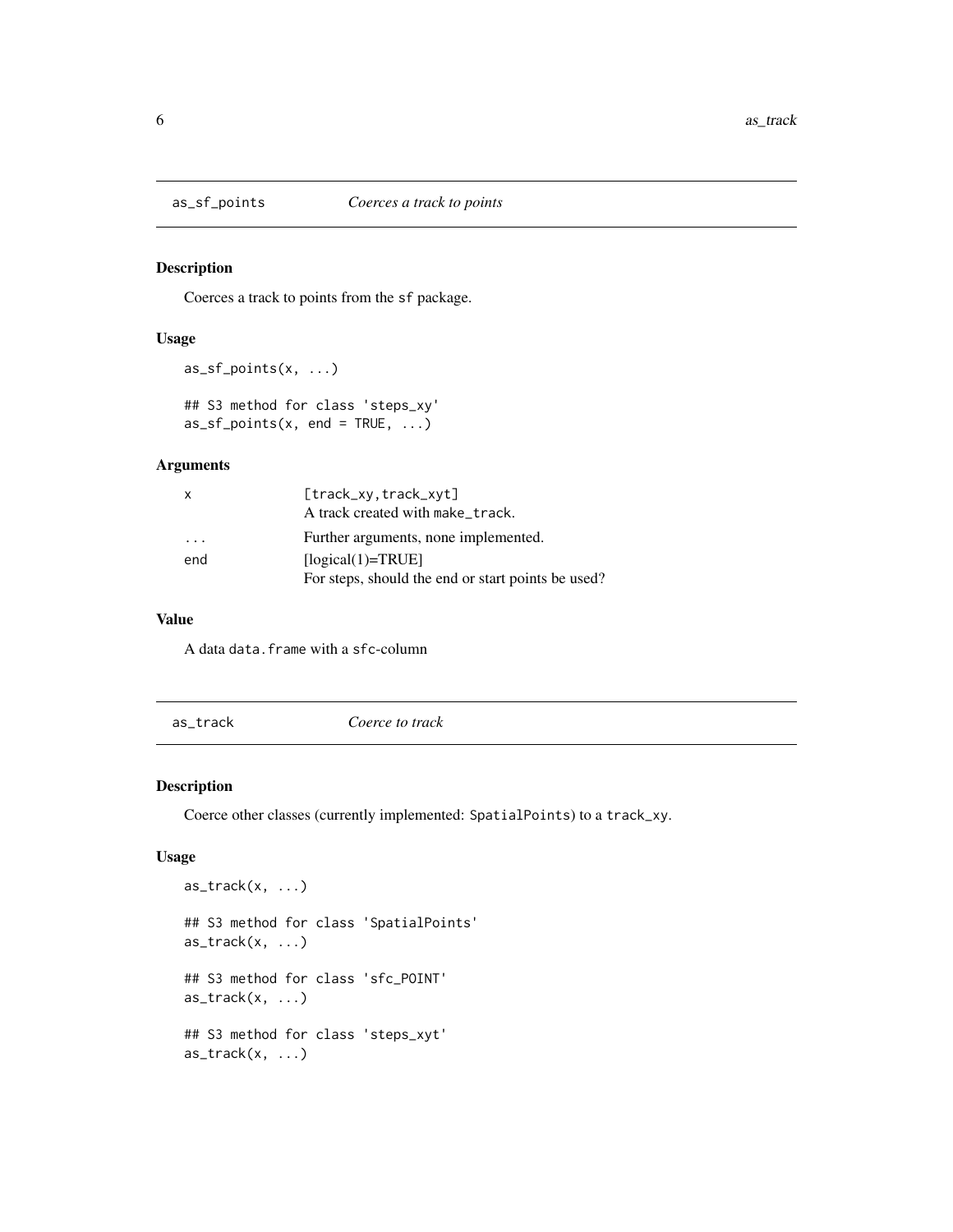```
## S3 method for class 'data.frame'
as\_track(x, \ldots)
```
# Arguments

| x        | Object to be converted to a track.   |
|----------|--------------------------------------|
| $\cdots$ | Further arguments, none implemented. |

# Value

An object of class track\_xy(t)

# Examples

```
xy <- sp::SpatialPoints(cbind(c(1, 3, 2, 1), c(3, 2, 2, 1)))
as_track(xy)
```
available\_distr *Display available distributions for step lengths and turn angles.*

# Description

Display available distributions for step lengths and turn angles.

#### Usage

```
available_distr(which_dist = "all", names_only = FALSE, ...)
```
#### Arguments

| which_dist | [char(1)="all"]{"all", "ta", "sl"}                                               |
|------------|----------------------------------------------------------------------------------|
|            | Should all distributions be returned, or only distributions for turn angles (ta) |
|            | or step lengths $(s1)$ .                                                         |
| names_only | $[logical(1)=FALSE]$                                                             |
|            | Indicates if only the names of distributions should be returned.                 |
| .          | none implemented.                                                                |

#### Value

A tibble with the purpose of the distribution (turn angles [ta] or step length [sl]) and the distribution name.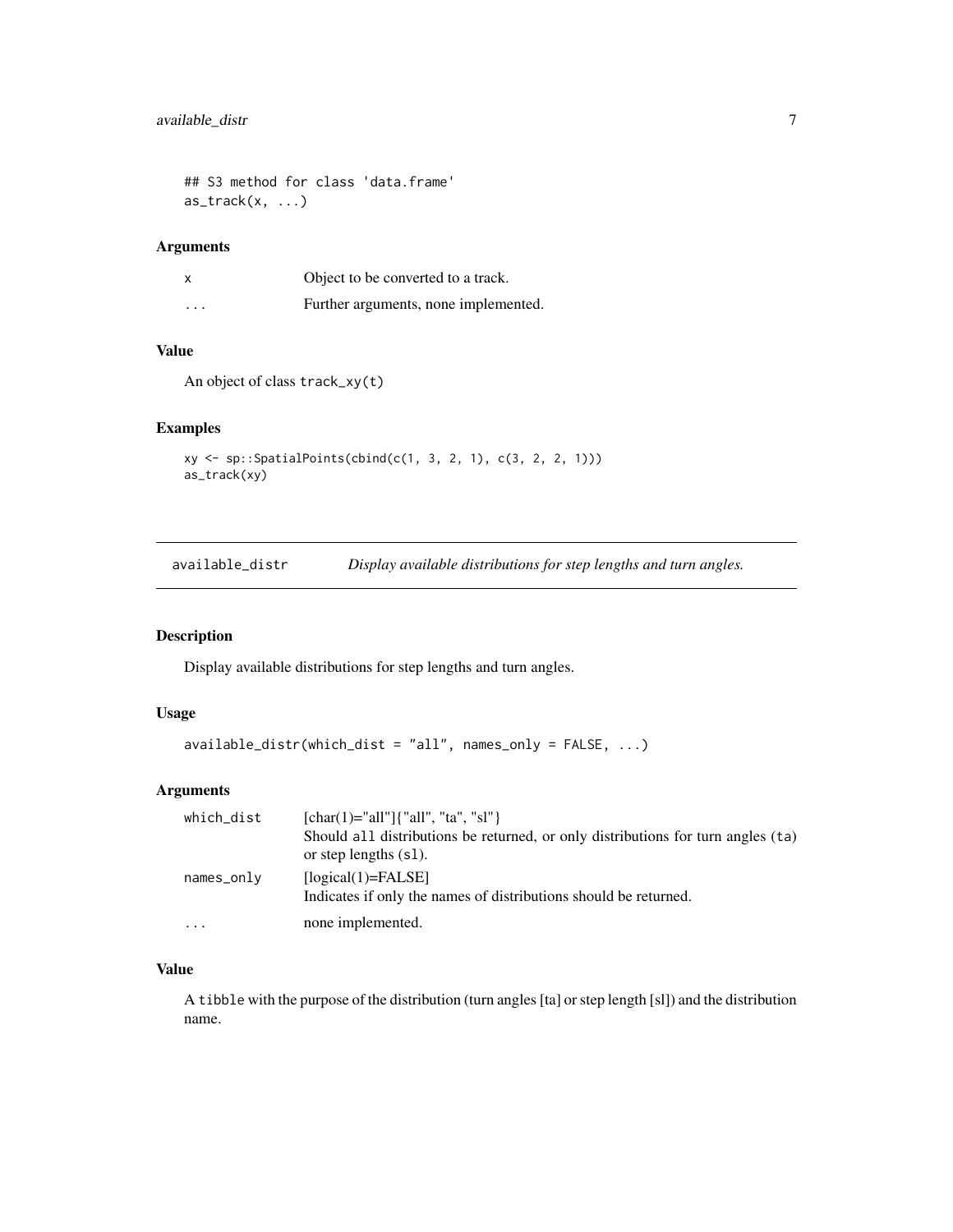<span id="page-7-0"></span>

This function calculates bandwidths for kernel density estimation by wrapping KernSmooth::dpik. If correct = TURE, the bandwidth is trasformed with power 5/6 to correct for using an univariate implementation for bivariate data (Gitzen et. al 2006).

#### Usage

hr\_kde\_pi(x, ...) ## S3 method for class 'track\_xy'  $hr\_kde\_pi(x, rescale = "none", correct = TRUE, ...)$ 

# Arguments

| x          | [track_xy.track_xyt]<br>A track created with make_track.                                                                  |
|------------|---------------------------------------------------------------------------------------------------------------------------|
| $\ddots$ . | Further arguments, none implemented.                                                                                      |
| rescale    | [character(1)]<br>Rescaling method for reference bandwidth calculation. Must be one of "unit-<br>var", "xvar", or "none". |
| correct    | Logical scalar that indicates whether or not the estimate should be correct for<br>the two dimensional case.              |

#### Value

The bandwidth, the standardization method and correction.

#### References

Gitzen, R. A., Millspaugh, J. J., & Kernohan, B. J. (2006). Bandwidth selection for fixed-kernel analysis of animal utilization distributions. *Journal of Wildlife Management*, 70(5), 1334-1344.

#### See Also

KernSmooth::dpik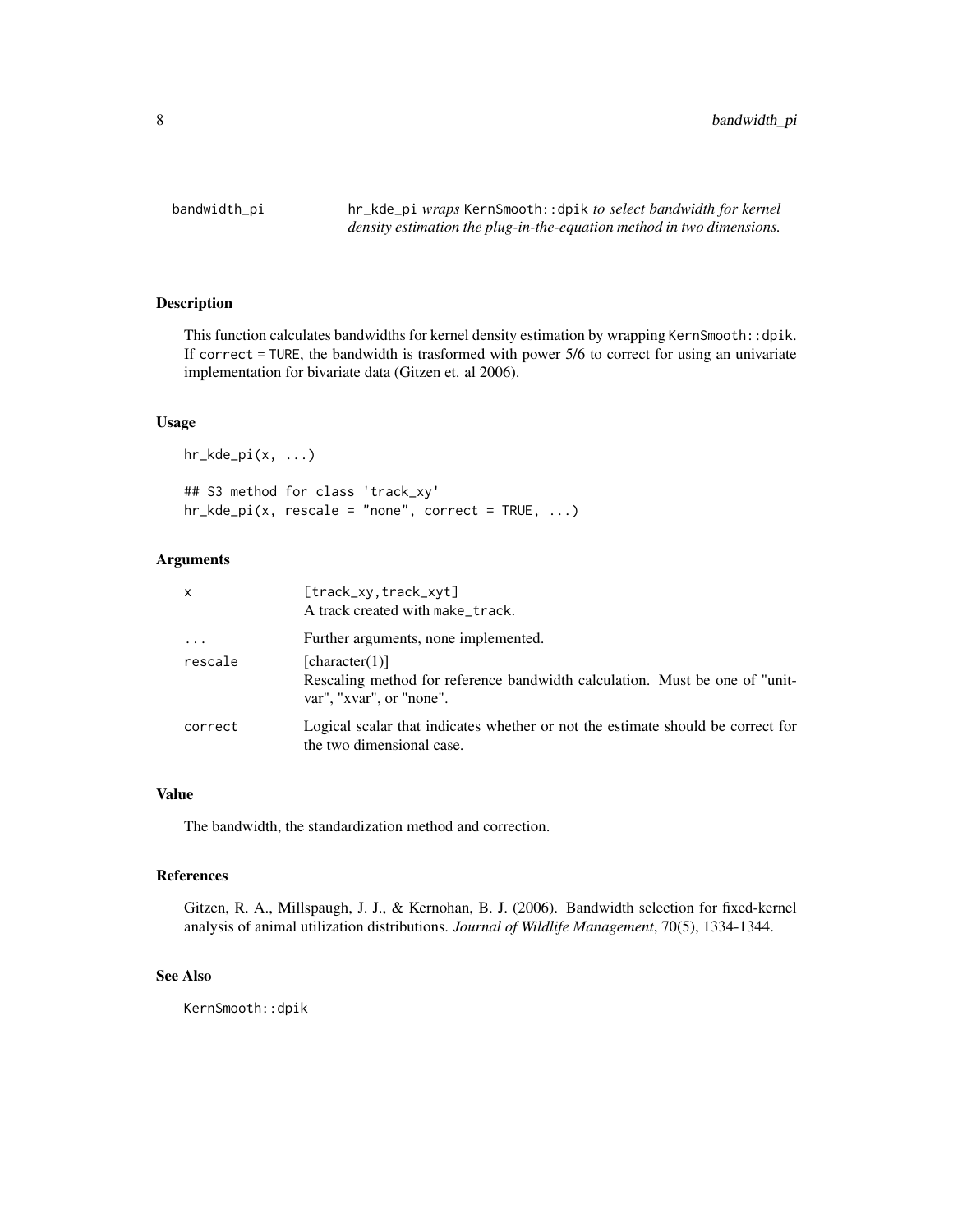<span id="page-8-0"></span>Calculate the reference bandwidth for kernel density home-range range estimates.

# Usage

```
hr\_kde\_ref(x, ...)## S3 method for class 'track_xy'
hr\_kde\_ref(x, rescale = "none", ...)
```
# Arguments

|          | $[track_xv, track_xvt]$                                                                                 |
|----------|---------------------------------------------------------------------------------------------------------|
|          | A track created with make_track.                                                                        |
| $\cdots$ | Further arguments, none implemented.                                                                    |
| rescale  | [character(1)]                                                                                          |
|          | Rescaling method for reference bandwidth calculation. Must be one of "unit-<br>var", "xvar", or "none". |

# Value

The estimated bandwidth in x and y direction.

bbox *Get bounding box of a track.*

# Description

Get bounding box of a track.

```
bbox(x, \ldots)## S3 method for class 'track_xy'
bbox(x, spatial = TRUE, buffer = NULL, sf = FALSE, ...)
## S3 method for class 'steps_xy'
bbox(x, spatial = TRUE, buffer = NULL, sf = FALSE, ...)
```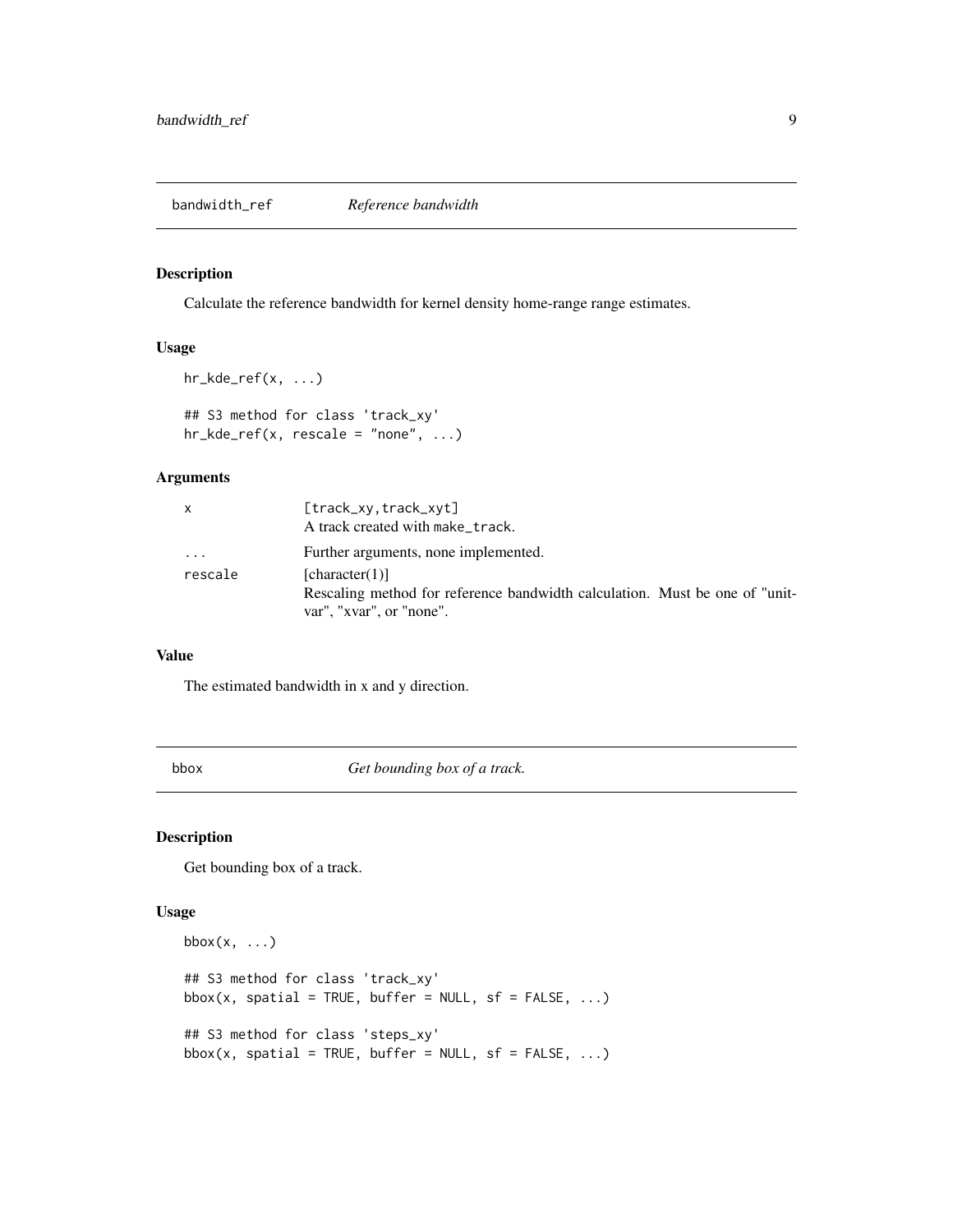<span id="page-9-0"></span>10 centroid

#### Arguments

| x       | [track_xy, track_xyt]<br>A track created with make_track.                        |
|---------|----------------------------------------------------------------------------------|
|         | Further arguments, none implemented.                                             |
| spatial | $[logical(1)=TRUE]$<br>Whether or not to return a SpatialPolygons-object or not. |
| buffer  | $[numeric(0)=NULL]{NULL, >0}$<br>An optional buffer of the bounding box.         |
| sf      | $[logical(1)=FALSE]$<br>If TRUE a simple feature polygon is returned.            |

# Value

If spatial = FALSE a named vector of length four with the extent of the bounding box. Otherwise a SpatialPolygon or a simple freature polygon with the bounding box.

# Examples

```
data(deer)
bbox(deer)
bbox(deer, spatial = FALSE)
bbox(deer, buffer = 100, spatial = FALSE)
# For steps
deer %>% steps_by_burst %>% bbox(spatial = FALSE)
deer %>% steps_by_burst %>% bbox(buffer = 100, spatial = FALSE)
deer %>% steps_by_burst %>% random_steps %>% bbox(spatial = FALSE)
# There is also the option to return a `sf`-object and then work with this further.
deer %>% bbox(sf = TRUE) %>% sf::st_transform(4326)
```
centroid *Calculate the centroid of a track.*

# Description

Calculate the centroid of a track.

#### Usage

 $centroid(x, \ldots)$ 

## S3 method for class 'track\_xy'  $centroid(x, spatial = FALSE, ...)$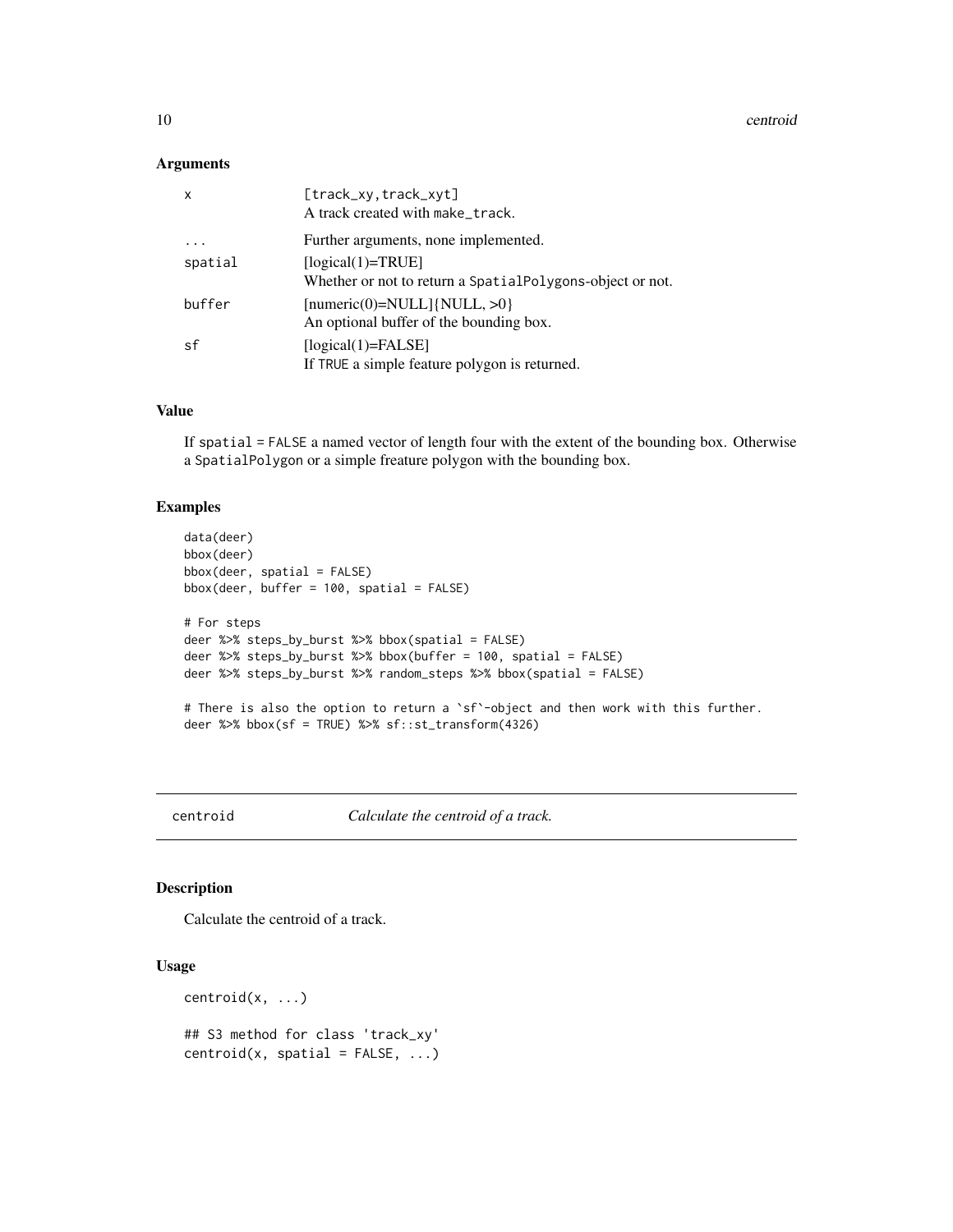#### <span id="page-10-0"></span>coercion and the coercion of the coercion of the coercion of the coercion of the coercion of the coercion of the coercion of the coercion of the coercion of the coercion of the coercion of the coercion of the coercion of t

#### Arguments

| x                       | [track_xy,track_xyt]                             |
|-------------------------|--------------------------------------------------|
|                         | A track created with make_track.                 |
| $\cdot$ $\cdot$ $\cdot$ | Further arguments, none implemented.             |
| spatial                 | $[logical(1)=FALSE]$                             |
|                         | Whether or not to return a SpatialPoints-object. |

#### Value

The centroid of a track as numeric vector if spatial = FALSE, otherwise as SpatialPoints.

#### Examples

data(deer) centroid(deer)

coercion *Coerce a track to other formats.*

#### Description

Several other packages provides methods to analyze movement data, and amt provides coercion methods to some packages.

```
as_sp(x, \ldots)## S3 method for class 'steps_xy'
as_sp(x, end = TRUE, ...)as_move(x, \ldots)## S3 method for class 'track_xyt'
as_move(x, id = "id", ...)as_ltraj(x, ...)
## S3 method for class 'track_xy'
as_ltraj(x, id = "animal_l", ...)## S3 method for class 'track_xyt'
as_ltraj(x, \ldots)as_telemetry(x, ...)
```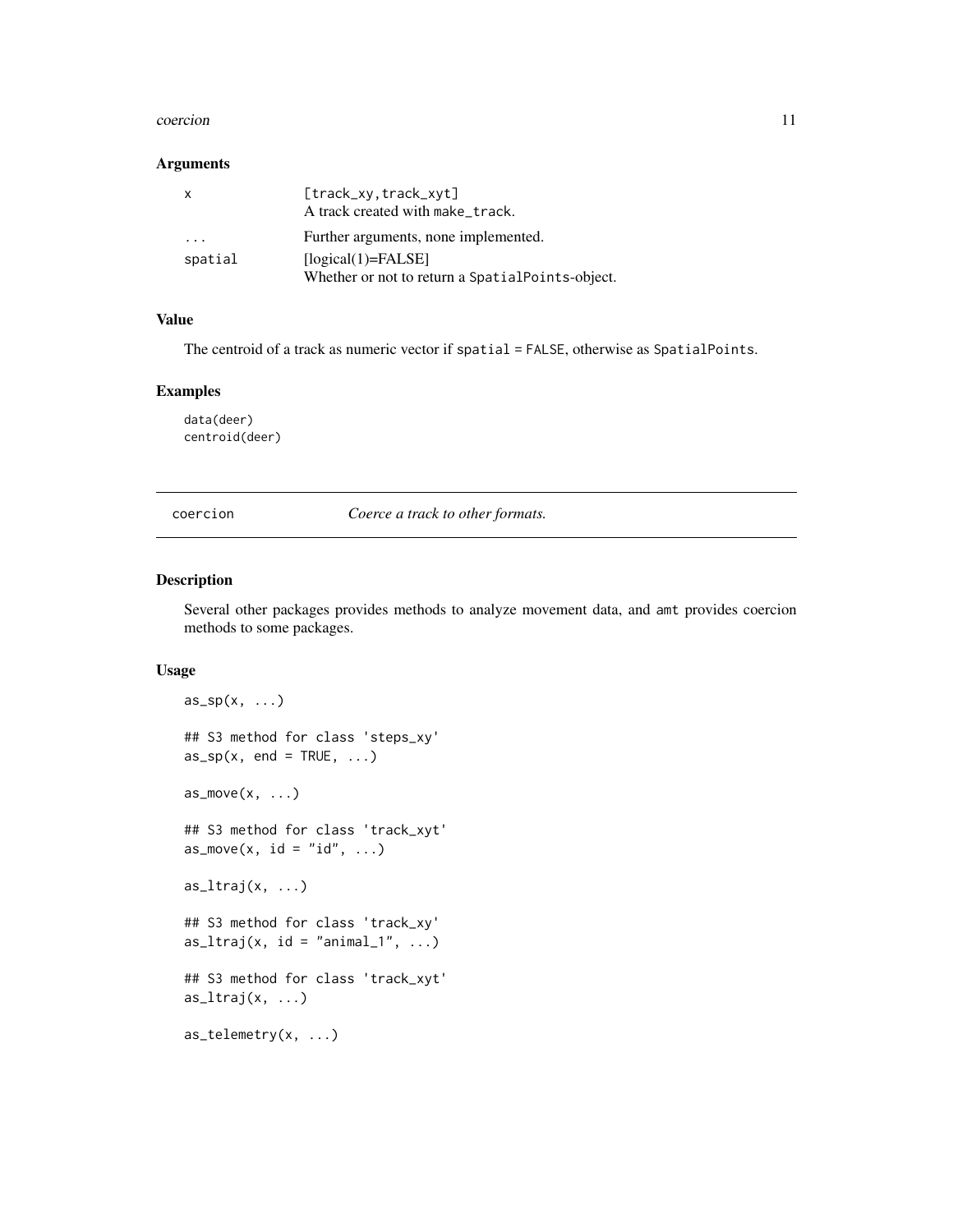```
## S3 method for class 'track_xyt'
as_telemetry(x, ...)
as_moveHMM(x, \ldots)## S3 method for class 'track_xy'
as_moveHMM(x, ...)
```
# Arguments

| X   | [track_xy, track_xyt]<br>A track created with make_track.                 |
|-----|---------------------------------------------------------------------------|
|     | Further arguments, none implemented.                                      |
| end | $[logical(1)=TRUE]$<br>For steps, should the end or start points be used? |
| id  | [numeric, character, factor]<br>Animal $id(s)$ .                          |

# Value

An object of the class to which coercion is performed to.

convert\_angles *Converts angles to radians*

# Description

Converts angles to radians

# Usage

as\_rad(x)

as\_degree(x)

# Arguments

| [numeric]                 |
|---------------------------|
| Angles in degrees or rad. |

# Value

A numeric vector with the converted angles.

<span id="page-11-0"></span>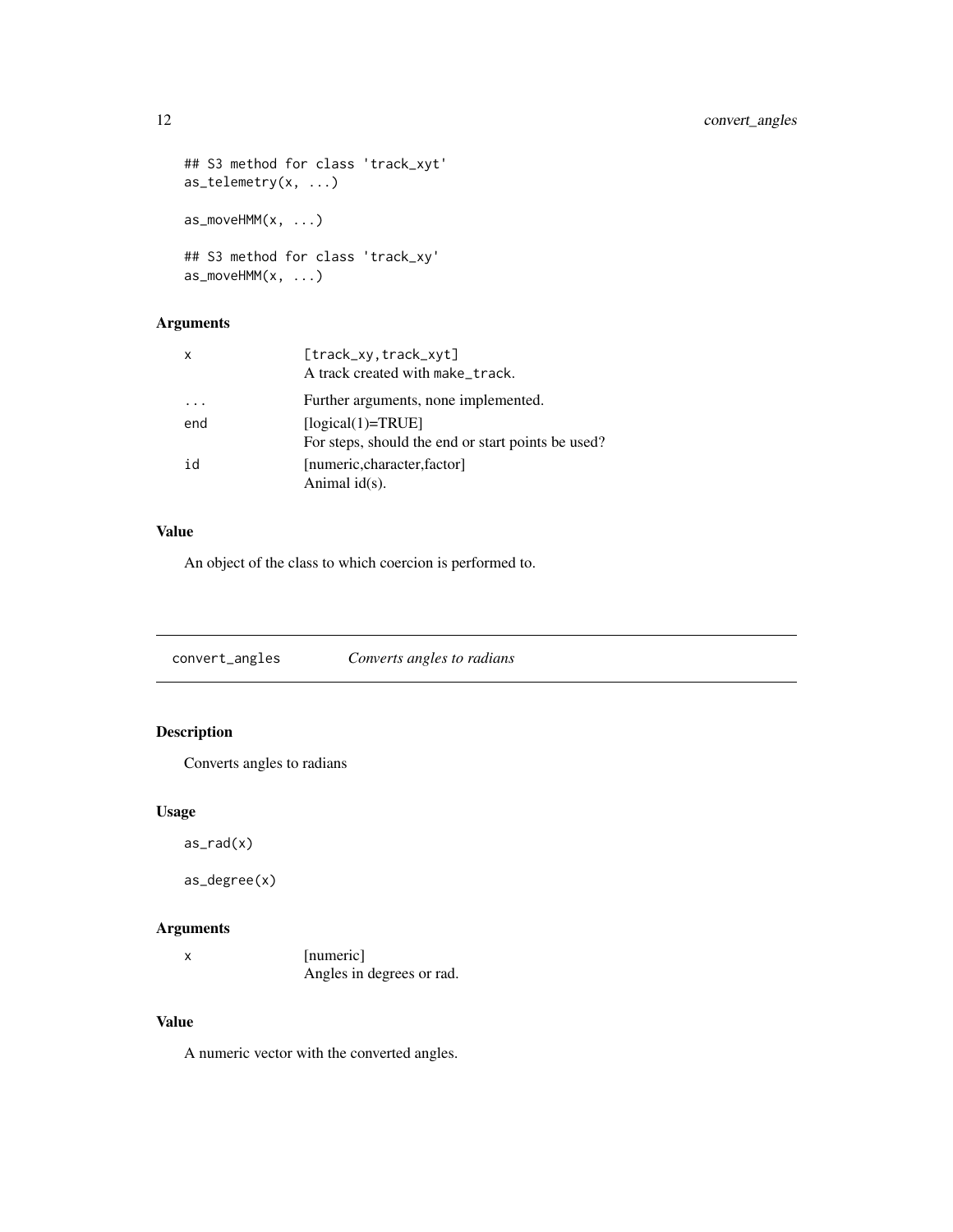#### <span id="page-12-0"></span>coords and the coords of the coords of the coords of the coords of the coords of the coords of the coords of the coords of the coords of the coords of the coords of the coords of the coords of the coords of the coords of t

# Examples

```
as_rad(seq(-180, 180, 30))
# The default unit of turning angles is rad.
data(deer)
deer %>% steps() %>% mutate(ta_ = as_degree(ta_))
```
#### coords *Coordinates of a track.*

# Description

Coordinates of a track.

#### Usage

 $coords(x, \ldots)$ 

# Arguments

| X        | $[track_xv, track_xvt]$              |
|----------|--------------------------------------|
|          | A track created with make_track.     |
| $\cdots$ | Further arguments, none implemented. |

# Value

[tibble] The coordinates.

# Examples

data(deer) coords(deer)

cum\_ud *Calculate a cumulative UD*

# Description

Calculate the cumulative utilization distribution (UD).

# Usage

 $hr\_cud(x, \ldots)$ ## S3 method for class 'RasterLayer'  $hr\_cud(x, \ldots)$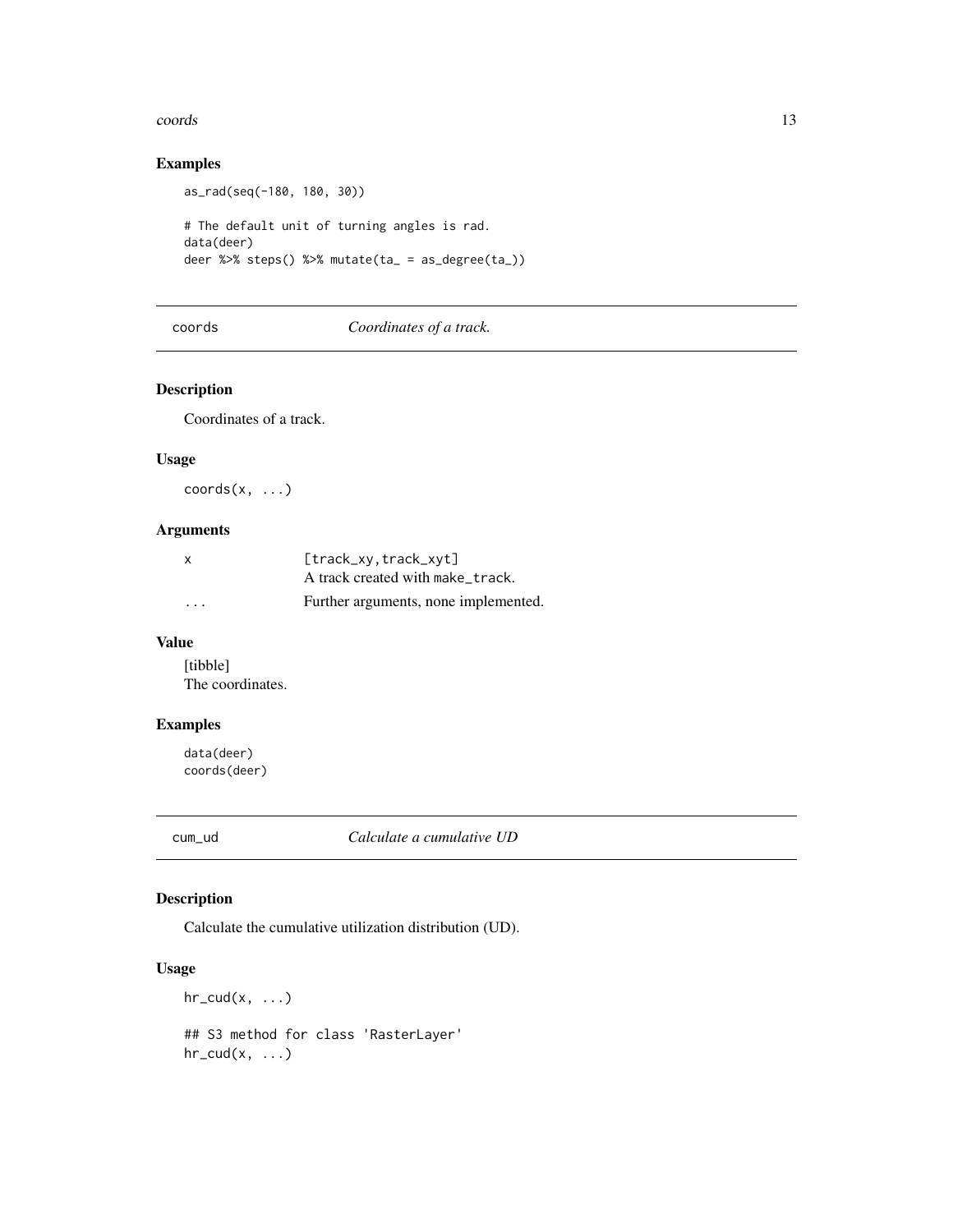14 deer and the state of the state of the state of the state of the state of the state of the state of the state of the state of the state of the state of the state of the state of the state of the state of the state of th

#### Arguments

| х                       | [RasterLayer]<br>Containing the Utilization Distribution (UD). |
|-------------------------|----------------------------------------------------------------|
| $\cdot$ $\cdot$ $\cdot$ | Further arguments, none implemented.                           |

#### Value

[RasterLayer] The cumulative UD.

#### Note

This function is typically used to obtain isopleths.

deer *Relocations of 1 red deer*

# Description

826 GPS relocations of one red deer from northern Germany. The data is already resampled to a regular time interval of 6 hours and the coordinate reference system is transformed to epsg:3035.

# Usage

deer

# Format

A track\_xyt

- x\_ the x-coordinate
- y\_ the y-coordinate
- t\_ the timestamp

burst\_ the burst a particular points belongs to.

# Source

Verein für Wildtierforschung Dresden und Göttingen e.V.

<span id="page-13-0"></span>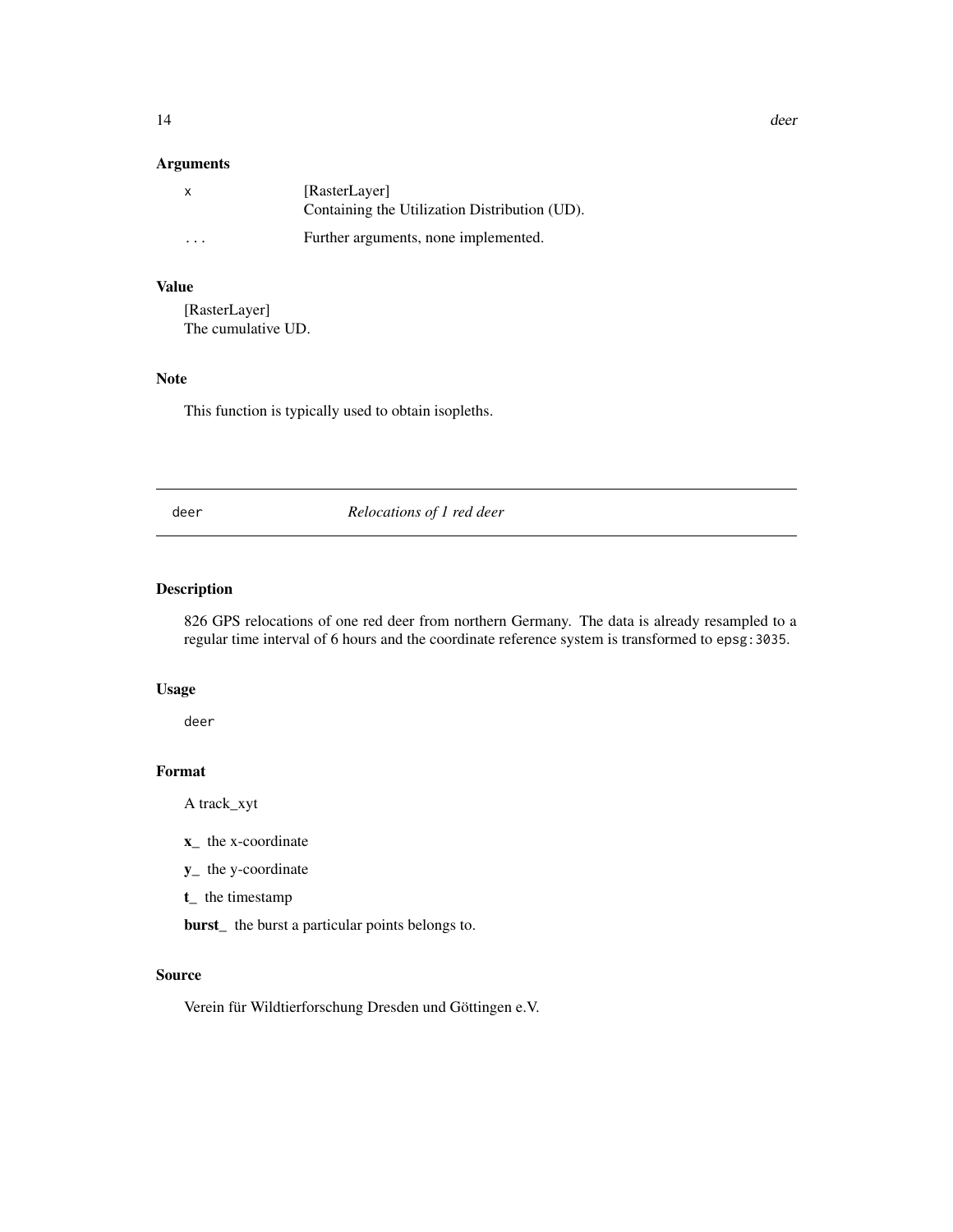<span id="page-14-0"></span>

Difference in x and y coordinates.

#### Usage

 $diff_x(x, \ldots)$ 

 $diff_y(x, \ldots)$ 

# Arguments

| X        | A track_xyt.                         |
|----------|--------------------------------------|
| $\cdots$ | Further arguments, none implemented. |

# Value

Numeric vector

dispersal\_kernel *Create a dispersal kernel*

# Description

Create a dispersal kernel

```
dispersal_kernel(
  formula,
  coefs,
 habitat = NULL,
 other.vars = NULL,
 start,
 max.dist,
 init.dim = amt::as\_rad(45),
  standardize = TRUE,
 raster = TRUE,
  stop = 0)
```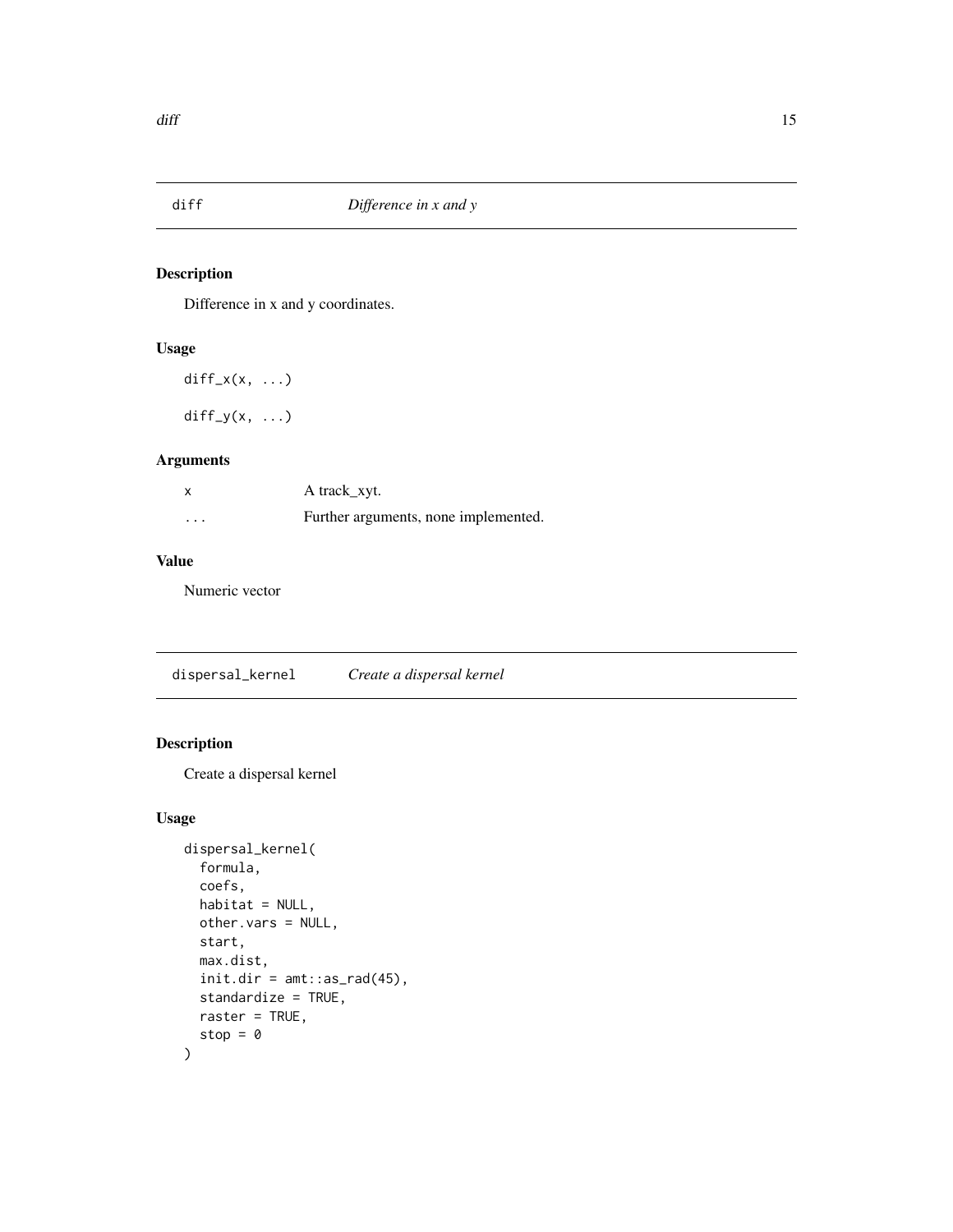# Arguments

| formula     | [formula]<br>The formula for the dispersal kernel.                                                                                    |
|-------------|---------------------------------------------------------------------------------------------------------------------------------------|
| coefs       | [named numeric] $\{>1\}$<br>Coefficients for the terms in the formula. Names of the coefficients must match<br>the name of the terms. |
| habitat     | [RasterLayer]<br>The habitat matrix / landscape.                                                                                      |
| other.vars  | $\lceil data \cdot \text{frame} = \text{NULL} \rceil$<br>Possible other covariates.                                                   |
| start       | [numeric(2)]<br>Coordinates of the start position.                                                                                    |
| max.dist    | [numeric(1)]<br>The maximum distance of the dispersal kernel.                                                                         |
| init.dir    | [numeric(1)]<br>The initial direction in rad.                                                                                         |
| standardize | $[logical(1) = TRUE]$<br>Should the result be standardized.                                                                           |
| raster      | $[logical(1) = TRUE]$<br>Should a RasterLayer be returned.                                                                            |
| stop        | [integer(1)=1] $\{0,1\}$<br>What happens when the animal steps out of the landscape.                                                  |

# Value

A list with the following entries

- formula: The formula used to construct the dispersal kernel.
- coefs: The selection coefficients.
- habitat: Habitat covariates used to construct the dispersal kernel.
- other.var: Other (time) varying covariates used to construct the dispersal kernel.
- start: The start position.
- max.dist: The maximum distance of the dispersal kernel.
- init.dir: The initial direction of the dispersal kernel.
- standardize: Whether or not the dispersal kernel was standardized.
- raster: Should a RasterLayer be returned.
- stop: What happens when the animal steps outside the landscape.
- prep\_dk: Metrics for each cell in the dispersal kernel (e.g., step length, direction, ...)
- dispersal\_kernel: A RasterLayer if raster = TRUE or a tibble of the dispersal kernel.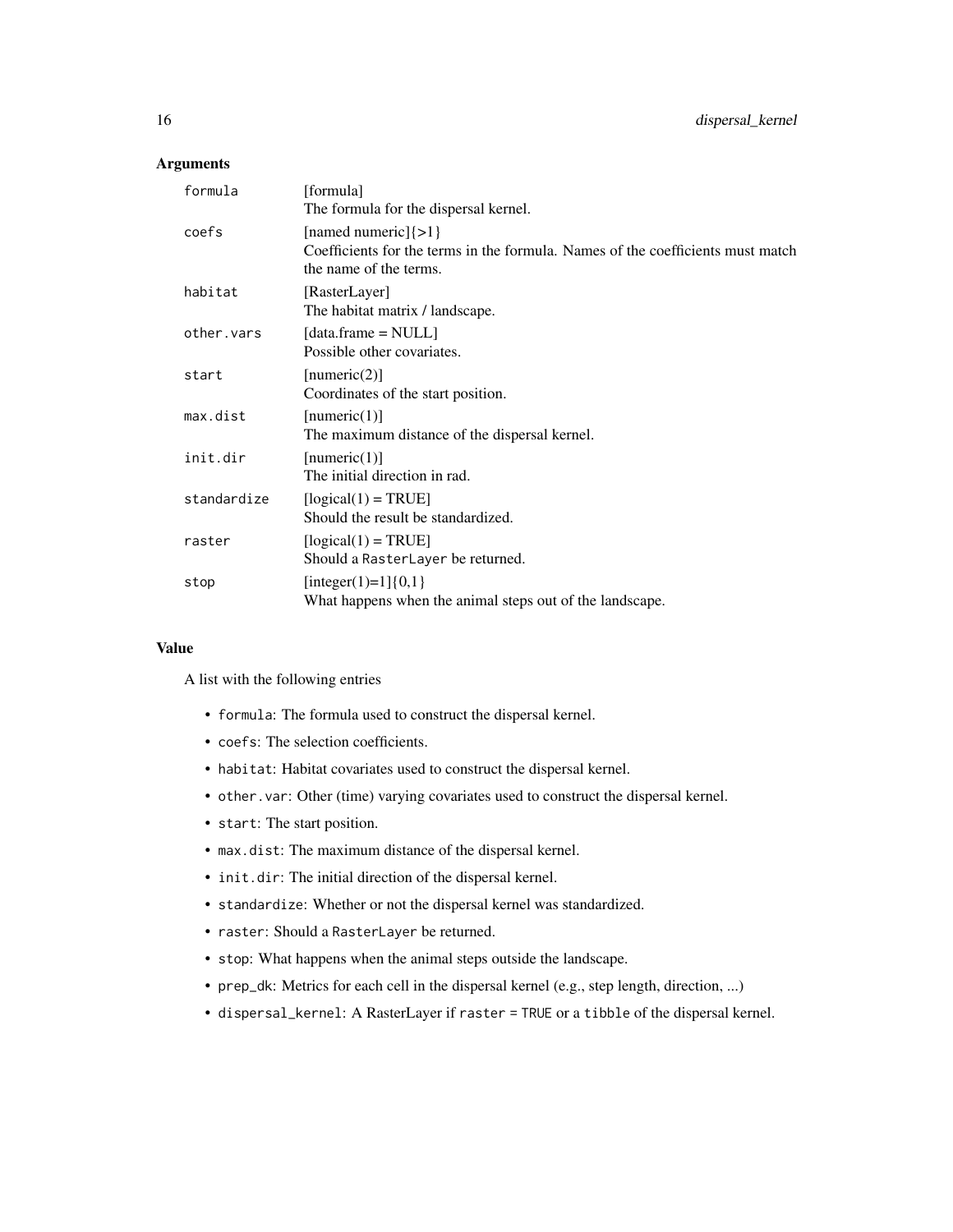<span id="page-16-0"></span>

make\_distributions creates a distribution suitable for using it with integrated step selection functions

# Usage

```
make_distribution(name, params, vcov = NULL, ...)
make_exp_distr(rate = 1)
make_hnorm_distr(sd = 1)
make_lnorm_distr(meanlog = 0, sdlog = 1)
make_unif_distr(min = -pi, max = pi)
make_vonmises_distr(kappa = 1, vcov = NULL)
make_gamma_distr(shape = 1, scale = 1, vcov = NULL)
```
# Arguments

| name        | [char(1)]                                                                                           |
|-------------|-----------------------------------------------------------------------------------------------------|
|             | Short name of distribution. See available_distr() for all currently imple-<br>mented distributions. |
| params      | [list]                                                                                              |
|             | A named list with parameters of the distribution.                                                   |
| <b>VCOV</b> | [matrix]                                                                                            |
|             | A matrix with variance and covariances.                                                             |
| .           | none implemented.                                                                                   |
| rate        | [double(1) $>0$ ]                                                                                   |
|             | The rate of the exponential distribution.                                                           |
| sd          | [double $(1)$ >0]                                                                                   |
|             | The standard deviation of the half-normal distribution.                                             |
| meanlog     | [double(1) $>0$ ]                                                                                   |
|             | The standard deviation of the half-normal distribution.                                             |
| sdlog       | [double $(1)$ >0]                                                                                   |
|             | The standard deviation of the half-normal distribution.                                             |
| min         | [double(1)]                                                                                         |
|             | The minimum of the uniform distribution.                                                            |
| max         | [double(1)]                                                                                         |
|             | The minimum of the uniform distribution.                                                            |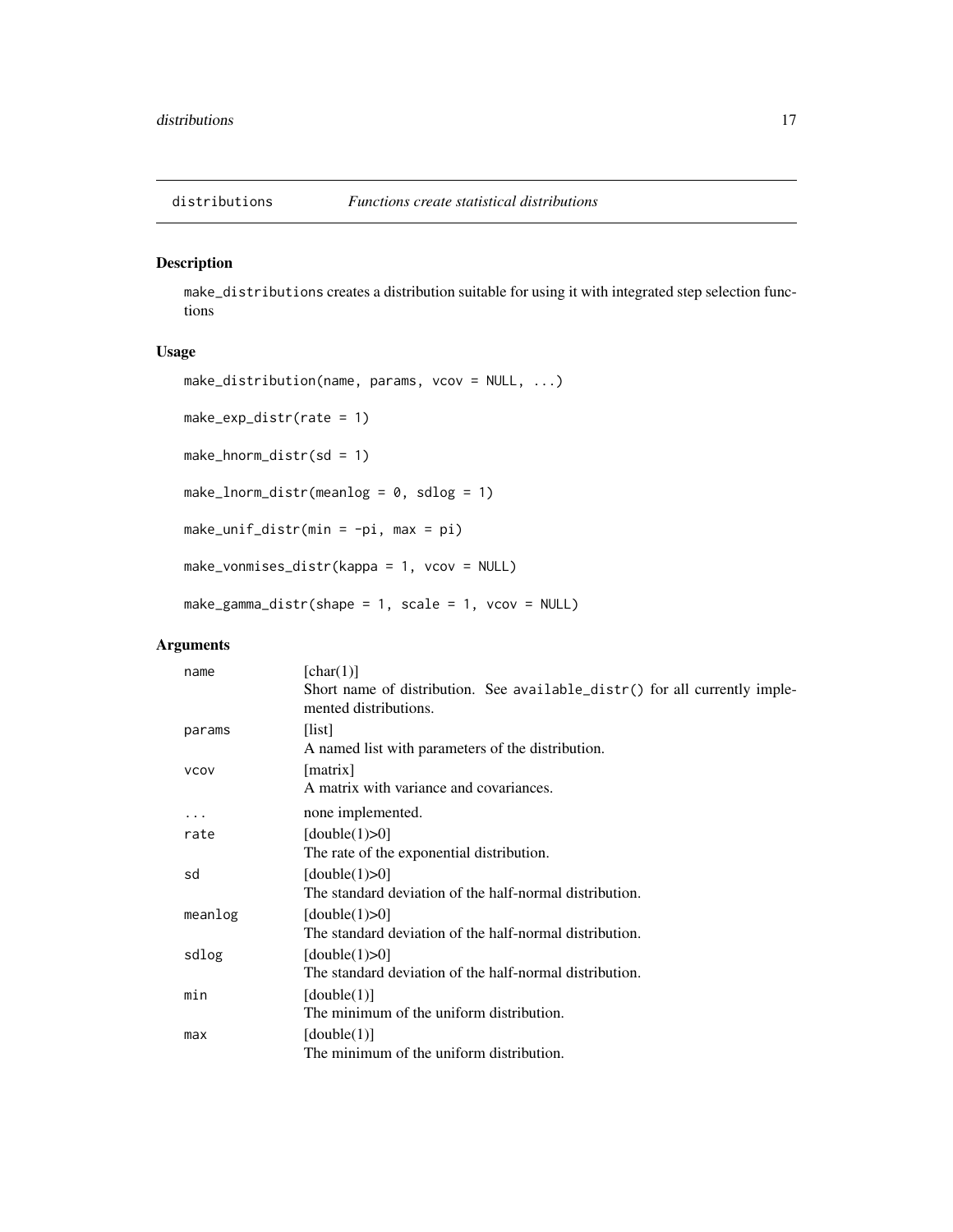<span id="page-17-0"></span>

| kappa        | $[double(1)=0]$                                        |
|--------------|--------------------------------------------------------|
|              | Concentration parameter of the von Mises distribution. |
| shape. scale | $[double(1)=0]$                                        |
|              | Shape and scale of the Gamma distribution              |

# Value

A list of class amt\_distr that contains the name (name) and parameters (params) of a distribution.

distr\_name *Name of step-length distribution and turn-angle distribution*

# Description

Name of step-length distribution and turn-angle distribution

# Usage

```
sl_distr_name(x, ...)
## S3 method for class 'random_steps'
sl_distr_name(x, ...)
## S3 method for class 'fit_clogit'
sl_distr_name(x, ...)
ta_distr_name(x, ...)
ta_distr_name(x, ...)
## S3 method for class 'random_steps'
ta_distr_name(x, ...)
## S3 method for class 'fit_clogit'
ta_distr_name(x, ...)
```
# Arguments

| X        | Random steps or fitted model |
|----------|------------------------------|
| $\cdots$ | None implemented.            |

## Value

Character vector of length 1.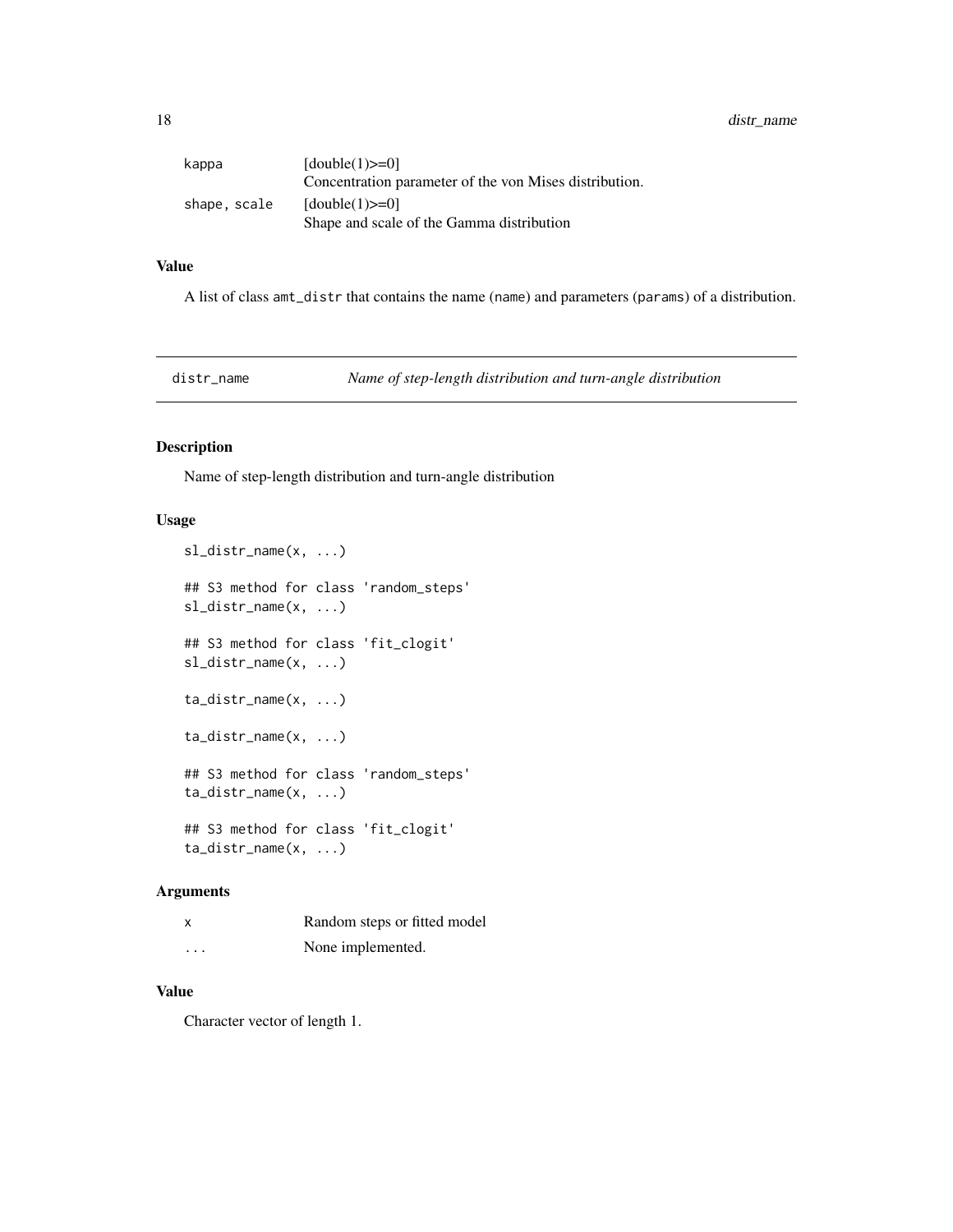<span id="page-18-0"></span>

Obtain the extent of a track in x y or both directions

# Usage

```
extent_x(x, \ldots)extent_y(x, \ldots)extent_both(x, ...)
extent_max(x, ...)
```
# Arguments

| $\mathsf{x}$            | $[track_xv, track_xvt, steps]$                           |
|-------------------------|----------------------------------------------------------|
|                         | Either a track created with mk_track or track, or steps. |
| $\cdot$ $\cdot$ $\cdot$ | Further arguments, none implemented.                     |

#### Value

Numeric vector with the extent.

extract\_covariates *Extract covariate values*

# Description

Extract the covariate values at relocations, or at the beginning or end of steps.

```
extract_covariates(x, ...)
## S3 method for class 'track_xy'
extract_covariates(x, covariates, ...)
## S3 method for class 'random_points'
extract_covariates(x, covariates, ...)
## S3 method for class 'steps_xy'
```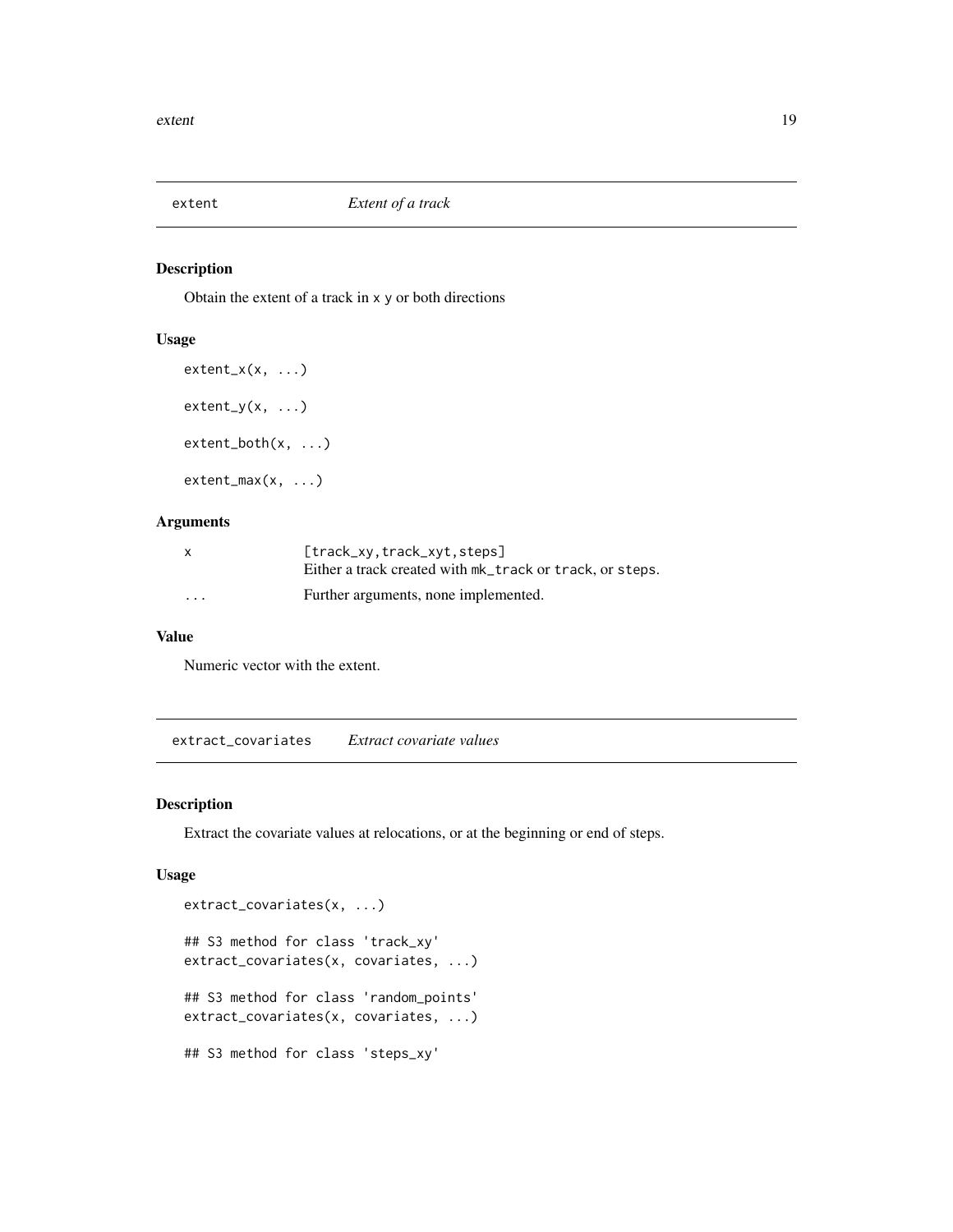```
extract_covariates(x, covariates, where = "end", ...)extract_covariates_along(x, ...)
## S3 method for class 'steps_xy'
extract_covariates_along(x, covariates, ...)
extract_covariates_var_time(x, ...)
## S3 method for class 'track_xyt'
extract_covariates_var_time(
 x,
 covariates,
 when = "any",max_time,
 name_covar = "time_var_covar",
  ...
\mathcal{L}## S3 method for class 'steps_xyt'
extract_covariates_var_time(
 x,
 covariates,
 when = "any",
 max_time,
 name_covar = "time_var_covar",
 where = "end",
  ...
)
```
#### Arguments

| x          | [track_xy,track_xyt,steps]<br>Either a track created with $mk$ _track or track, or steps.                                                                                                                              |
|------------|------------------------------------------------------------------------------------------------------------------------------------------------------------------------------------------------------------------------|
| $\cdot$    | Additional arguments passed to raster::extract().                                                                                                                                                                      |
| covariates | [RasterLayer, RasterStack, RasterBrick]<br>The (environmental) covariates. For extract_covariates_var_time the argu-<br>ment covariates need to have a z-column (i.e. the time stamp).                                 |
| where      | $[character(1)= "end"]$ {"start", "end", "both" }<br>For steps this determines if the covariate values should be extracted at the be-<br>ginning or the end of a step. or end.                                         |
| when       | $[character(1)=$ "any" $]$ {"any", "before", "after" $]$<br>Specifies for for extract_covariates_var_time whether to look before, after<br>or in both direction (any) for the temporally closest environmental raster. |
| max_time   | [Period(1)]<br>The maximum time difference between a relocation and the corresponding raster.<br>If no rasters are within the specified max. distance NA is returned.                                                  |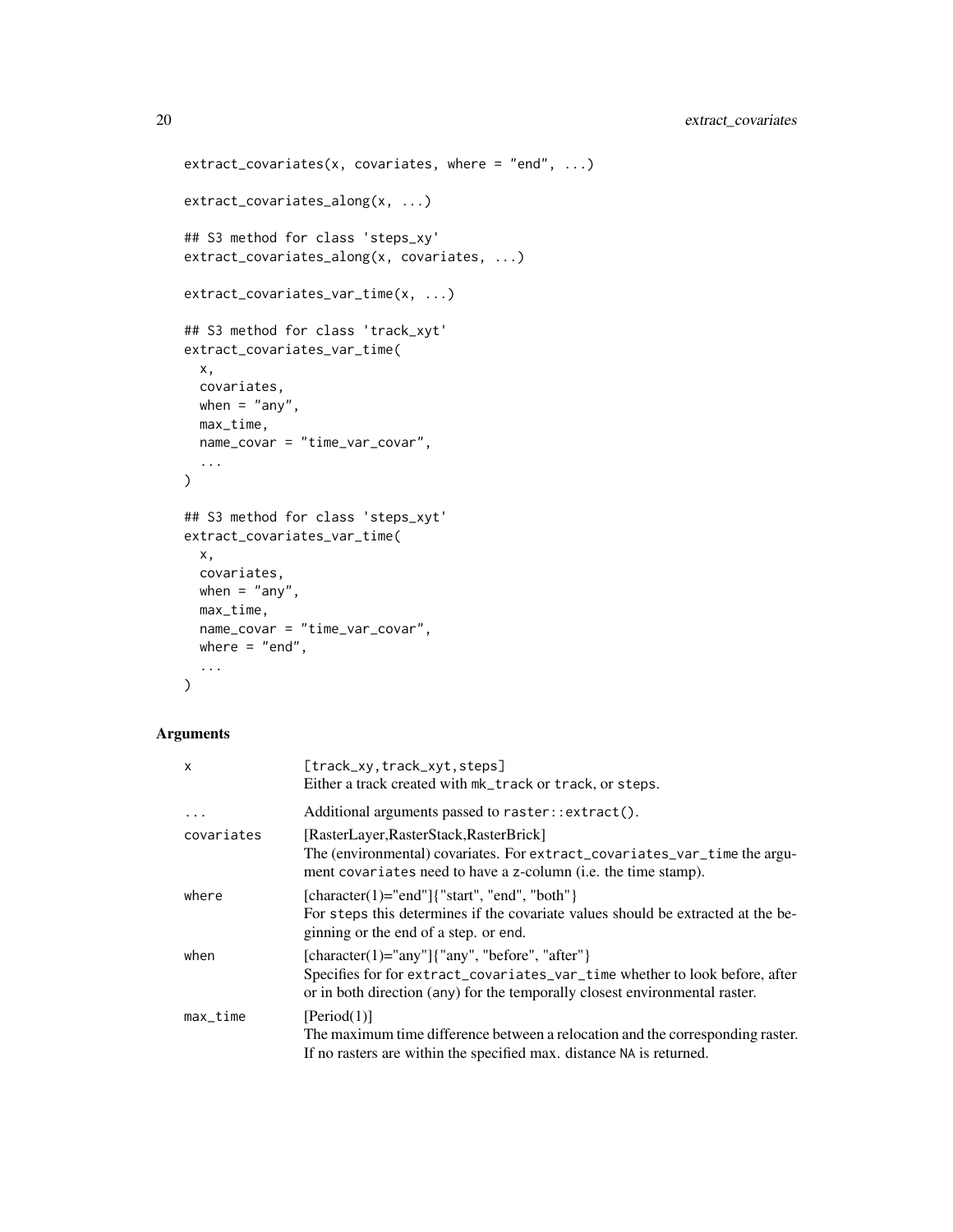<span id="page-20-0"></span>

| name covar | $[character(1)="time\_var\_covar"]$ |
|------------|-------------------------------------|
|            | The name of the new column.         |

#### Details

extract\_covariates\_along extracts the covariates along a straight line between the start and the end point of a (random) step. It returns a list, which in most cases will have to be processed further.

#### Value

A tibble with additional columns for covariate values.

#### Examples

```
data(deer)
data(sh_forest)
mini_deer <- deer[1:20, ]
mini_deer %>% extract_covariates(sh_forest)
mini_deer %>% steps %>% extract_covariates(sh_forest)
mini_deer %>% steps %>% extract_covariates(sh_forest, where = "start")
# Buffer
mini_deer %>% extract_covariates(sh_forest) # no buffer
# The command buffer can be used, to buffer each point together with a
# function to summarize the results.
mini_deer %>% extract_covariates(sh_forest, buffer = 10, fun = mean)
# This can also be a use-specified function.
mini_deer %>% extract_covariates(sh_forest, buffer = 100, fun = function(x) length(x))
# Illustration of extracting covariates along the a step
mini_deer %>% steps() %>% random_steps() %>%
  extract_covariates(sh_forest) %>% # extract at the endpoint
  mutate(for_path = extract_covariates_along(., sh_forest)) %>%
  # 1 = forest, lets calc the fraction of forest along the path
  mutate(for_per = purrr::map_dbl(for_path, ~mean(. == 1)))
```
filter\_min\_n\_burst *Filter bursts by number of relocations*

#### Description

Only retain bursts with a minimum number  $(= min_n)$  of relocations.

```
filter_min_n_burst(x, ...)
## S3 method for class 'track_xy'
filter_min_n_burst(x, min_n = 3, \ldots)
```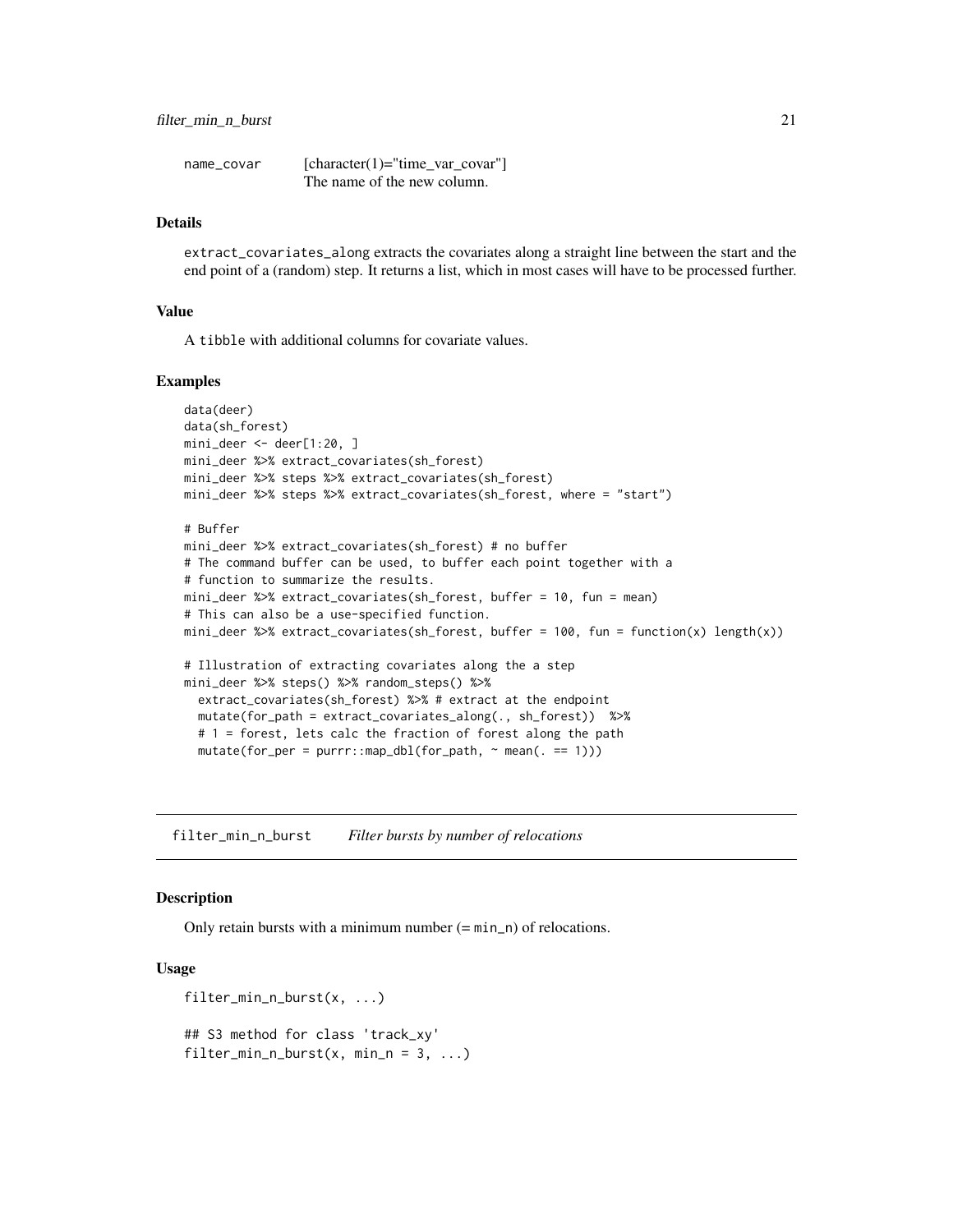<span id="page-21-0"></span>22 fit\_clogit

# Arguments

| X       | [track_xy,track_xyt]<br>A track created with make_track.                             |
|---------|--------------------------------------------------------------------------------------|
| $\cdot$ | Further arguments, none implemented.                                                 |
| $min_n$ | $[numeric(1)=3]$<br>Indicating the minimum number of relocations (=fixes per burst). |

# Value

A tibble of class track\_xy(t).

fit\_clogit *Fit a conditional logistic regression*

# Description

This function is a wrapper around survival::clogit, making it usable in a piped workflow.

# Usage

```
fit_clogit(data, formula, more = NULL, summary_only = FALSE, ...)
fit_ssf(data, formula, more = NULL, summary_only = FALSE, ...)
fit_issf(data, formula, more = NULL, summary_only = FALSE, ...)
```
# Arguments

| data         | [data.frame]                                                  |
|--------------|---------------------------------------------------------------|
|              | The data used to fit a model.                                 |
| formula      | [formula]                                                     |
|              | The model formula.                                            |
| more         | [list]                                                        |
|              | Optional list that is passed on the output.                   |
| summary_only | $[logical(1)=FALSE]$                                          |
|              | If TRUE only a broom:: tidy summary of the model is returned. |
|              | Additional arguments, passed to survival:: clogit.            |

# Value

A list with the following entries

- model: The model output.
- sl\_: The step length distribution.
- ta\_: The turn angle distribution.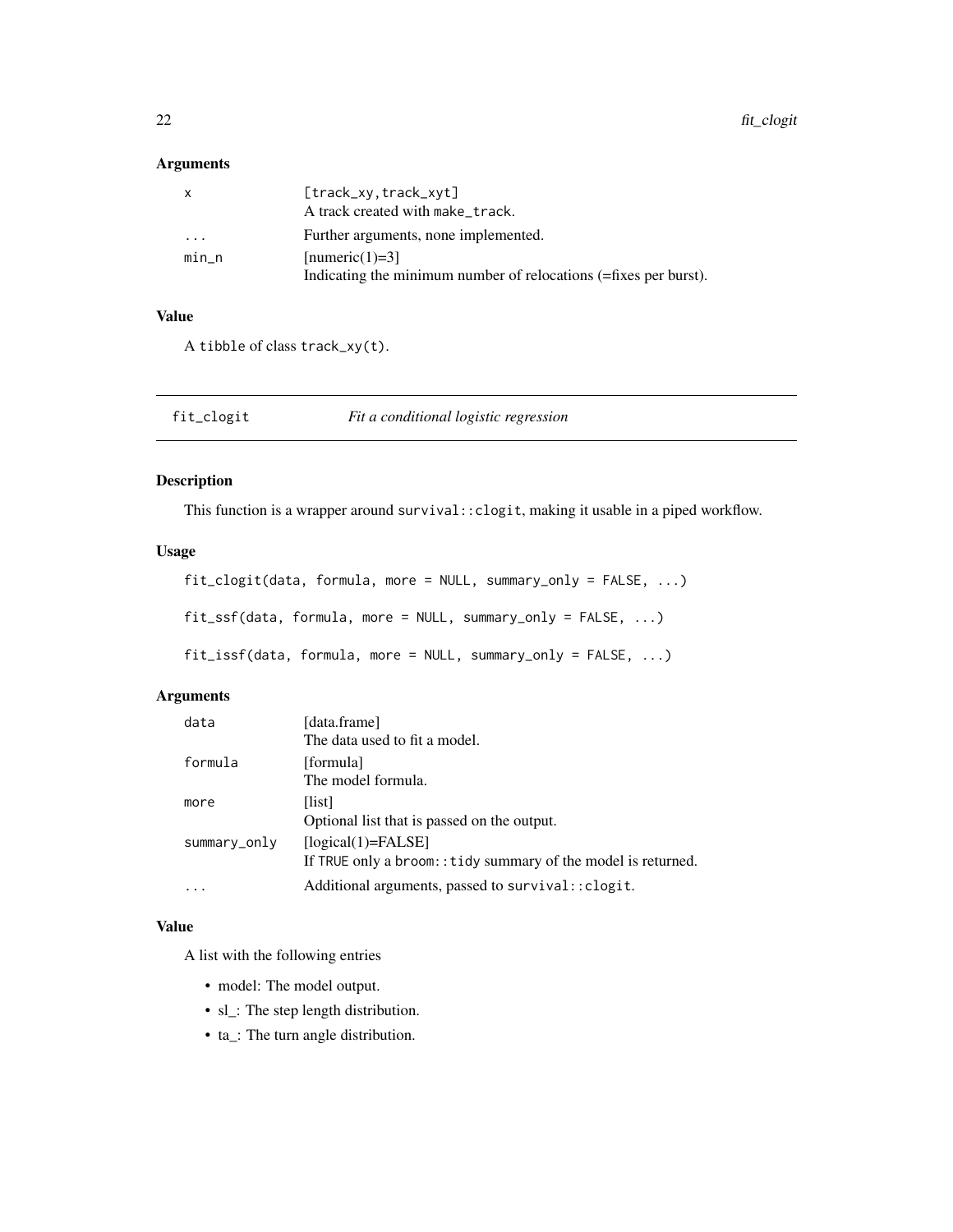<span id="page-22-0"></span>

Fit a continuous time movement model with ctmm

# Usage

 $fit\_ctmm(x, model, were = NULL, ...)$ 

# Arguments

| $\mathsf{x}$ | [track_xyt]<br>A track created with make_track that includes time.                                                                                                                                                                                                                                                                                        |
|--------------|-----------------------------------------------------------------------------------------------------------------------------------------------------------------------------------------------------------------------------------------------------------------------------------------------------------------------------------------------------------|
| model        | [character(1)="bm"]{"iid", "bm","ou","ouf", "auto"}<br>The autocorrelation model that should be fit to the data. i id corresponds to un-<br>correlated independent data, bm to Brownian motion, ou to an Ornstein-Uhlenbeck<br>process, ouf to an Ornstein-Uhlenbeck forage process. auto will use model se-<br>lection with AICc to find the best model. |
| uere         | User Equivalent Range Error, see ?ctmm: : uere for more details.                                                                                                                                                                                                                                                                                          |
|              | Additional parameters passed to ctmm::ctmm.fit or ctmm::ctmm.select for<br>$model = "auto"$                                                                                                                                                                                                                                                               |

# Value

An object of class ctmm from the package ctmm.

# References

C. H. Fleming, J. M. Calabrese, T. Mueller, K.A. Olson, P. Leimgruber, W. F. Fagan, "From finescale foraging to home ranges: A semi-variance approach to identifying movement modes across spatiotemporal scales", The American Naturalist, 183:5, E154-E167 (2014).

# Examples

```
data(deer)
mini_deer <- deer[1:20, ]
m1 <- fit_ctmm(mini_deer, "iid")
summary(m1)
```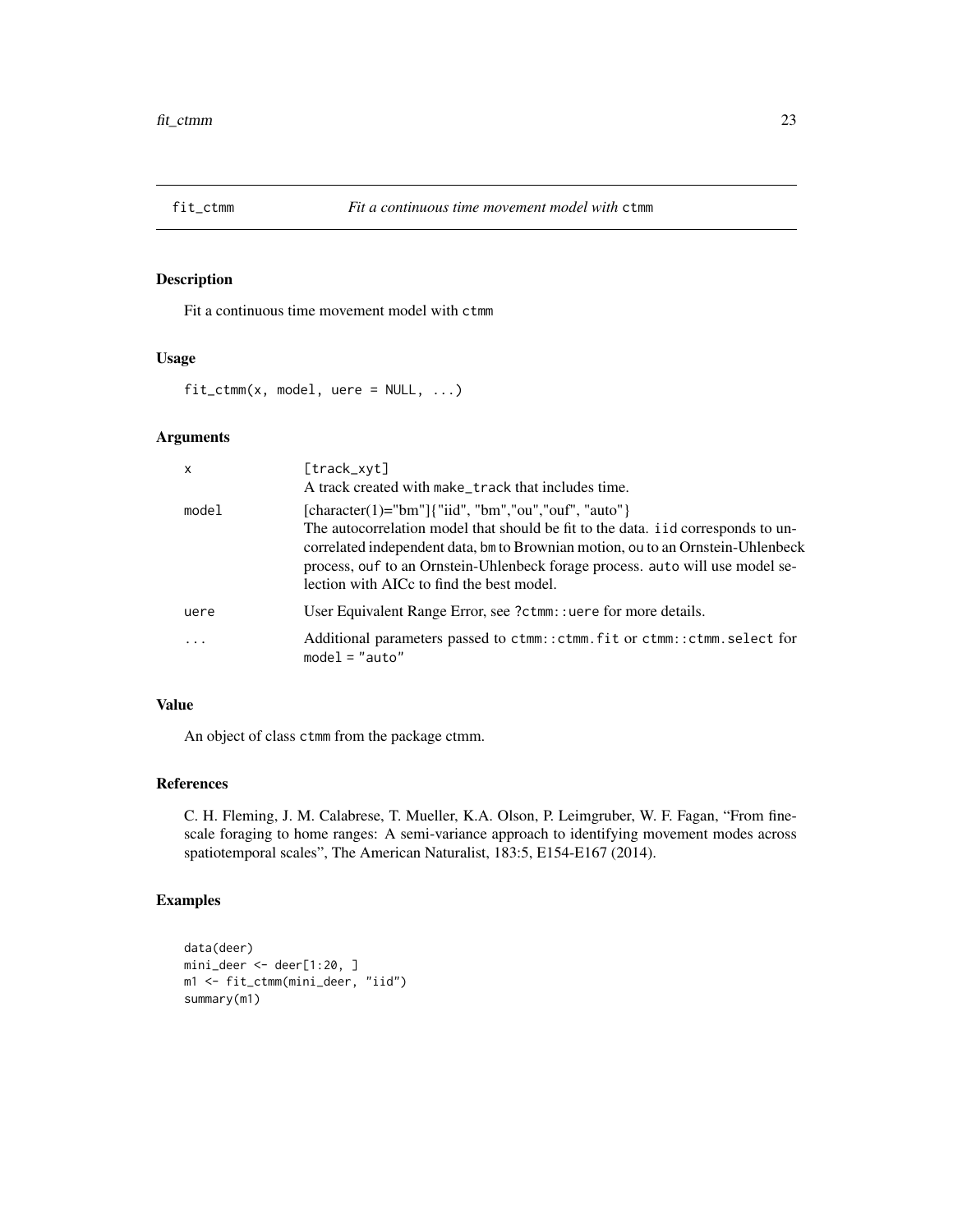<span id="page-23-0"></span>

Wrapper to fit a distribution to data. Currently implemented distributions are the exponential distribution (exp), the gamma distribution (gamma) and the von Mises distribution (vonmises).

#### Usage

fit\_distr(x, dist\_name, na.rm = TRUE)

# Arguments

| X           | [numeric(>1)]                                                                                   |  |
|-------------|-------------------------------------------------------------------------------------------------|--|
|             | The observed data.                                                                              |  |
| dist_name   | $[character(1)]$ {" $exp$ ", "gamma", "unif", "vonmises"}<br>The name of the distribution.      |  |
| $na$ . $rm$ | $[logical(1)=TRUE]$<br>Indicating whether NA should be removed before fitting the distribution. |  |

# Value

An amt\_distr object, which consists of a list with the name of the distribution and its parameters (saved in params).

# Examples

```
set.seed(123)
dat <- rexp(1e3, 2)
fit_distr(dat, "exp")
```
fit\_logit *Fit logistic regression*

## Description

This function is a wrapper around stats::glm for a piped workflows.

#### Usage

```
fit_logit(data, formula, ...)
```
fit\_rsf(data, formula, ...)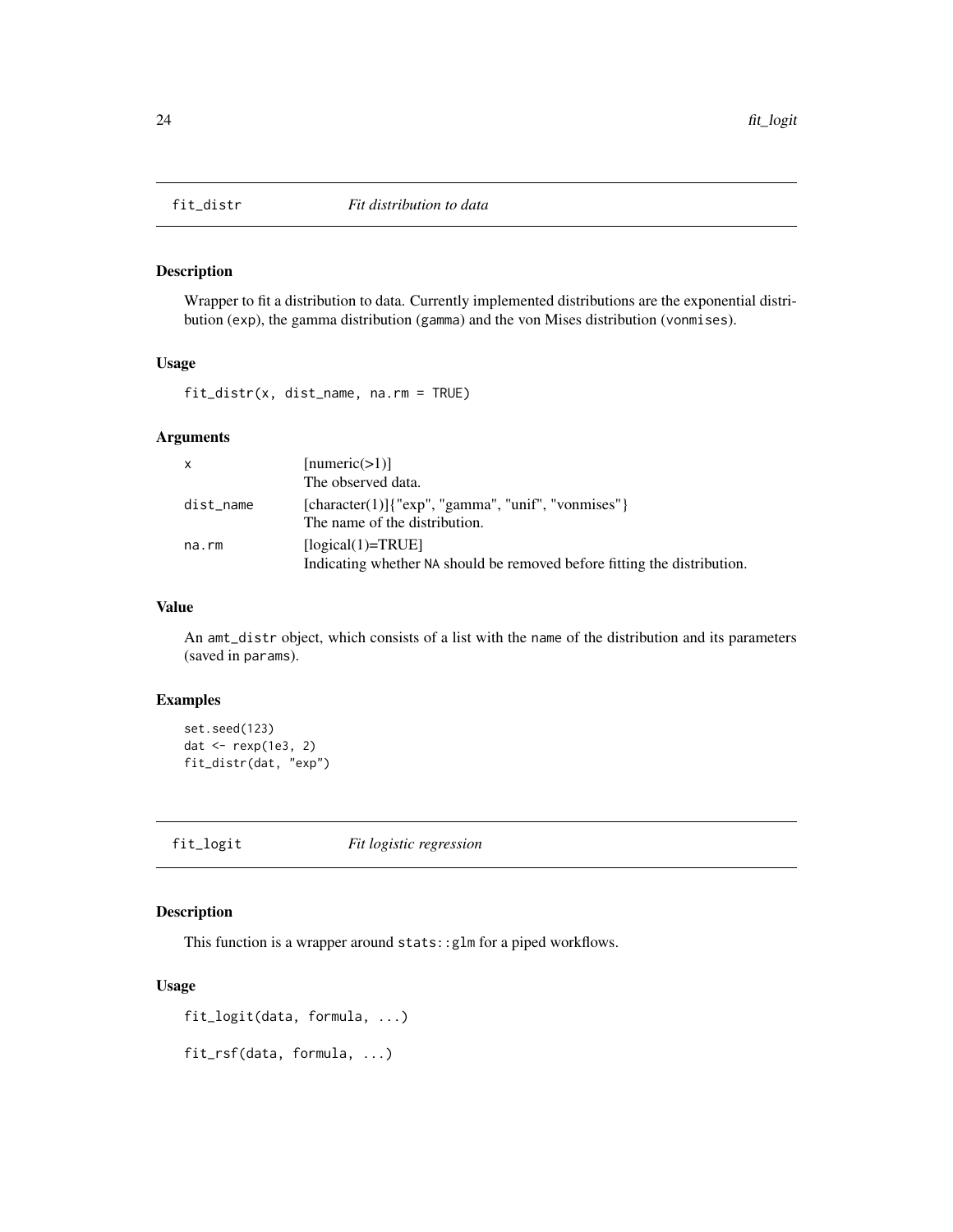#### <span id="page-24-0"></span>from\_to 25

# Arguments

| data    | [data.frame]<br>The data used to fit a model. |
|---------|-----------------------------------------------|
| formula | [formula]<br>The model formula.               |
|         | Further arguments passed to stats::glm.       |

# Value

A list with the model output.

| from_to | Duration of tracks |  |
|---------|--------------------|--|
|---------|--------------------|--|

# Description

Function that returns the start (from), end (to), and the duration (from\_to) of a track.

# Usage

```
from_to(x, ...)## S3 method for class 'track_xyt'
from_to(x, ...)from(x, \ldots)## S3 method for class 'track_xyt'
from(x, \ldots)to(x, \ldots)## S3 method for class 'track_xyt'
to(x, ...)
```
# Arguments

| x                       | $[track_xv, track_xvt]$<br>A track created with make_track. |
|-------------------------|-------------------------------------------------------------|
| $\cdot$ $\cdot$ $\cdot$ | Further arguments, none implemented.                        |

# Value

A vector of class POSIXct.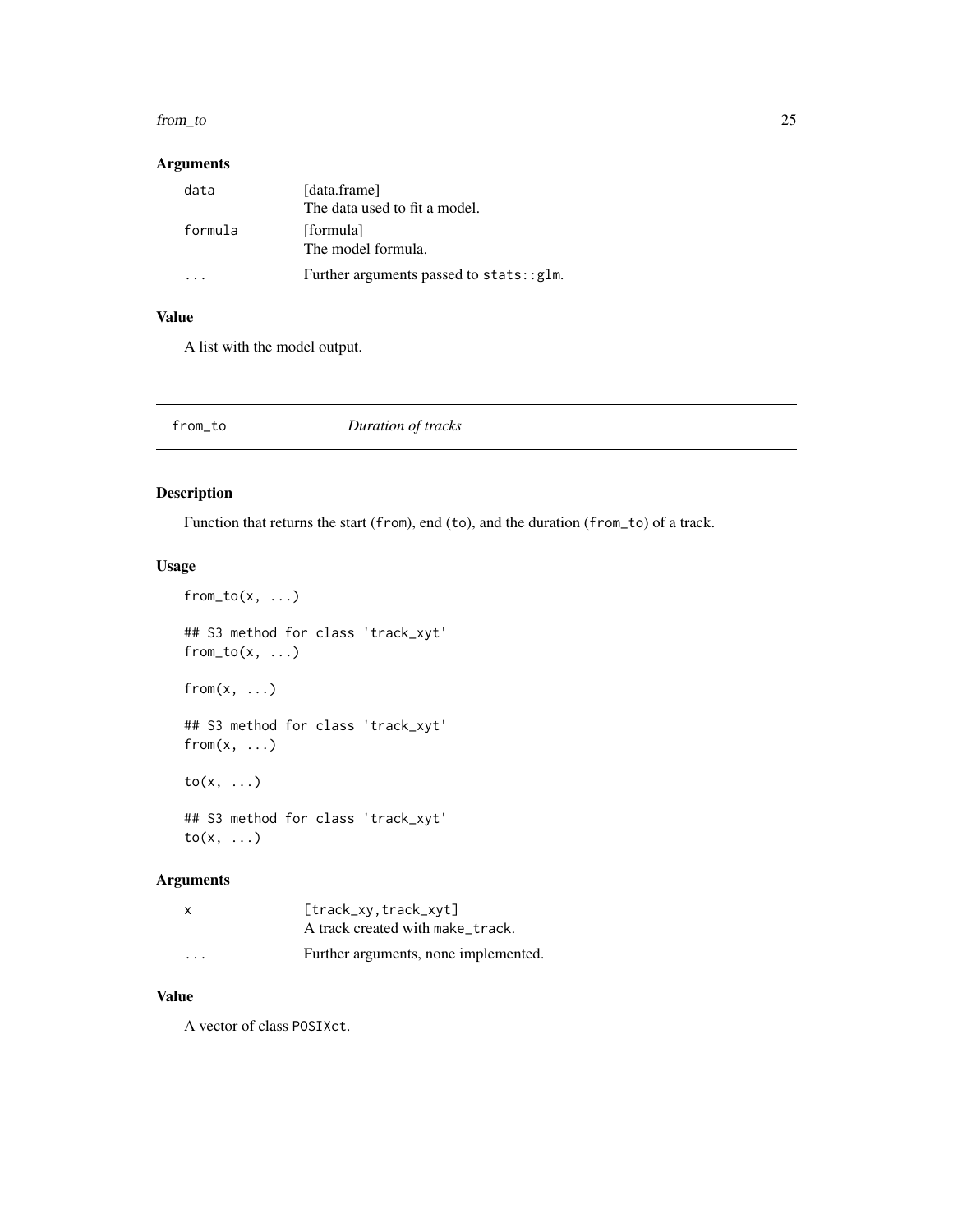<span id="page-25-0"></span>

Returns the proj4string of an object.

#### Usage

 $get\_crs(x, \ldots)$ 

# Arguments

| x                       | Fanv1                                |
|-------------------------|--------------------------------------|
|                         | Object to check.                     |
| $\cdot$ $\cdot$ $\cdot$ | Further arguments, none implemented. |

# Value

The proj4string of the CRS.

# Examples

data(deer) get\_crs(deer)

| get_distr | Obtain the step length and/or turn angle distributions from random |
|-----------|--------------------------------------------------------------------|
|           | steps or a fitted model.                                           |

# Description

Obtain the step length and/or turn angle distributions from random steps or a fitted model.

```
sl_distr(x, ...)
## S3 method for class 'random_steps'
sl\_distr(x, ...)## S3 method for class 'fit_clogit'
sl\_distr(x, ...)ta\_distr(x, ...)
```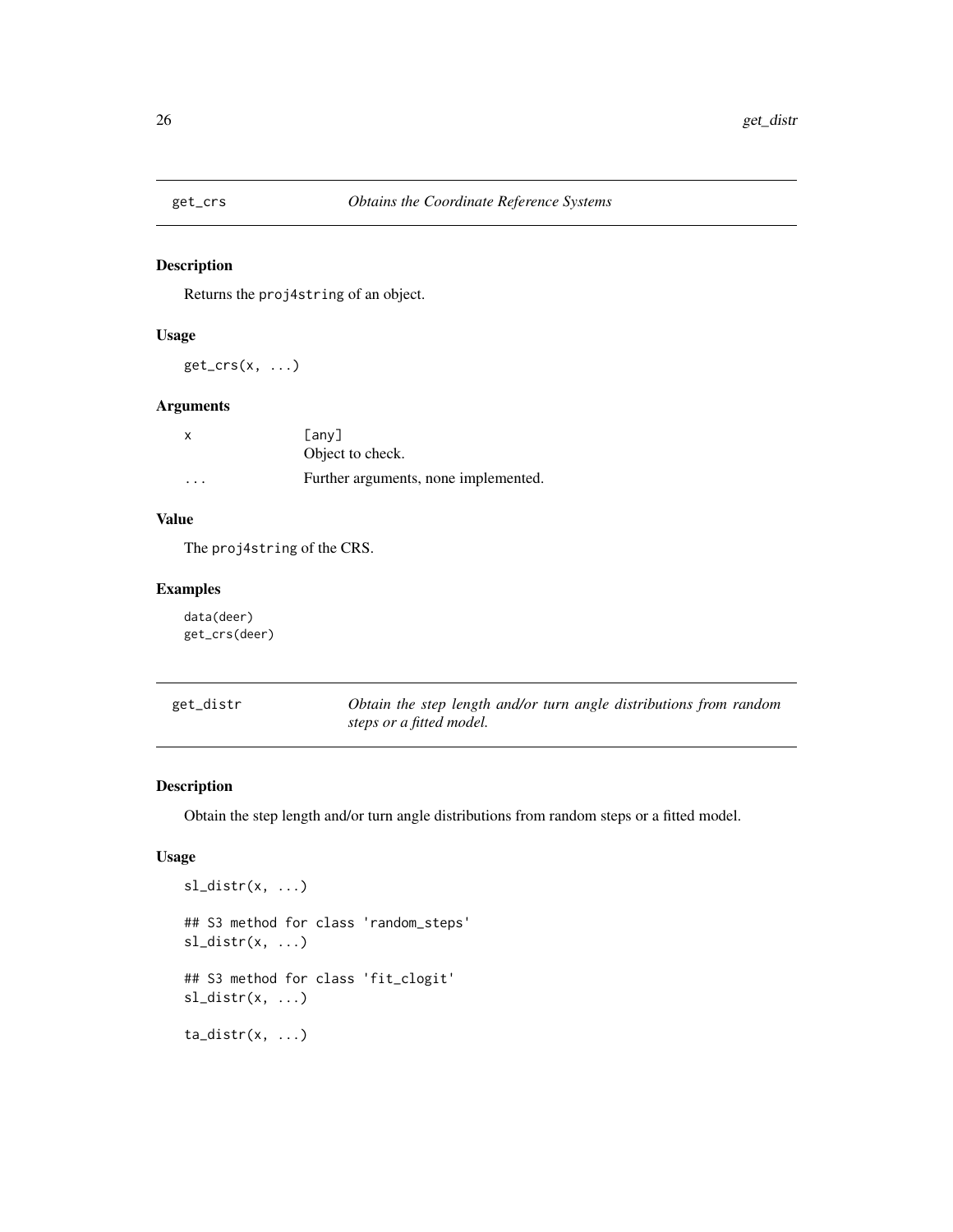# <span id="page-26-0"></span>habitat\_kernel 27

```
## S3 method for class 'random_steps'
ta\_distr(x, ...)## S3 method for class 'fit_clogit'
ta\_distr(x, ...)
```
# Arguments

| X                       | Random steps or fitted model |
|-------------------------|------------------------------|
| $\cdot$ $\cdot$ $\cdot$ | None implemented.            |

# Value

An amt distribution

habitat\_kernel *Simulate UD from fitted SSF*

# Description

Function to obtain a habitat kernel from a fitted (i)SSF.

#### Usage

```
habitat_kernel(coef, resources, exp = TRUE)
movement_kernel(scale, shape, template, quant = 0.99)
simulate_ud(movement_kernel, habitat_kernel, start, n = 100000L)
simulate_tud(movement_kernel, habitat_kernel, start, n = 100, n_rep = 5000)
```
# Arguments

| coef         | [list]<br>Vector with coeffiecients, not yet implemented.                                                                  |
|--------------|----------------------------------------------------------------------------------------------------------------------------|
| resources    | [RasterLayer, RasterStack]<br>The resources.                                                                               |
| exp          | A logical scalar, indicating whether or not the resulting habitat kernel should be<br>exponentiated. This is usually TRUE. |
| scale, shape | [numeric](1)<br>Scale and scale parameter of the gamma distribution of step lengths.                                       |
| template     | [RasterLayer, RasterStack]<br>A raster serving as template for the simulations.                                            |
| quant        | A numeric scalar, quantile of the step-length distribution that is the maximum<br>movement distance.                       |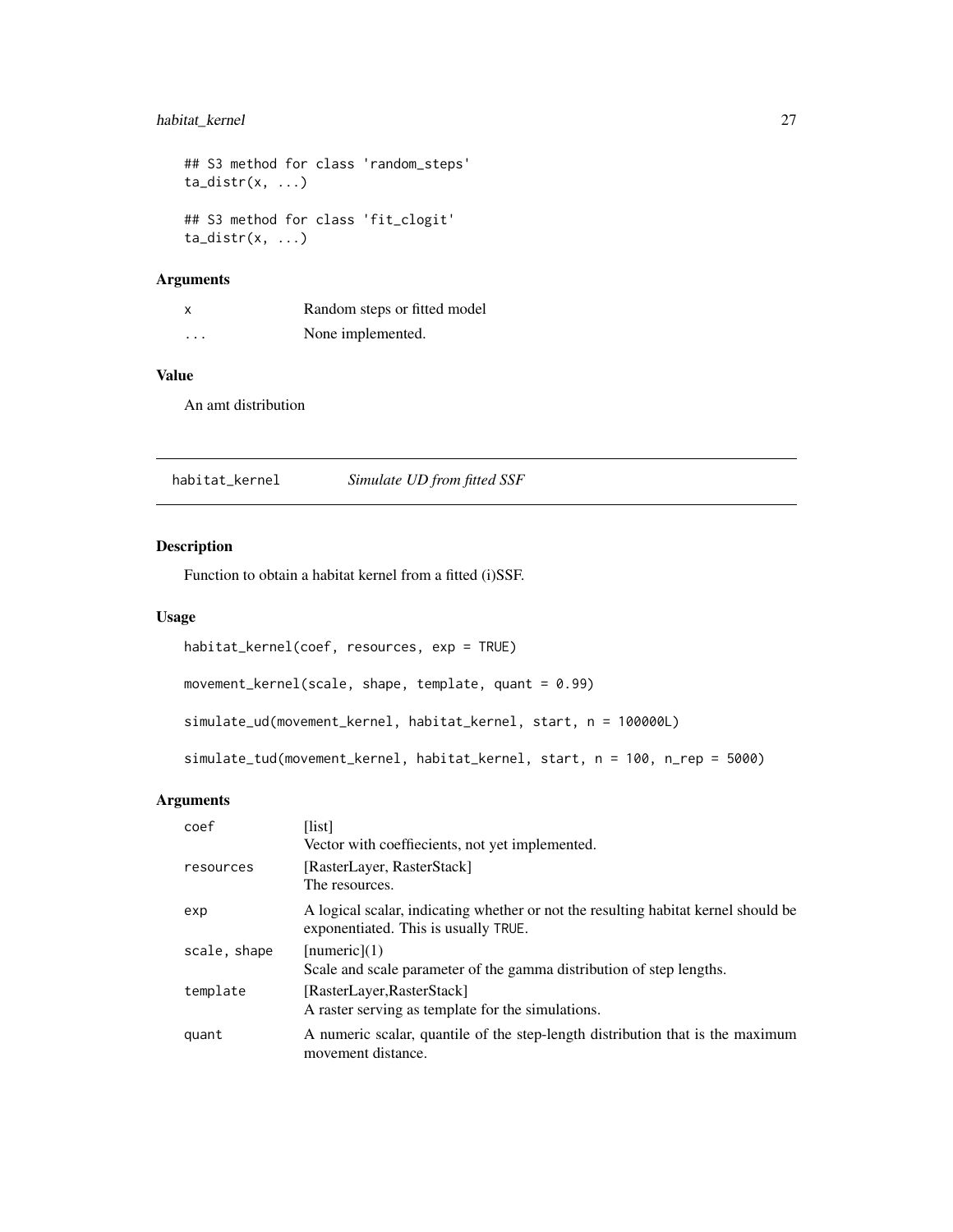| movement_kernel              |                                                                                                                                     |
|------------------------------|-------------------------------------------------------------------------------------------------------------------------------------|
|                              | [RasterLayer]<br>The movement kernel.                                                                                               |
| habitat_kernel [RasterLayer] | The habitat kernel.                                                                                                                 |
| start                        | [numeric(2)]<br>Starting point of the simulation.                                                                                   |
| n                            | [integer(1)=1e5]<br>The number of simulation steps.                                                                                 |
| n                            | [integer(1)=5e3] $\{>0\}$<br>The number of times the animal walks of the final position. The mean of all<br>replicates is returned. |

## Details

movement\_kernel(): calculates a movement kernel from a fitted (i)SSF. The method is currently only implemented for the gamma distribution.

The habitat kernel is calculated by multiplying resources with their corresponding coefficients from the fitted (i)SSF.

simulate\_ud(): simulates a utilization distribution (UD) from a fitted Step-Selection Function.

simulate\_tud(): Is a convenience wrapper around simulate\_ud to simulate transition UDs (i.e., starting at the same position many times and only simulate for a short time).

#### Value

A RasterLayer.

# Note

This functions are still experimental and should be used with care. If in doubt, please contact the author.

#### Author(s)

Johannes Signer (jmsigner@gmail.com)

#### References

Avgar T, Potts JR, Lewis MA, Boyce MS (2016). "Integrated step selection analysis: bridging the gap between resource selection and animal movement." *Methods in Ecology and Evolution*. Signer J, Fieberg J, Avgar T (2017). "Estimating Utilization Distributions from fitted Step-Selection Functions." *Ecosphere*.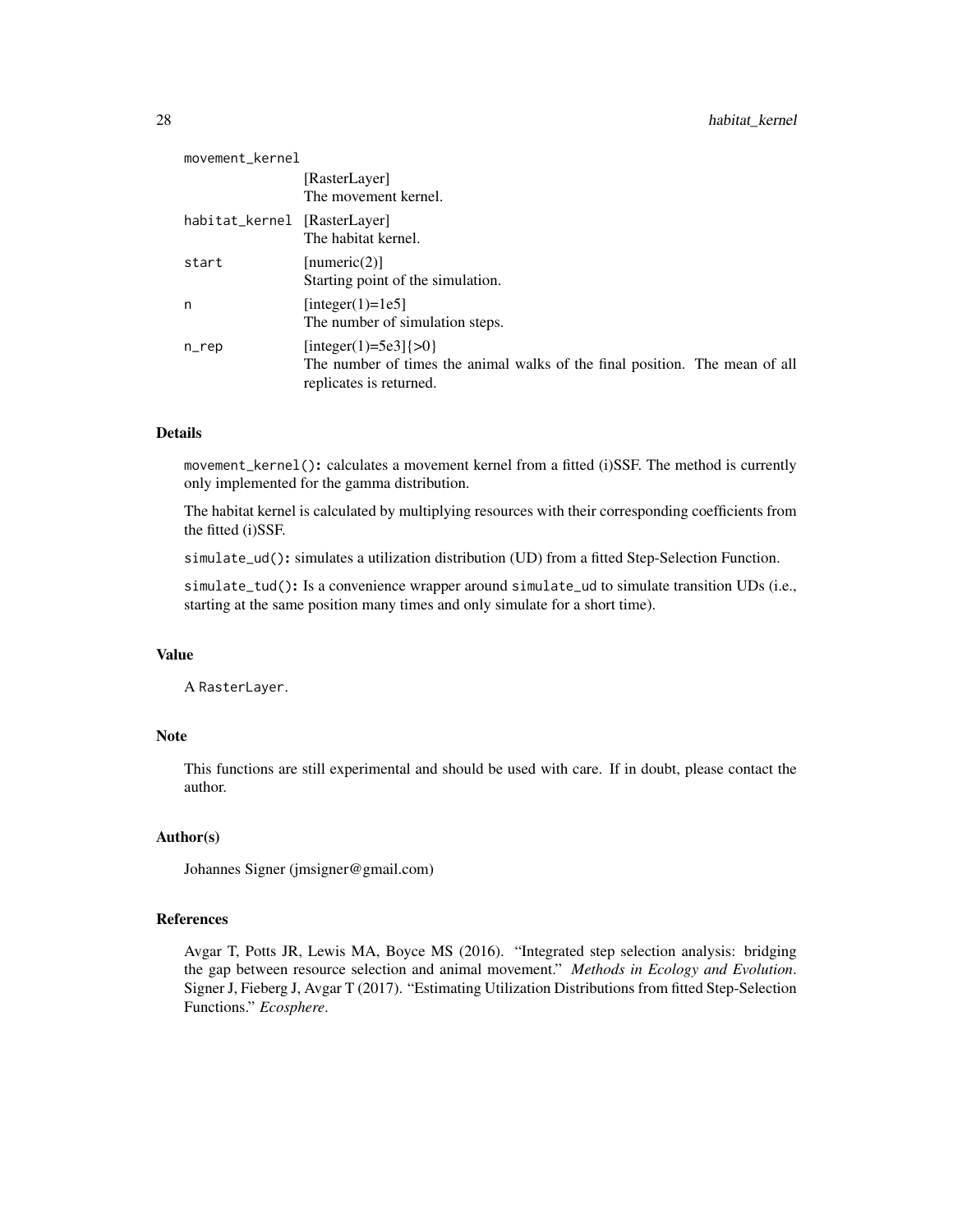<span id="page-28-0"></span>

Checks if an object has a CRS.

#### Usage

 $has\_crs(x, \ldots)$ 

# Arguments

| $\times$                | Fanv1                                |
|-------------------------|--------------------------------------|
|                         | Object to check.                     |
| $\cdot$ $\cdot$ $\cdot$ | Further arguments, none implemented. |

# Value

Logic vector of length 1.

# Examples

data(deer) has\_crs(deer)

hr\_akde *Home ranges*

# Description

Functions to calculate animal home ranges from a track\_xy\*. hr\_mcp, hr\_kde, and hr\_locoh calculate the minimum convex polygon, kernel density, and local convex hull home range respectively.

```
hr\_akde(x, \ldots)## S3 method for class 'track_xyt'
hr_akde(
  x,
  model = fit_ctmm(x, "iid"),keep.data = TRUE,
  \text{trast} = \text{make\_trust}(x),
  levels = 0.95,
  ...
```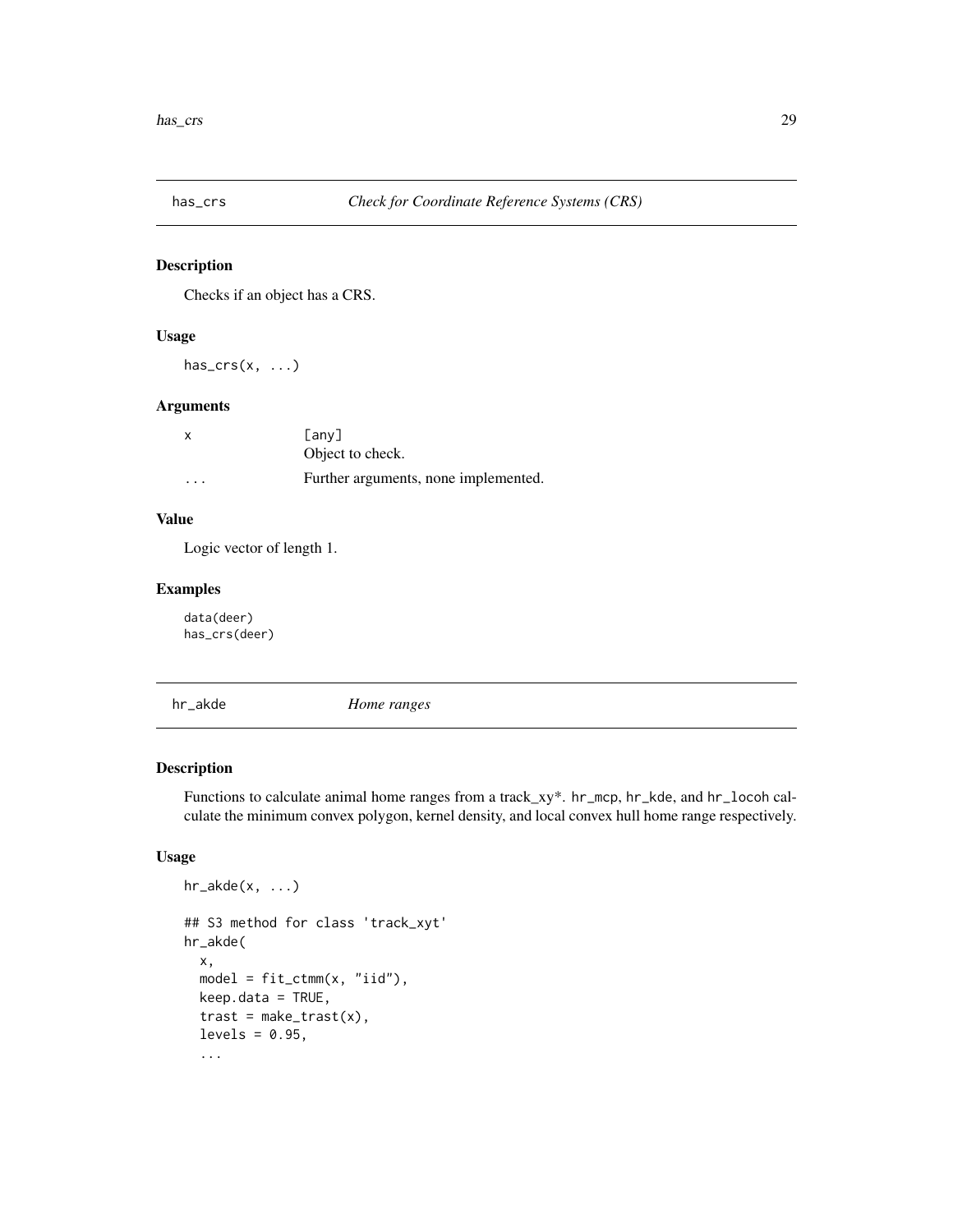```
\lambdahr_kde(x, \ldots)## S3 method for class 'track_xy'
hr_kde(
  x,
  h = hr_kde_ref(x),
  \text{trast} = \text{make\_trust}(x),
  levels = 0.95,
  keep.data = TRUE,
  ...
\mathcal{L}hr_locoh(x, ...)
## S3 method for class 'track_xy'
hr_locoh(
  x,
  n = 10,
  type = "k",levels = 0.95,
  keep.data = TRUE,rand_buffer = 1e-05,
  ...
)hr_mcp(x, \ldots)
```
# $hr\_od(x, \ldots)$

# Arguments

| X         | [track_xy, track_xyt]                                                                             |
|-----------|---------------------------------------------------------------------------------------------------|
|           | A track created with make_track.                                                                  |
| $\ddots$  | Further arguments, none implemented.                                                              |
| model     | A continuous time movement model. This can be fitted either with ctmm:: ctmm. fit<br>or fit_ctmm. |
| keep.data | [logic(2)]                                                                                        |
|           | Should the original tracking data be included in the estimate?                                    |
| trast     | [RasterLayer]                                                                                     |
|           | A template raster for kernel density home-ranges.                                                 |
| levels    | [numeric]                                                                                         |
|           | The isopleth levels used for calculating home ranges. Should be $0 <$ level $< 1$ .               |
| h         | [numeric(2)]                                                                                      |
|           | The bandwidth for kernel density estimation.                                                      |
| n         | [integer(1)]                                                                                      |
|           | The number of neighbors used when calculating local convex hulls.                                 |
|           |                                                                                                   |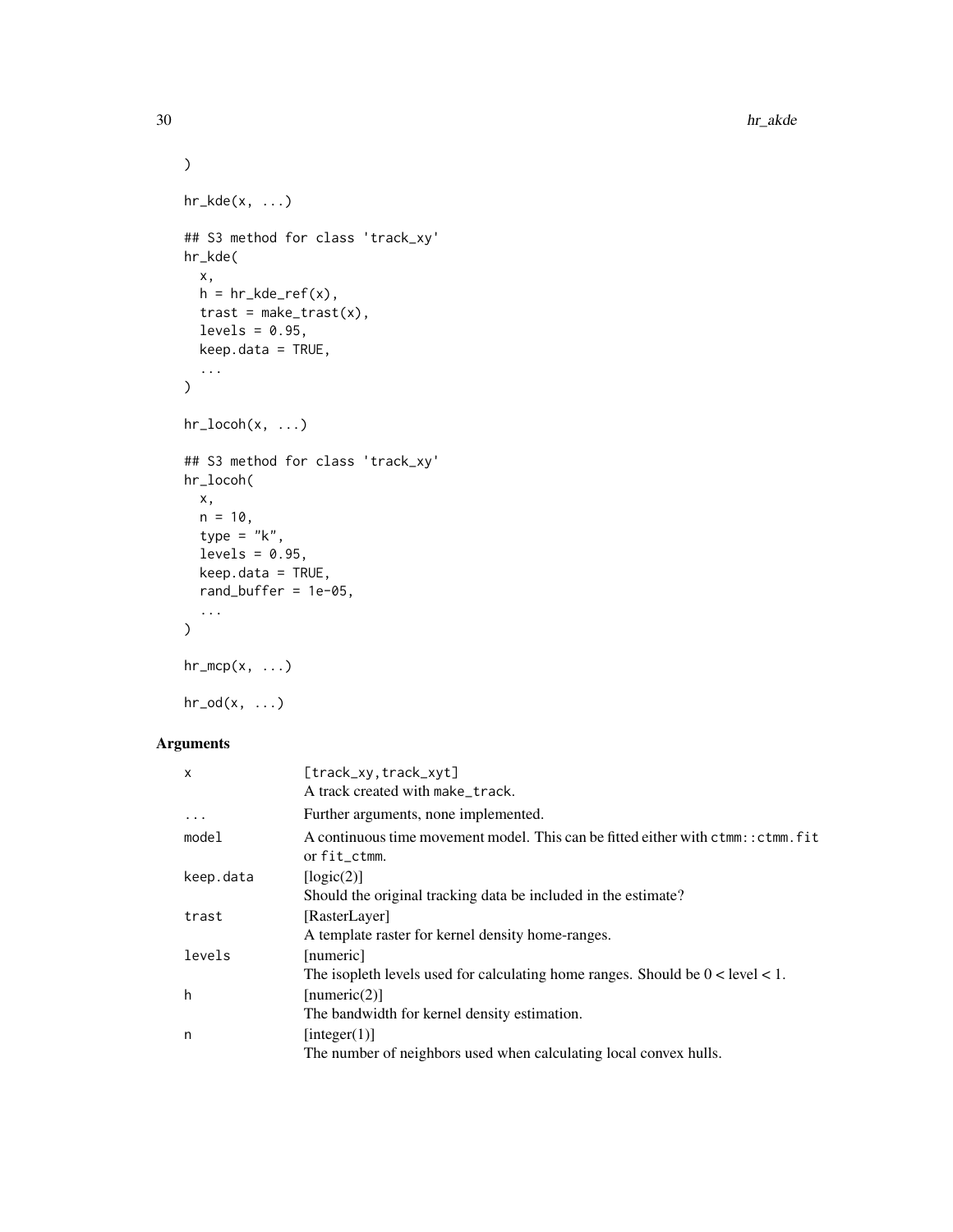| type        | k, r or a. Type of LoCoH.                                                                                         |
|-------------|-------------------------------------------------------------------------------------------------------------------|
| rand_buffer | [numeric(1)]<br>Random buffer to avoid polygons with area $\theta$ (if coordinates are numerically<br>identical). |

#### Value

A hr-estimate.

#### References

Worton, B. J. (1989). Kernel methods for estimating the utilization distribution in home-range studies. *Ecology, 70(1)*, 164-168. C. H. Fleming, W. F. Fagan, T. Mueller, K. A. Olson, P. Leimgruber, J. M. Calabrese, "Rigorous home-range estimation with movement data: A new autocorrelated kernel-density estimator", Ecology, 96:5, 1182-1188 (2015).

Fleming, C. H., Fagan, W. F., Mueller, T., Olson, K. A., Leimgruber, P., & Calabrese, J. M. (2016). Estimating where and how animals travel: an optimal framework for path reconstruction from autocorrelated tracking data. Ecology, 97(3), 576-582.

# Examples

```
data(deer)
mini_deer <- deer[1:100, ]
# MCP ---------------------------------------------------------------------
mcp1 <- hr_mcp(mini_deer)
hr_area(mcp1)
# calculated MCP at different levels
mcp1 \leftarrow hr_mcp(mini_deer, levels = seq(0.3, 1, 0.1))
hr_area(mcp1)
# CRS are inherited
get_crs(mini_deer)
mcps \leq hr_mcp(mini_deer, levels = c(0.5, 0.95, 1))
has_crs(mcps)
# Kernel density estimaiton (KDE) -----------------------------------------
kde1 <- hr_kde(mini_deer)
hr_area(kde1)
get_crs(kde1)
# akde
data(deer)
mini_deer <- deer[1:20, ]
ud1 <- hr_akde(mini_deer) # uses an iid ctmm
ud2 <- hr_akde(mini_deer, model = fit_ctmm(deer, "ou")) # uses an OU ctmm
```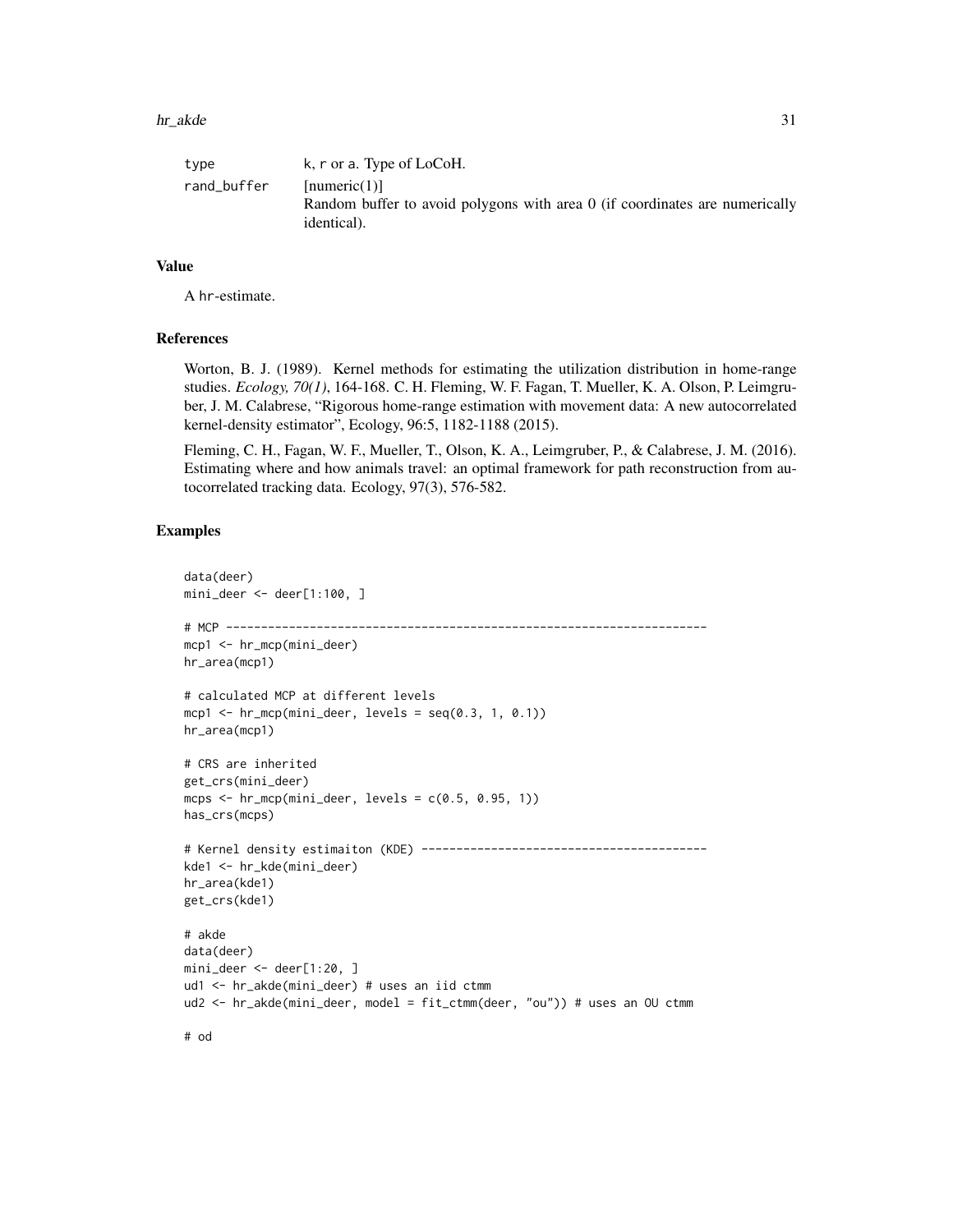```
data(deer)
ud1 <- hr_od(deer) # uses an iid ctmm
ud2 <- hr_akde(deer, model = fit_ctmm(deer, "ou")) # uses an OU ctmm
```
hr\_area *Home-range area*

# Description

Obtain the area of a home-range estimate, possible at different isopleth levels.

# Usage

```
hr_area(x, \ldots)## S3 method for class 'hr'
hr\_area(x, units = FALSE, ...)## S3 method for class 'RasterLayer'
hr\_area(x, level = 0.95, ...)## S3 method for class 'akde'
hr_\text{area}(x, \text{ units} = FALSE, ...)
```
# Arguments

| X        | An object of class hr                                                                           |
|----------|-------------------------------------------------------------------------------------------------|
| $\cdots$ | Further arguments, none implemented.                                                            |
| units    | [logic(1)]<br>Should areas be returned as units? If FALSE areas are returned as numeric values. |
| level    | The level at which the area will be calculated.                                                 |

# Value

A tibble with the home-range level and the area.

<span id="page-31-0"></span>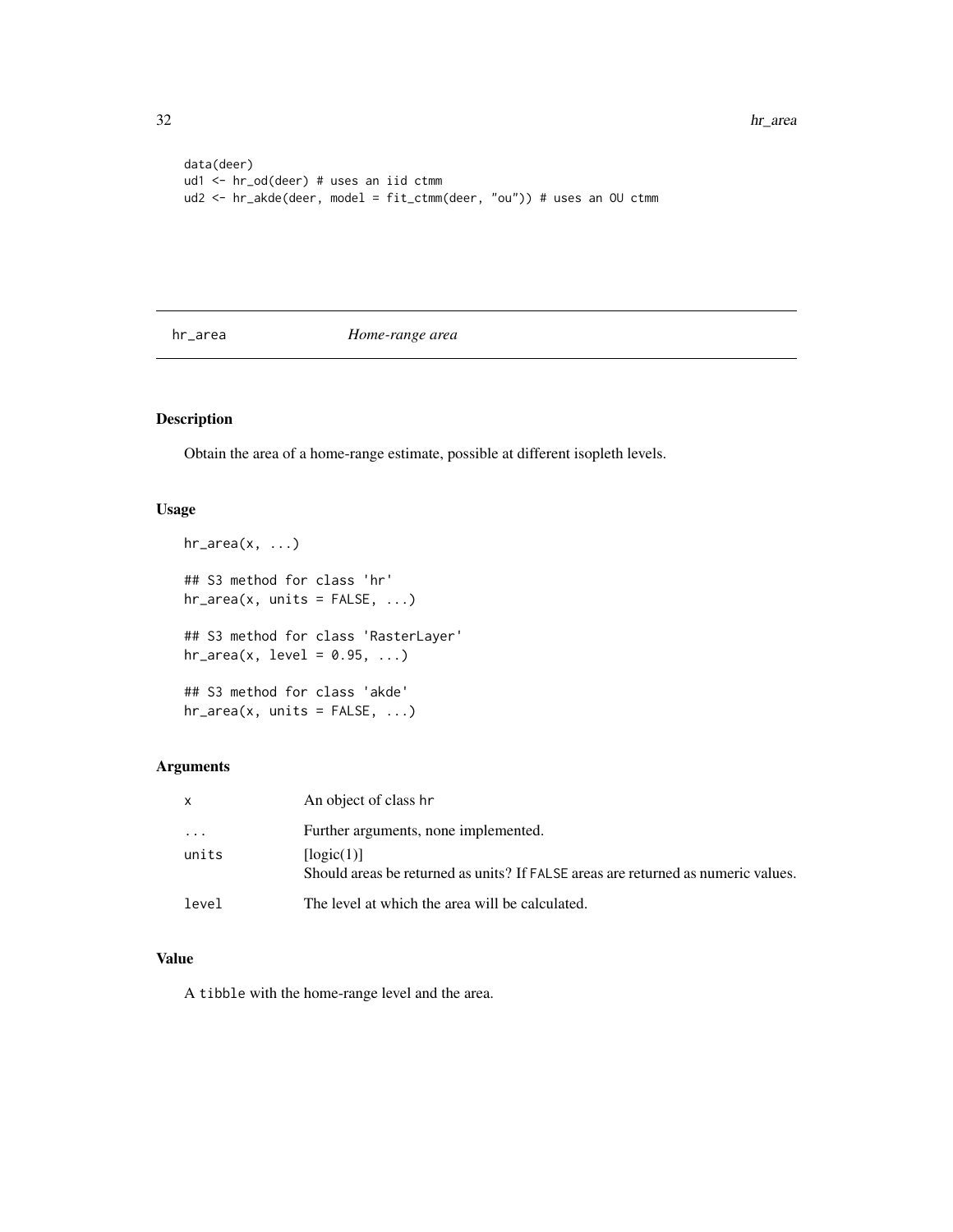<span id="page-32-0"></span>

Obtain the isopleths of a home-range estimate, possible at different isopleth levels.

#### Usage

```
hr_isopleths(x, ...)
## S3 method for class 'RasterLayer'
hr_isopleths(x, level, descending = TRUE, ...)
## S3 method for class 'mcp'
hr\_isopleths(x, descending = TRUE, ...)## S3 method for class 'locoh'
hr_isopleths(x, descending = TRUE, ...)
## S3 method for class 'hr_prob'
hr\_isopleths(x, described in [3.5mm] for the image is shown in the image.## S3 method for class 'akde'
hr\_isopleths(x, conf.level = 0.95, descending = TRUE, ...)
```
#### Arguments

| $\mathsf{x}$ | An object of class hr                                                                                                   |
|--------------|-------------------------------------------------------------------------------------------------------------------------|
| $\ddotsc$    | Further arguments, none implemented.                                                                                    |
| level        | [numeric]<br>The isopleth levels used for calculating home ranges. Should be $0 <$ level $< 1$ .                        |
| descending   | $[logical = TRUE]$<br>Indicating if levels (and thus the polygons) should be ordered in descending<br>(default) or not. |
| conf.level   | The confidence level for isopleths for aKDE.                                                                            |

# Value

A tibble with the home-range level and a simple feature columns with the isoploth as multipolygon.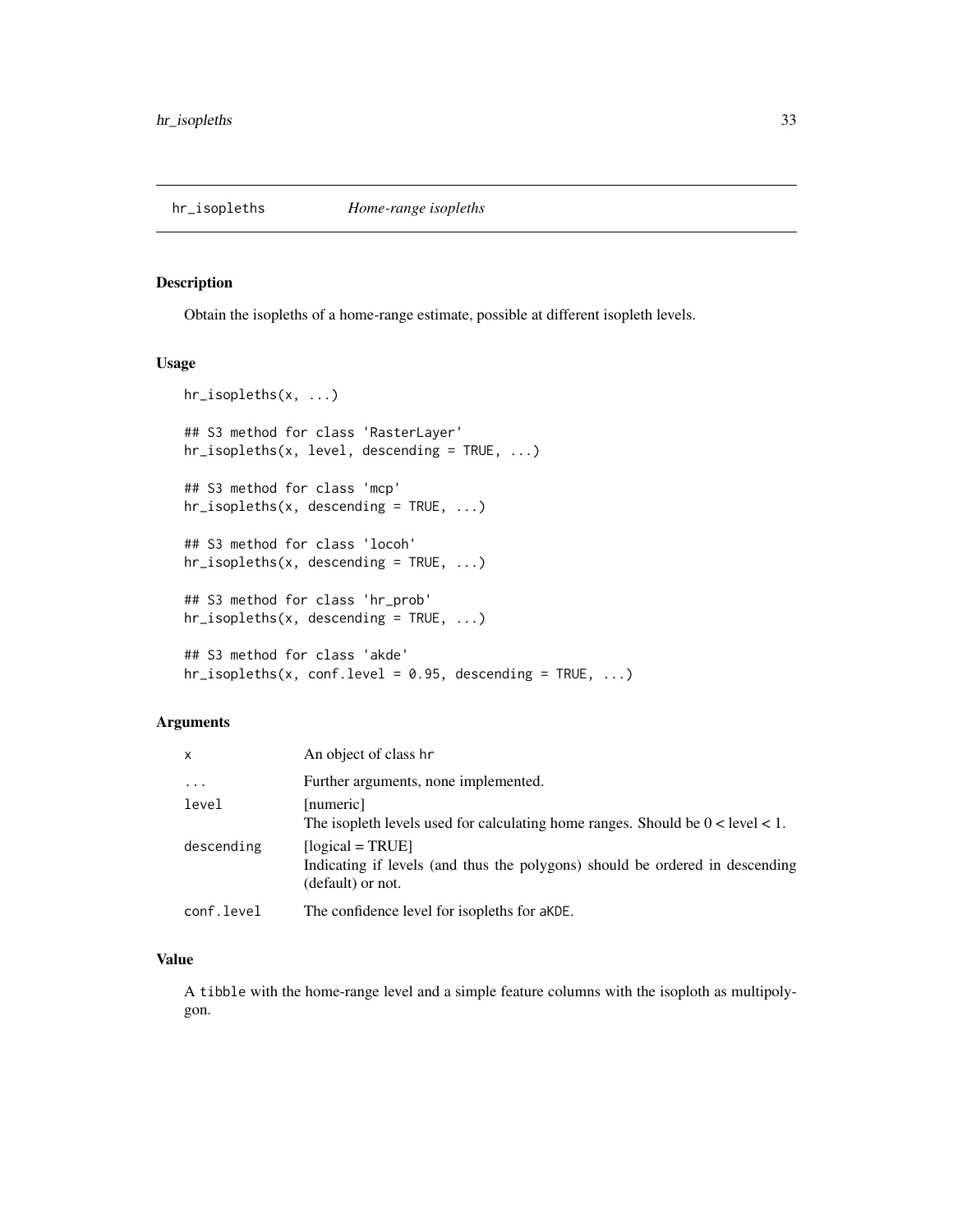Use least square cross validation (lscv) to estimate bandwidth for kernel home-range estimation.

#### Usage

```
hr_kde_lscv(
  x,
 range = do.call(seq, as.list(c(hr_kde_ref(x) \star c(0.1, 2), length.out = 100))),
 which_min = "global",
  rescale = "none",
  trast = raster(as_sp(x), nrow = 100, ncol = 100))
```
#### Arguments

| x         | [track_xy.track_xyt]<br>A track created with make_track.                                                                  |
|-----------|---------------------------------------------------------------------------------------------------------------------------|
| range     | numeric vector with different candidate h values.                                                                         |
| which_min | A character indicating if the global or local minimum should be searched for.                                             |
| rescale   | [character(1)]<br>Rescaling method for reference bandwidth calculation. Must be one of "unit-<br>var", "xvar", or "none". |
| trast     | A template raster.                                                                                                        |

#### Details

hr\_kde\_lscv calculates least square cross validation bandwidth. This implementation is based on Seaman and Powell (1996). If whichMin is "global" the global minimum is returned, else the local minimum with the largest candidate bandwidth is returned.

#### Value

vector of length two.

# References

Seaman, D. E., & Powell, R. A. (1996). An evaluation of the accuracy of kernel density estimators for home range analysis. *Ecology, 77(7)*, 2075-2085.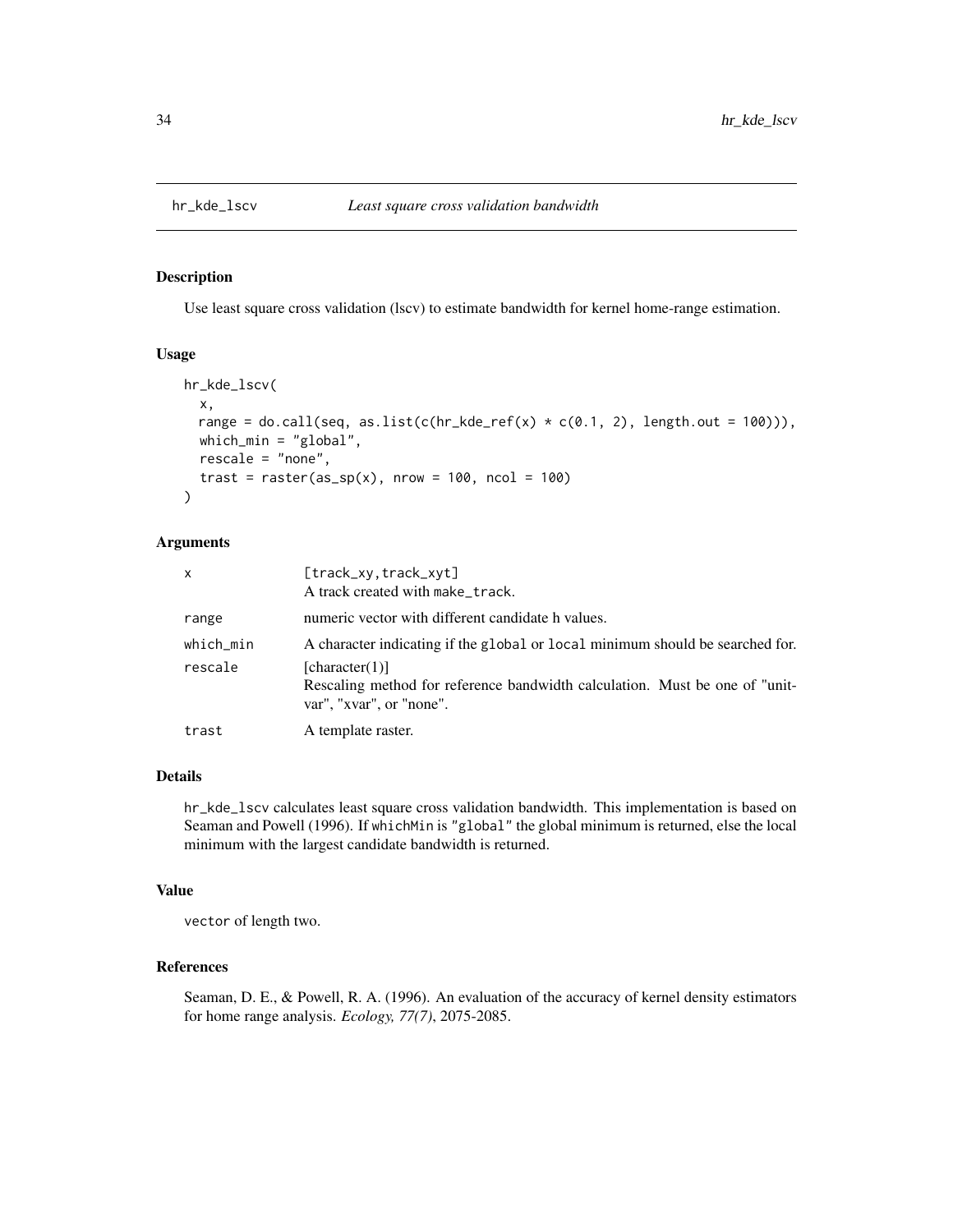<span id="page-34-0"></span>hr\_kde\_ref\_scaled *Select a bandwidth for Kernel Density Estimation*

#### Description

Use two dimensional reference bandwidth to select a bandwidth for kernel density estimation. Find the smallest value for bandwidth (h) that results in n polygons (usually n=1) contiguous polygons at a given level.

#### Usage

```
hr_kde_ref_scaled(
  x,
  range = hr_kde_ref(x)[1] * c(0.01, 1),trast = make\_trust(x),
  num. of.parts = 1,levels = 0.95,
  tol = 0.1,max.it = 500L)
```
#### Arguments

| X            | A track $xy^*$ .                                                                                                                                 |
|--------------|--------------------------------------------------------------------------------------------------------------------------------------------------|
| range        | Numeric vector, indicating the lower and upper bound of the search range. If<br>range is to large with regard to trast, the algorithm will fail. |
| trast        | A template RasterLayer.                                                                                                                          |
| num.of.parts | Numeric numeric scalar, indicating the number of contiguous polygons desired.<br>This will usually be one.                                       |
| levels       | The home range level.                                                                                                                            |
| tol          | Numeric scalar, indicating which difference of to stop.                                                                                          |
| max.it       | Numeric scalar, indicating the maximum number of acceptable iterations.                                                                          |

# Details

This implementation uses a bisection algorithm to the find the smallest value value for the kernel bandwidth within range that produces an home-range isopleth at level consisting of n polygons. Note, no difference is is made between the two dimensions.

#### Value

list with the calculated bandwidth, exit status and the number of iteration.

# References

Kie, John G. "A rule-based ad hoc method for selecting a bandwidth in kernel home-range analyses." Animal Biotelemetry 1.1 (2013): 1-12.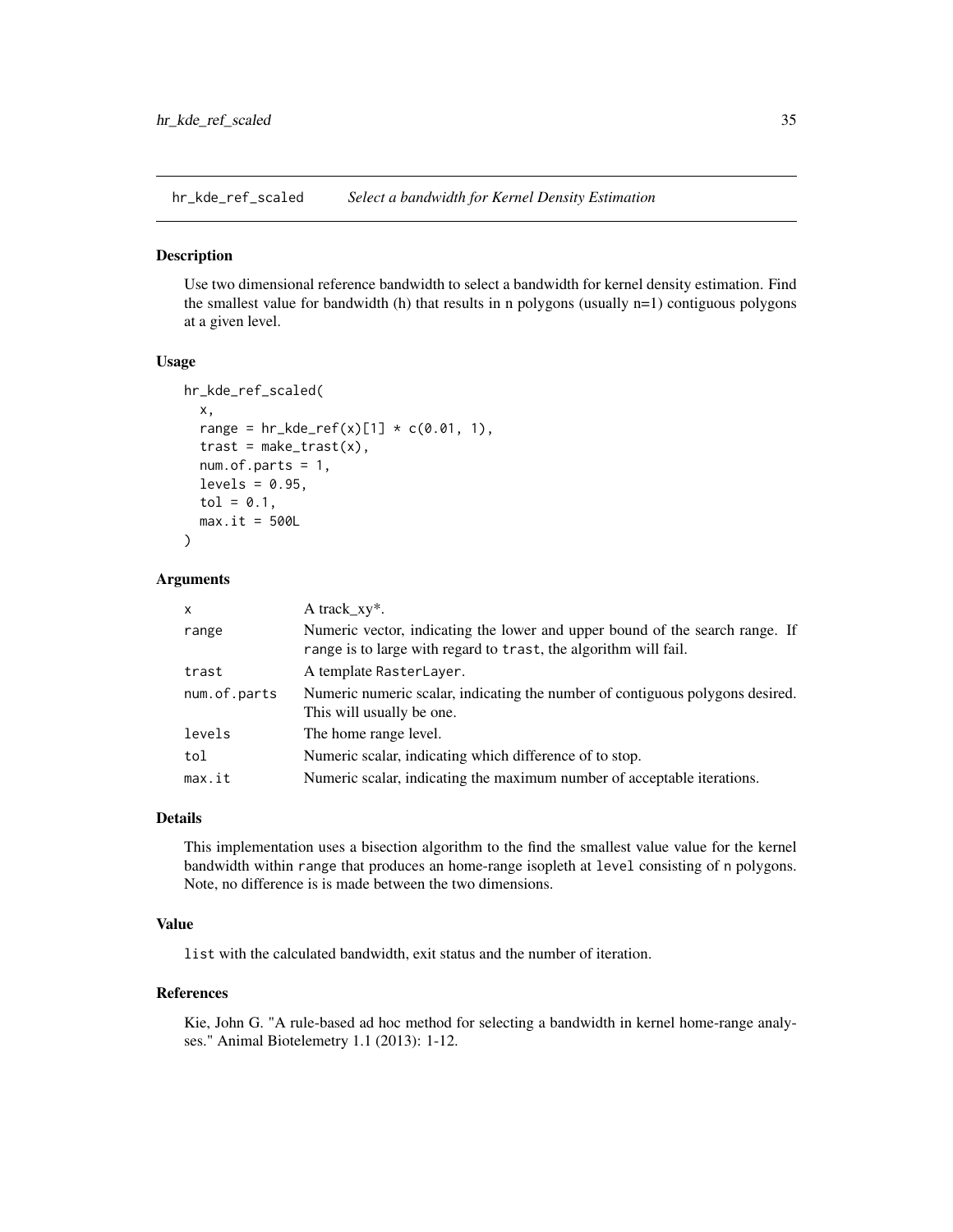<span id="page-35-0"></span>

Methods to calculate the overlap of two or more home-range estimates.

# Usage

```
hr_overlap(x, ...)
## S3 method for class 'hr'
hr\_overlap(x, y, type = "hr", conditional = FALSE, ...)## S3 method for class 'list'
hr_overlap(
  x,
  type = "hr",
  conditional = FALSE,
  which = "consecutive",
  labels = NULL,
  ...
\mathcal{L}
```
# Arguments

| x, y        | A home-range estimate                                                                                                                |
|-------------|--------------------------------------------------------------------------------------------------------------------------------------|
| $\ddots$    | Further arguments, none implemented.                                                                                                 |
| type        | [character](1)<br>Type of index, should be one of hr, phr, vi, ba, udoi, or hd.                                                      |
| conditional | [logical](1)<br>Whether or not conditional UDs are used. If TRUE levels from that were used to<br>estimate home ranges will be used. |
| which       | $[character = "consecutive"]$<br>Should only consecutive overlaps be calculated or all combinations?                                 |
| labels      | [character=NULL]<br>Labels for different instances. If NULL (the default) numbers will be used.                                      |

# Value

data. frame with the isopleth level and area in units of the coordinate reference system.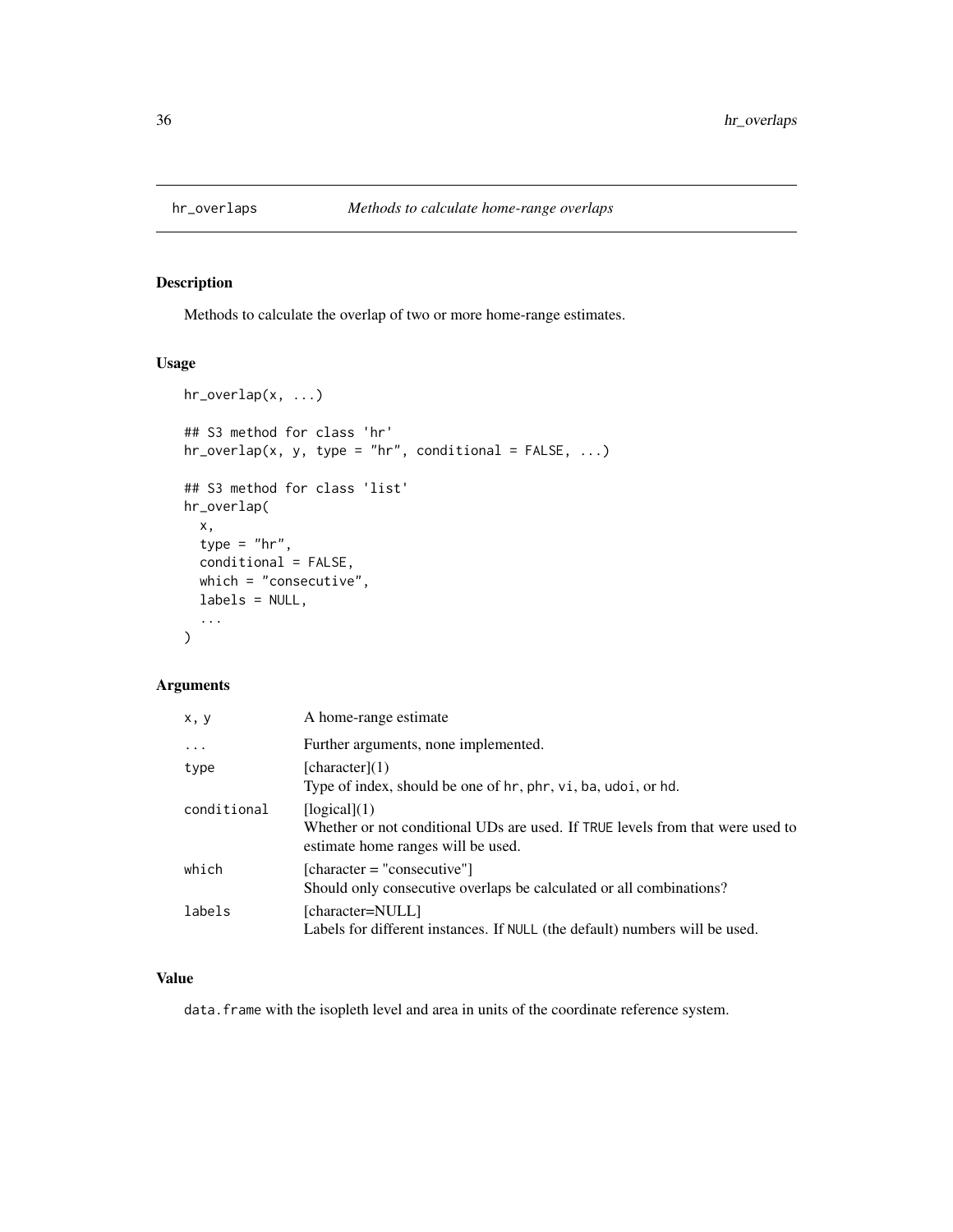hr\_overlap\_feature *Calculate the overlap between a home-range estimate and a polygon*

## Description

Sometimes the percentage overlap between a spatial polygon an a home-range is required.

## Usage

```
hr_overlap_feature(x, sf, direction = "hr_with_feature", feature_names = NULL)
```
## Arguments

| $\mathbf{x}$ | A home-range estimate.                    |
|--------------|-------------------------------------------|
| .sf          | An object of class sf containing polygons |
| direction    | The direction.                            |
|              | feature_names optional feature names      |

## Value

A tibble

| hr_to_sf | Convert home ranges to sfc |  |
|----------|----------------------------|--|
|----------|----------------------------|--|

#### Description

Convert a list column with many home-range estimates to a tibble with a geometry column (as used by the sf-package).

# Usage

 $hr_to_sf(x, ...)$ 

## S3 method for class 'tbl\_df'  $hr_to_sf(x, col, ...)$ 

|                      | A tibble with a list column with individual home ranges.         |
|----------------------|------------------------------------------------------------------|
| $\ddot{\phantom{0}}$ | Additional columns that should be transferred to the new tibble. |
| co1                  | The column where the home                                        |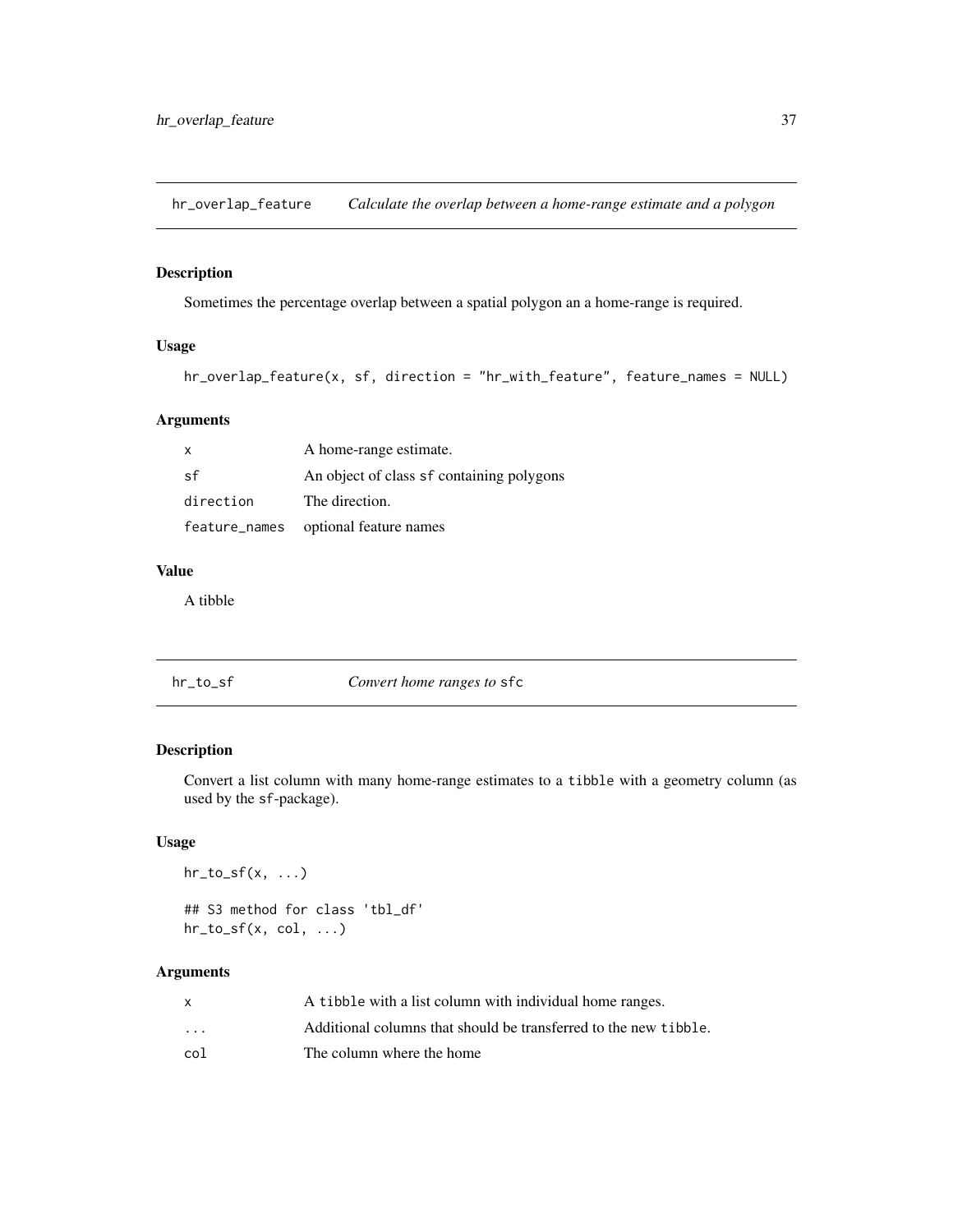# Value

A data.frame with a simple feature column (from the sf) package.

#### Examples

```
data("amt_fisher")
hr <- amt_fisher %>% nest(data = -id) %>%
 mutate(hr = map(data, hr_mcp), n = map_int(data, nrow)) %>%
 hr_to_sf(hr, id, n)
hr <- amt_fisher %>% nest(data = -id) %>%
  mutate(hr = map(data, hr_kde), n = map_int(data, nrow)) %>%
  hr_to_sf(hr, id, n)
```
hr\_ud *Obtain the utilization distribution of a probabilistic home range*

## Description

Obtain the utilization distribution of a probabilistic home range

## Usage

 $hr\_ud(x, \ldots)$ 

## Arguments

|          | [hr_prob] The home-range estimate    |
|----------|--------------------------------------|
| $\cdots$ | Further arguments, none implemented. |

# Value

RasterLayer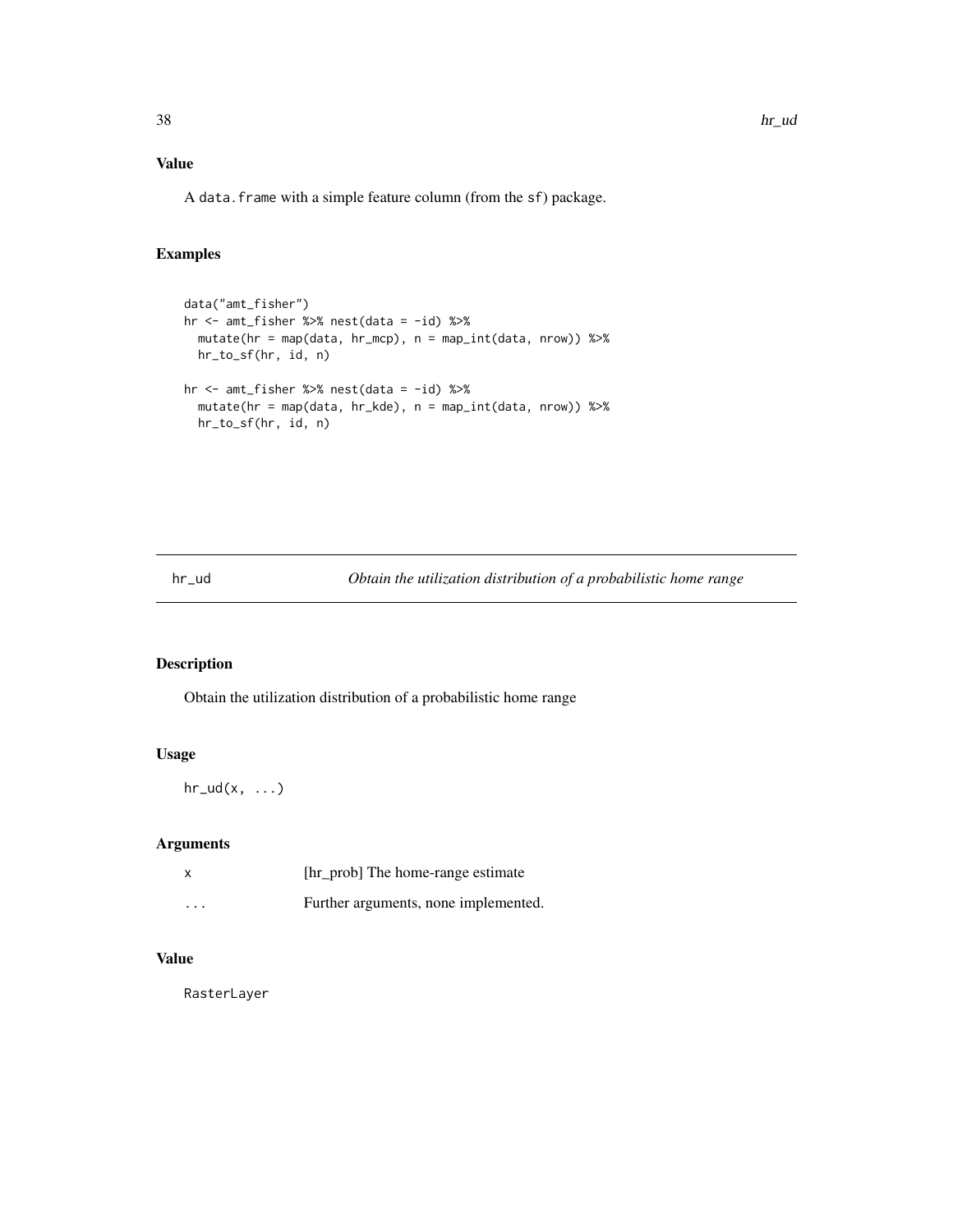## Description

Provides a very basic interface to leaflet and lets the user inspect relocations on an interactive map.

## Usage

```
inspect(x, ...)
```
## S3 method for class 'track\_xy'  $inspect(x, popup = NULL, cluster = TRUE, ...)$ 

## Arguments

| x       | [track_xy.track_xyt]                               |
|---------|----------------------------------------------------|
|         | A track created with make_track.                   |
|         | Further arguments, none implemented.               |
| popup   | [character(nrow(x))]                               |
|         | Optional labels for popups.                        |
| cluster | [logical(1)]                                       |
|         | If TRUE points are clustered at lower zoom levels. |

#### Value

An interactive leaflet map.

# Note

Important, x requires a valid coordinate reference system.

# See Also

leaflet::leaflet()

## Examples

```
data(sh)
x \le - track(x = sh$x, y = sh$y, crs = 31467)
```

```
inspect(x)
inspect(x, cluster = FALSE)
inspect(x, popup = 1:nrow(x), cluster = FALSE)
```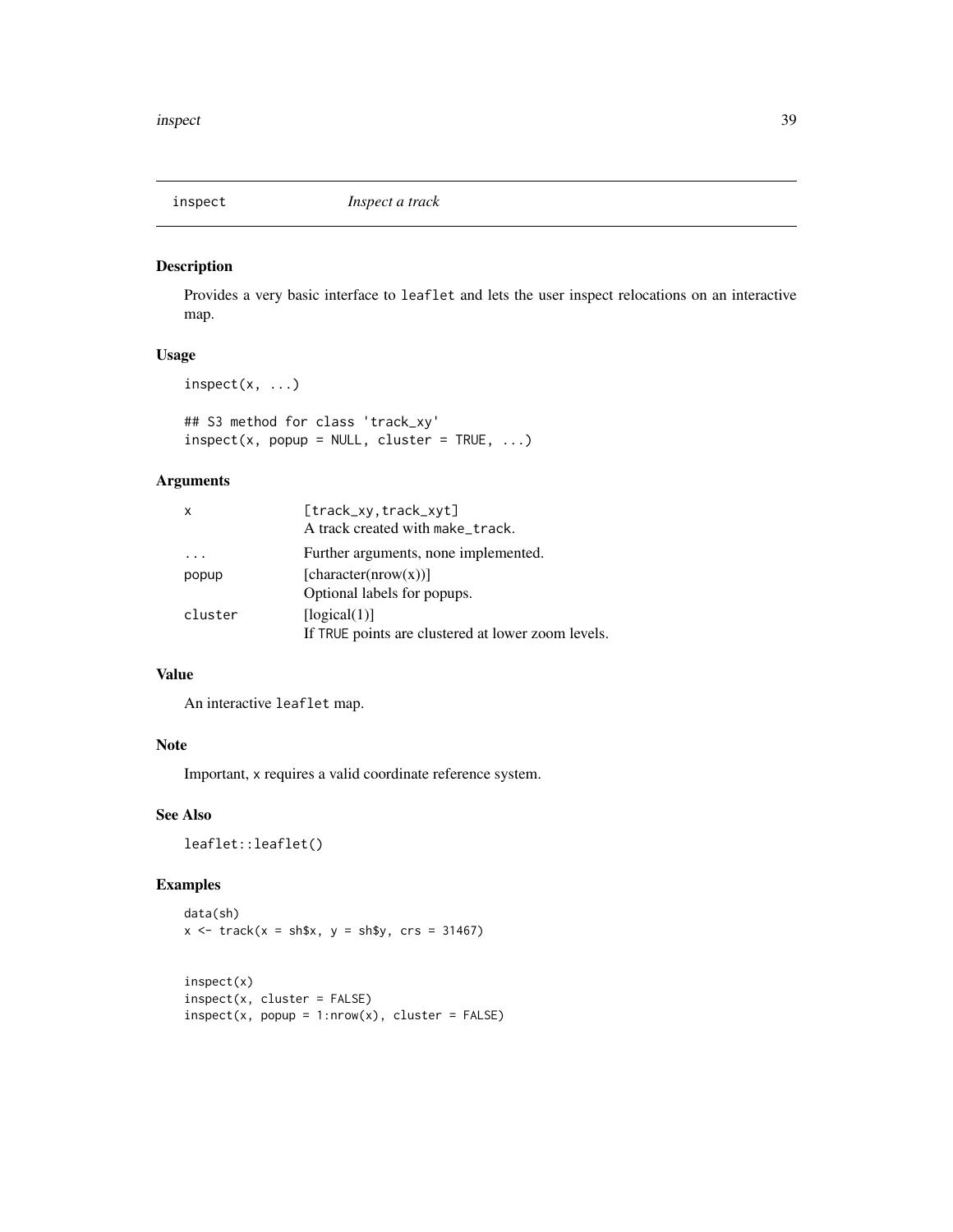<span id="page-39-0"></span>

#### Description

Calculate  $log-RSS(x1, x2)$  for a fitted RSF or (i)SSF

#### Usage

```
log_rss(object, ...)
## S3 method for class 'glm'
log_r s (object, x1, x2, ci = NA, ci-level = 0.95, n\_boot = 1000, ...)## S3 method for class 'fit_clogit'
log_r s(object, x1, x2, ci = NA, ci_level = 0.95, n_boot = 1000, ...)
```
# Arguments

| object   | $[fit\_logit, fit\_clogit]$<br>A fitted RSF or (i)SSF model.                                                                                                                                             |
|----------|----------------------------------------------------------------------------------------------------------------------------------------------------------------------------------------------------------|
| $\cdots$ | Further arguments, none implemented.                                                                                                                                                                     |
| x1       | [data.frame]<br>A data. frame representing the habitat values at location x <sub>1</sub> . Must contain all<br>fitted covariates as expected by predict().                                               |
| x2       | [data.frame]<br>A 1-row data. frame representing the single hypothetical location of $x_2$ . Must<br>contain all fitted covariates as expected by predict().                                             |
| ci       | [character]<br>Method for estimating confidence intervals around log-RSS. NA skips calculat-<br>ing CIs. Character string "se" uses standard error method and "boot" uses<br>empirical bootstrap method. |
| ci_level | [numeric]<br>Level for confidence interval. Defaults to 0.95 for a 95% confidence interval.                                                                                                              |
| n_boot   | [integer]<br>Number of bootstrap samples to estimate confidence intervals. Ignored if ci !=<br>"boot".                                                                                                   |

# Details

This function assumes that the user would like to compare relative selection strengths from at least one proposed location (x1) to exactly one reference location (x2).

The objects object\$model, x1, and x2 will be passed to predict(). Therefore, the columns of x1 and x2 must match the terms in the model formula exactly.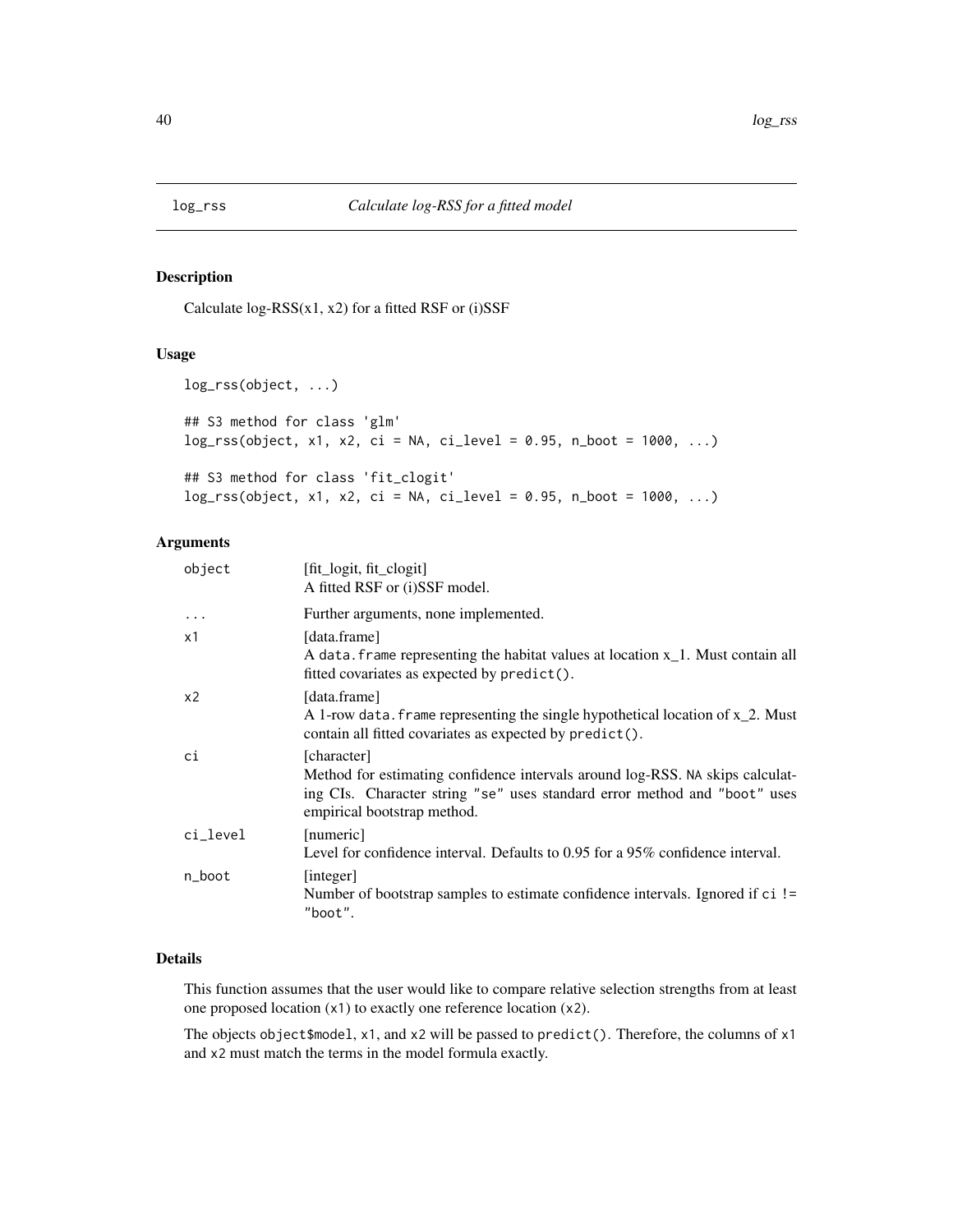#### log\_rss 41

#### Value

Returns a list of class log\_rss with four entries:

- df: A data.frame with the covariates and the log\_rss
- x1: A data.frame with covariate values for x1.
- x2: A data.frame with covariate values for x2.
- formula: The formula used to fit the model.

#### Author(s)

Brian J. Smith

#### References

- Avgar, T., Lele, S.R., Keim, J.L., and Boyce, M.S.. (2017). Relative Selection Strength: Quantifying effect size in habitat- and step-selection inference. *Ecology and Evolution*, 7, 5322–5330.
- Fieberg, J., Signer, J., Smith, B., & Avgar, T. (2021). A "How to" guide for interpreting parameters in habitat-selection analyses. *Journal of Animal Ecology*, 90(5), 1027-1043.

## See Also

See Avgar *et al.* 2017 for details about relative selection strength.

Default plotting method available: [plot.log\\_rss\(](#page-47-0))

## Examples

```
# RSF -------------------------------------------------------
# Fit an RSF, then calculate log-RSS to visualize results.
# Load packages
library(ggplot2)
#Load data
data("amt_fisher")
# Prepare data for RSF
rsf_data <- amt_fisher %>%
  filter(name == "Lupe") %>%
  make\_track(x_-, y_-, t_>) %>%
  random_points() %>%
  extract_covariates(amt_fisher_covar$elevation) %>%
  extract_covariates(amt_fisher_covar$popden) %>%
  extract_covariates(amt_fisher_covar$landuse) %>%
  mutate(lu = factor(landuse))# Fit RSF
m1 <- rsf_data %>%
```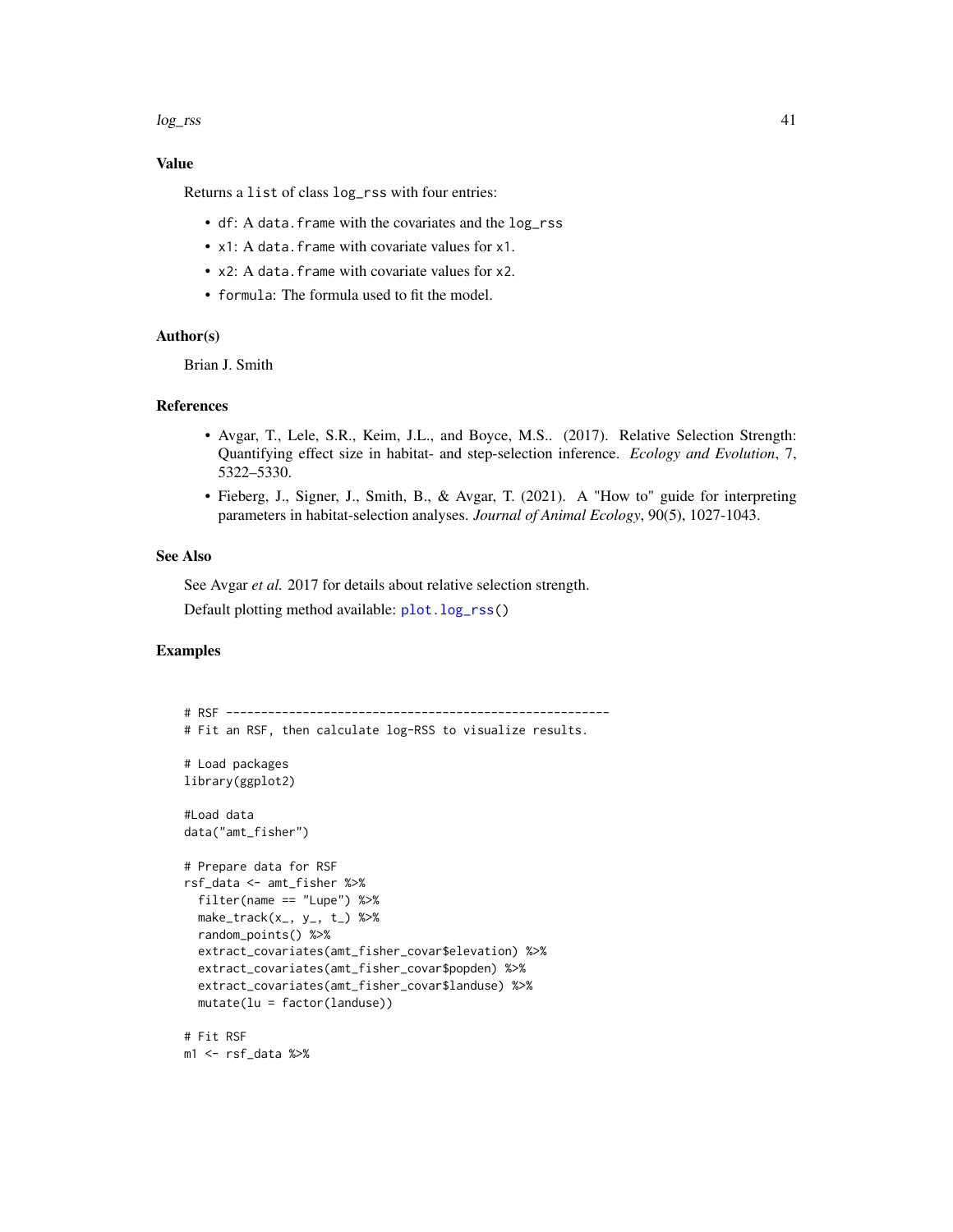```
fit_rsf(case_ ~ lu + elevation + popden)
# Calculate log-RSS
# data.frame of x1s
x1 \leq data. frame(lu = factor(50, levels = levels(rsf_data$lu)),
                 elevation = seq(90, 120, length.out = 100),
                 popden = mean(rsf_data$popden))
# data.frame of x2 (note factor levels should be same as model data)
x2 \leq data.frame(lu = factor(50, levels = levels(rsf_data$lu)),
                 elevation = mean(rsf_data$elevation),
                 popden = mean(rsf_data$popden))
# Calculate (use se method for confidence interval)
logRSS <- \log\textsc{rss}(\text{object} = m1, x1 = x1, x2 = x2, ci = "se")# Plot
ggplot(logRSS$df, aes(x = elevation_x1, y = log_rss) +
  geom_hline(yintercept = 0, linetype = "dashed", color = "gray") +
  geom\_ribbon(aes(ymin = 1wr, ymax = upr), fill = "gray80") +geom_line() +
  xlab(expression("Elevation " * (x[1]))) +
  ylab("log-RSS") +
  ggtitle(expression("log-RSS" * (x[1] * ", " * x[2])) +
  theme_bw()
# SSF -------------------------------------------------------
# Fit an SSF, then calculate log-RSS to visualize results.
 #Prepare data for SSF
ssf_data <- deer %>%
  steps_by_burst() %>%
  random\_steps(n = 15) %>%
  extract_covariates(sh_forest) %>%
  mutate(forest = factor(sh.forest, levels = 1:2,
                    labels = c("forest", "non-forest")),
  cos<sub>1</sub>ta = cos(ta<sub>1</sub>),
  log_s1 = log(s1))# Fit an SSF (note model = TRUE necessary for predict() to work)
m2 <- ssf_data %>%
  fit_clogit(case_ ~ forest + strata(step_id_), model = TRUE)
# Calculate log-RSS
# data.frame of x1s
x1 <- data.frame(forest = factor(c("forest", "non-forest")))
# data.frame of x2
x2 <- data.frame(forest = factor("forest", levels = levels(ssf_data$forest)))
# Calculate
logRSS <- \log\textsc{rss}(\text{object} = m2, x1 = x1, x2 = x2, c1 = "se")# Plot
ggplot(logRSS$df, aes(x = forest_x1, y = log_rss) +
  geom_hline(yintercept = 0, linetype = "dashed", color = "gray") +
  geom_errorbar(aes(ymin = lwr, ymax = upr), width = 0.25) +
```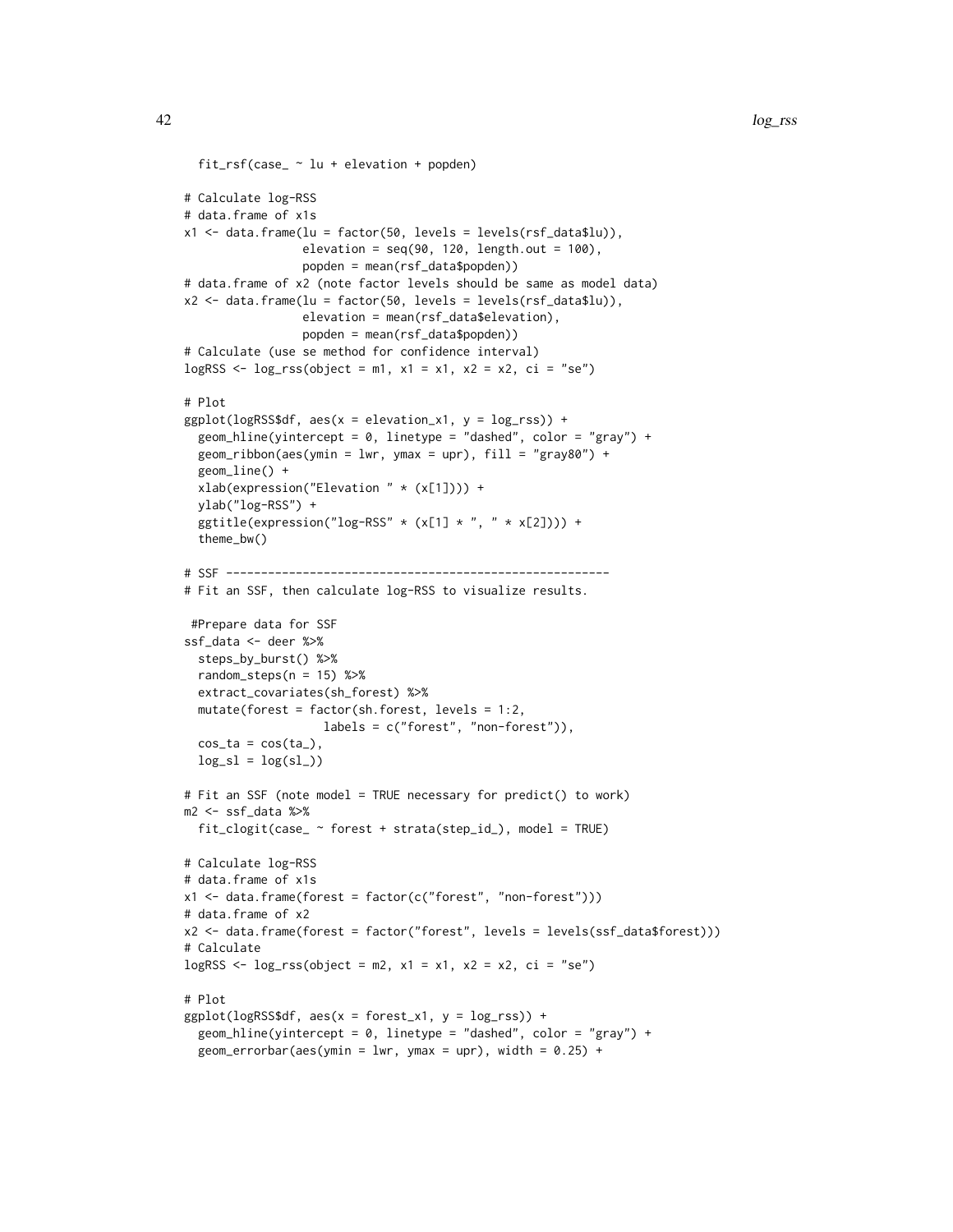## movement\_metrics 43

```
geom\_point(size = 3) +xlab(expression("Forest Cover " * (x[1]))) +
ylab("log-RSS") +
ggtitle(expression("log-RSS" * (x[1] * ", " * x[2])) +
theme_bw()
```
movement\_metrics *Movement metrics*

## Description

Functions to calculate metrics such as straightness, mean squared displacement (msd), intensity use, sinuosity, mean turn angle correlation (tac) of a track.

#### Usage

```
straightness(x, ...)
cum_dist(x, ...)
tot\_dist(x, \ldots)msd(x, \ldots)intensity_use(x, ...)
sinuosity(x, ...)
tac(x, \ldots)
```
# Arguments

| $\mathsf{x}$ | [track_xy, track_xyt]<br>A track created with make_track. |
|--------------|-----------------------------------------------------------|
| .            | Further arguments, none implemented.                      |

## Details

The intensity use is calculated by dividing the total movement distance (tot\_dist) by the square of the area of movement (= minimum convex polygon 100).

#### Value

A numeric vector of length one.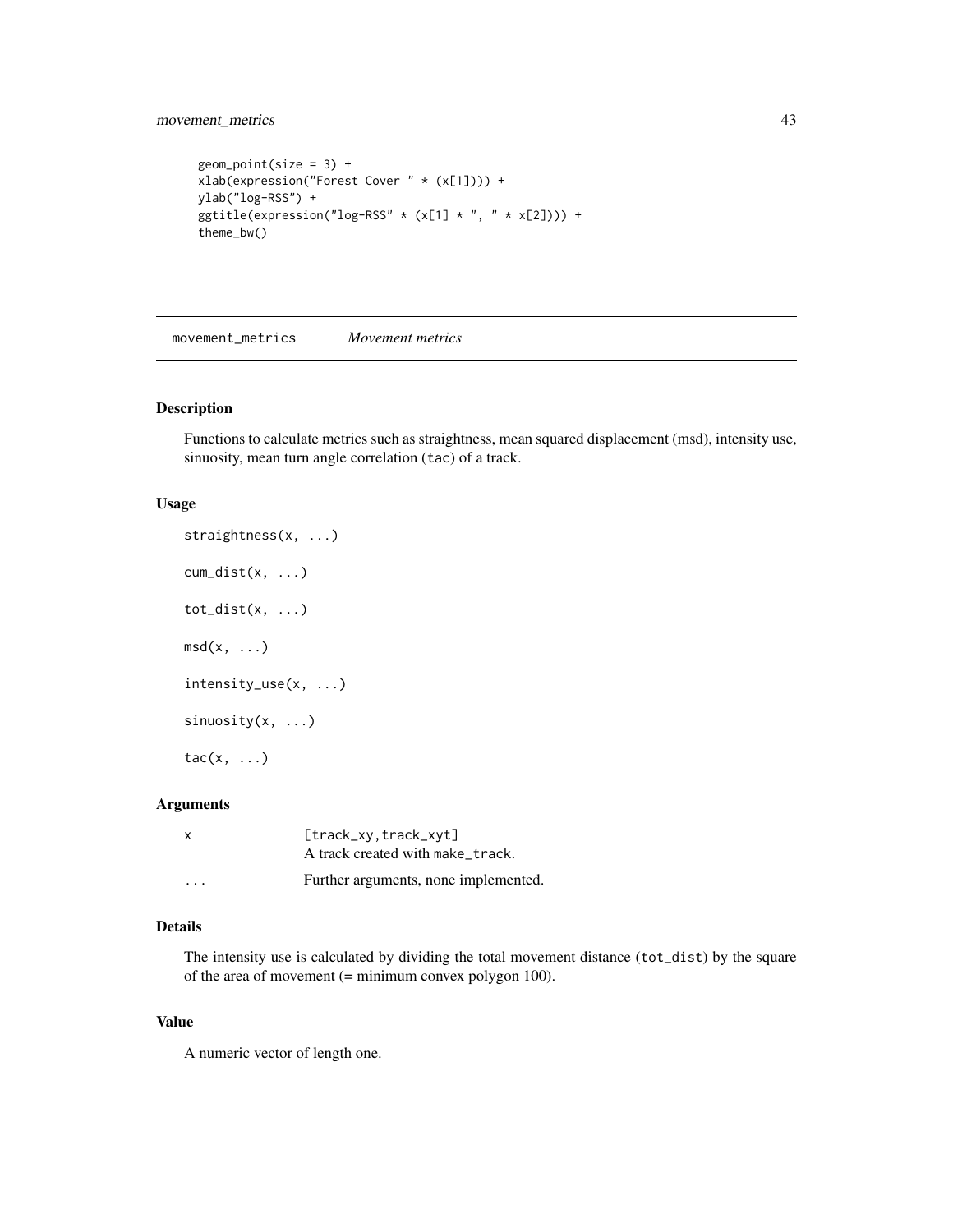#### References

- Abrahms B, Seidel DP, Dougherty E, Hazen EL, Bograd SJ, Wilson AM, McNutt JW, Costa DP, Blake S, Brashares JS, others (2017). "Suite of simple metrics reveals common movement syndromes across vertebrate taxa." *Movement ecology*, 5(1), 12.
- Almeida PJ, Vieira MV, Kajin M, Forero-Medina G, Cerqueira R (2010). "Indices of movement behaviour: conceptual background, effects of scale and location errors." *Zoologia (Curitiba)*, 27(5), 674–680.
- Swihart RK, Slade NA (1985). "Testing for independence of observations in animal movements." *Ecology*, 66(4), 1176–1184.

#### Examples

```
data(deer)
```

```
tot_dist(deer)
cum_dist(deer)
straightness(deer)
msd(deer)
intensity_use(deer)
```
#### nsd *Net squared displacement (nsd)*

#### Description

The function nsd() calculates the net squared displacement (i.e., the squared distance from the first location of a track) for a track. The function add\_nsd() add a new column to a track or steps object with the nsd (the column name is nsd\_).

```
nsd(x, \ldots)## S3 method for class 'track_xy'
nsd(x, \ldots)add\_nsd(x, \ldots)## S3 method for class 'track_xy'
add\_nsd(x, \ldots)## S3 method for class 'steps_xy'
add\_nsd(x, \ldots)
```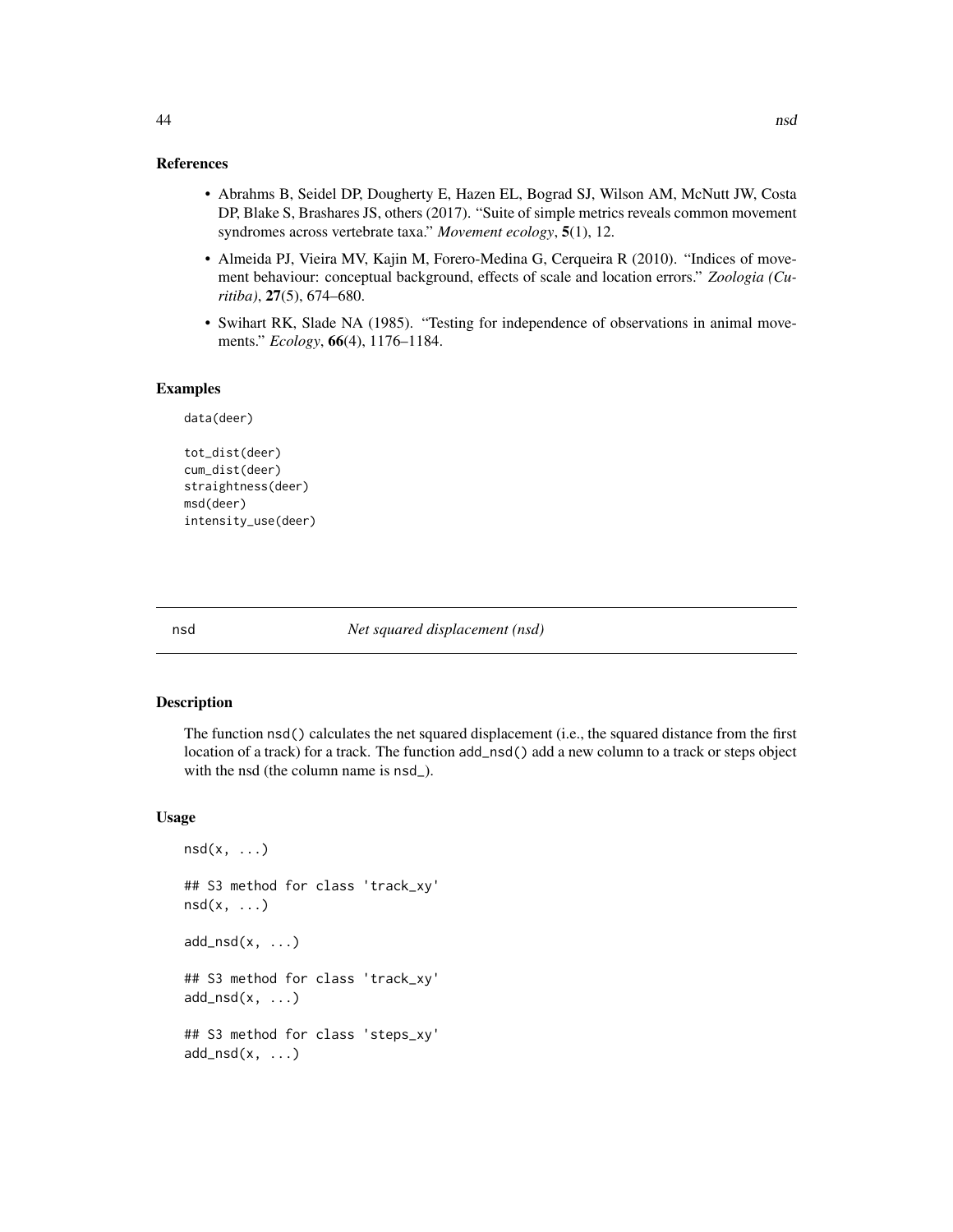#### Arguments

|          | A track_xyt.                         |
|----------|--------------------------------------|
| $\cdots$ | Further arguments, none implemented. |

# Value

Numeric vector (for nsd()) and a tillbe with the original data with a new column for add\_nsd().

od *Occurrence Distribution*

# Description

od is a wrapper around ctmm::occurrence. See help(ctmm::occurrence) for more details. rolling\_od estimates occurrence distributions for a subset of a track.

# Usage

```
rolling\_od(x, ...)## S3 method for class 'track_xyt'
rolling_od(
 x,
  trast,
 model = fit_ctmm(x, "bm"),
 res.space = 10,
 res.time = 10,
 n.points = 5,
  show.progress = TRUE,
  ...
)
od(x, ...)
## S3 method for class 'track_xyt'
od(x, trast, model = fit\_ctmm(x, "bm"), res.space = 10, res.time = 10, ...)
```

| X     | [track_xyt]                                                    |
|-------|----------------------------------------------------------------|
|       | A track created with make_track that includes time.            |
| .     | Further arguments, none implemented.                           |
| trast | [RasterLayer]                                                  |
|       | A template raster for the extent and resolution of the result. |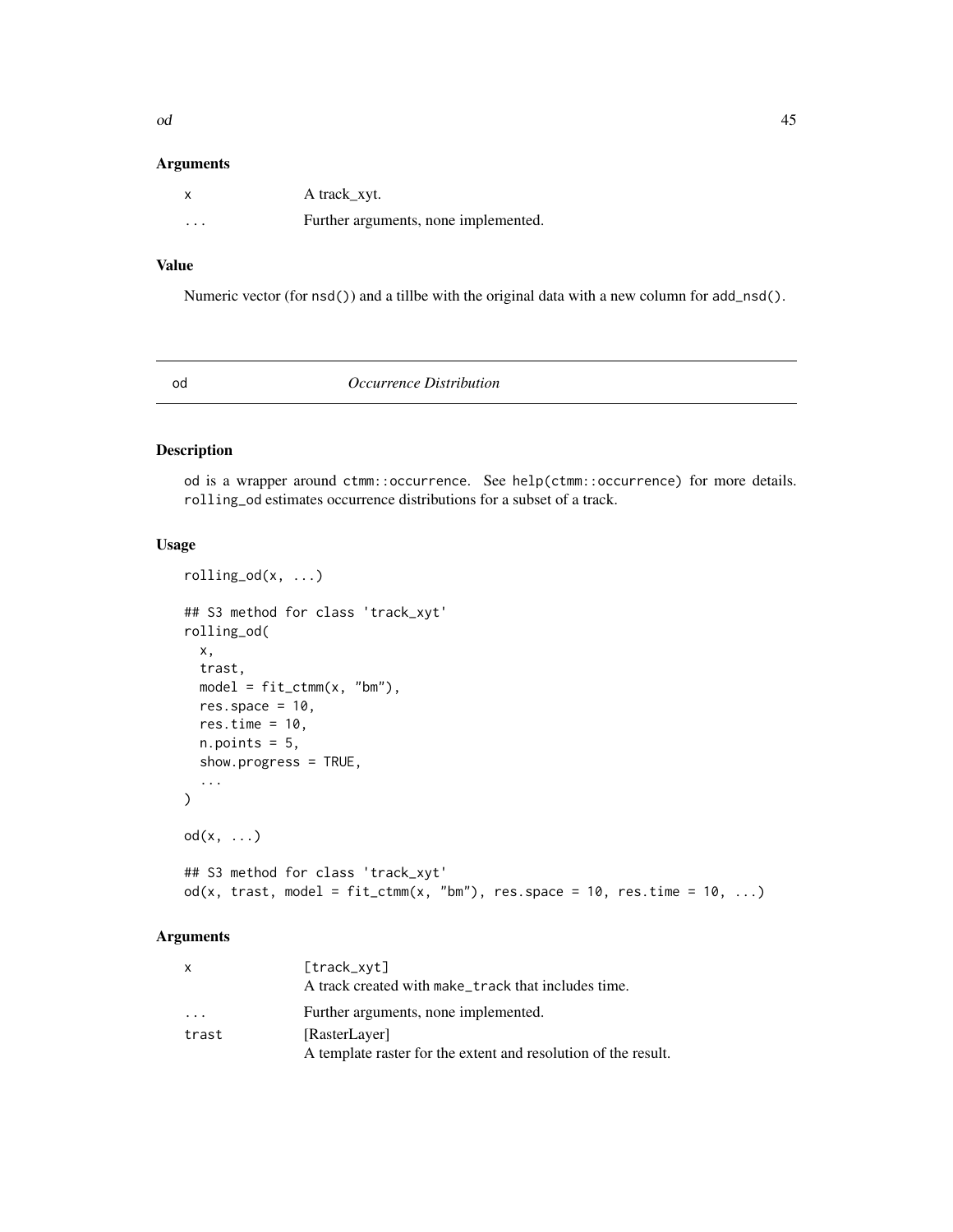| model         | [An output of fit ctmm]                                                          |
|---------------|----------------------------------------------------------------------------------|
|               | The autocorrelation model that should be fit to the data. bm corresponds to      |
|               | Brownian motion, ou to an Ornstein-Uhlenbeck process, ouf to an Ornstein-        |
|               | Uhlenbeck forage process.                                                        |
| res.space     | [numeric(1)=10]                                                                  |
|               | Number of grid point along each axis, relative to the average diffusion (per me- |
|               | dian timestep) from a stationary point. See also help(ctmm::occurrence).         |
| res.time      | [numeric(1)=10]                                                                  |
|               | Number of temporal grid points per median timestep.                              |
| n.points      | [numeric(1)=5]                                                                   |
|               | This argument is only relevant for rolling od and specifies the window size      |
|               | for the od estimation.                                                           |
| show.progress | $[logical(1)=TRUE]$                                                              |
|               | Indicates if a progress bar is used.                                             |
|               |                                                                                  |

## References

Fleming, C. H., Fagan, W. F., Mueller, T., Olson, K. A., Leimgruber, P., & Calabrese, J. M. (2016). Estimating where and how animals travel: an optimal framework for path reconstruction from autocorrelated tracking data. Ecology.

## Examples

```
data(deer)
min\_deer <- deer[1:100, ]trast <- make_trast(mini_deer)
md <- od(mini_deer, trast = trast)
raster::plot(md)
# rolling ud
xx <- rolling_od(mini_deer, trast)
```
params *Get parameters from a (fitted) distribution*

# Description

Get parameters from a (fitted) distribution

```
sl_distr_params(x, ...)
## S3 method for class 'random_steps'
sl_distr_params(x, ...)
```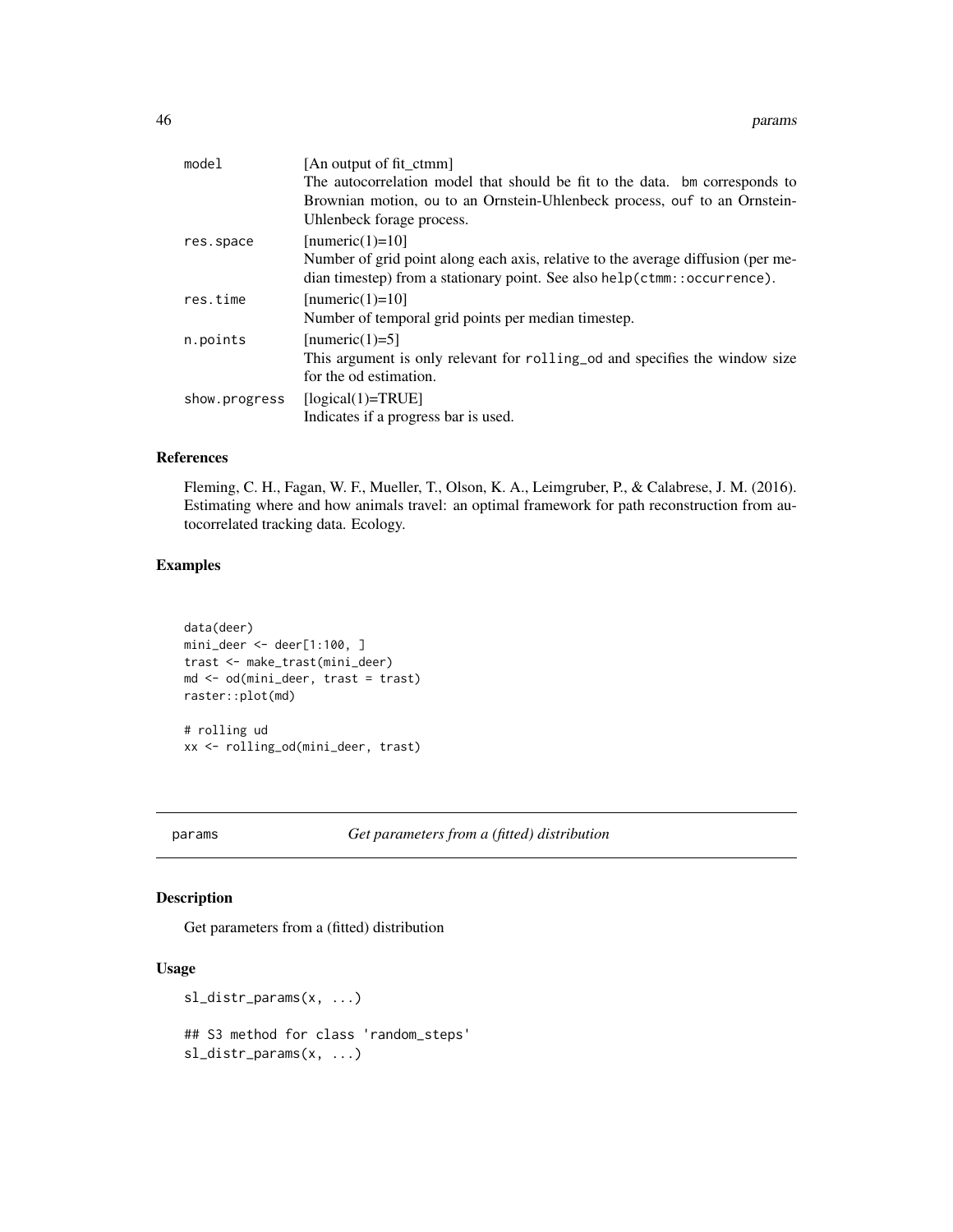#### plot.hr 47

```
## S3 method for class 'fit_clogit'
sl_distr_params(x, ...)
ta_distr_params(x, ...)
## S3 method for class 'random_steps'
ta_distr_params(x, ...)
## S3 method for class 'fit_clogit'
ta_distr_params(x, ...)
```
## Arguments

| х       | [amt_distr]             |
|---------|-------------------------|
|         | A (fitted) distribution |
| $\cdot$ | None                    |

# Value

A list with the parameters of the distribution.

## Examples

```
data(deer)
d <- deer %>% steps() %>% random_steps()
sl_distr_params(d)
ta_distr_params(d)
```
plot.hr *Plot a home-range estimate*

## Description

Plot a home-range estimate

## Usage

```
## S3 method for class 'hr'
plot(x, add.relocations = TRUE, \dots)
```
#### Arguments

x A home-range estimate. add.relocations logical(1) indicates if a relocations should be added to the plot. ... Further arguments, none implemented.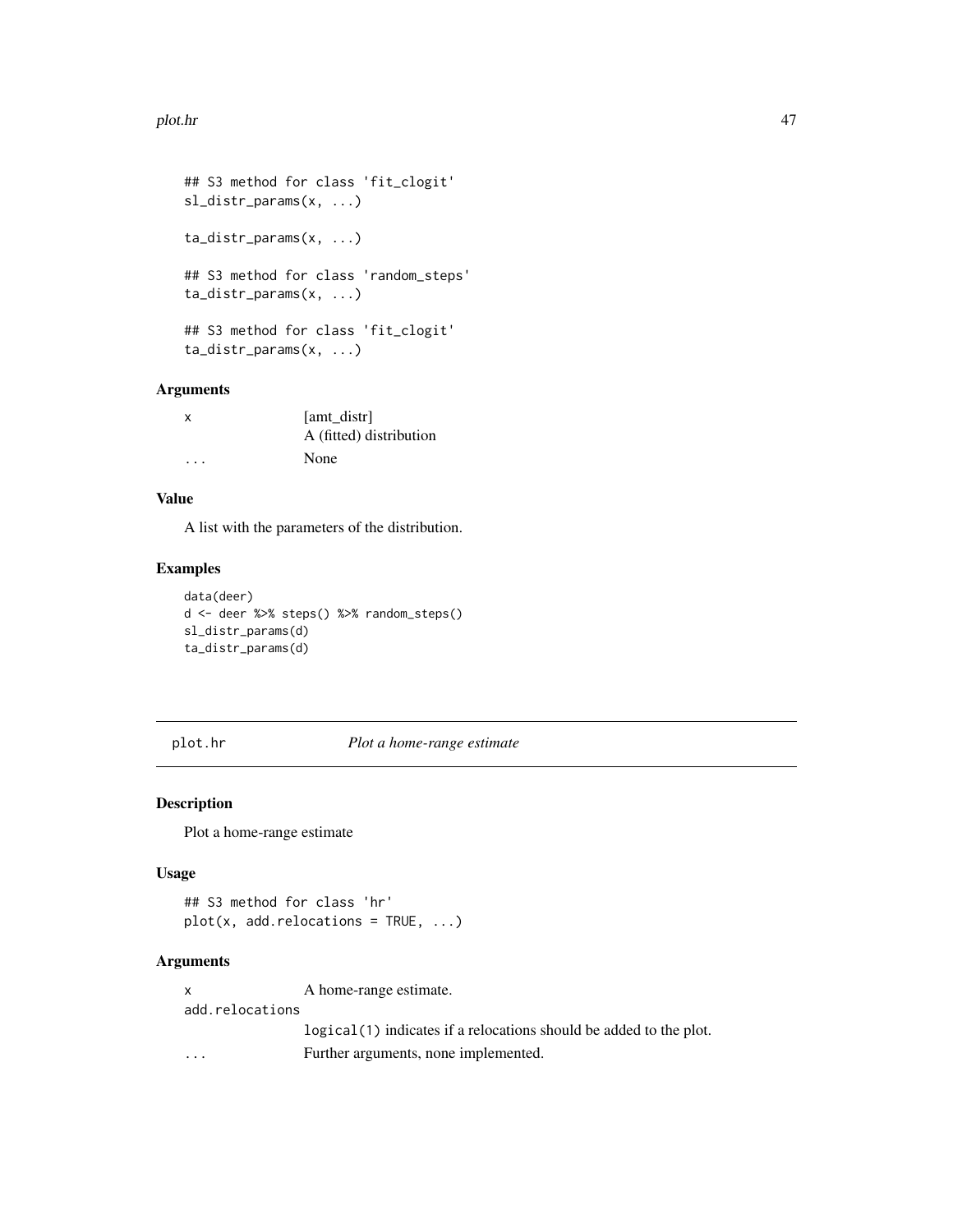#### Value

A plot

<span id="page-47-0"></span>plot.log\_rss *Plot a* log\_rss *object*

#### Description

Default plot method for an object of class log\_rss

#### Usage

## S3 method for class 'log\_rss'  $plot(x, x\_var1 = "guess", x\_var2 = "guess", ...)$ 

#### **Arguments**

| X             | [ $\log$ rss] An object returned by the function $\log_{10}$ rss().                                                                  |
|---------------|--------------------------------------------------------------------------------------------------------------------------------------|
| x_var1        | [character] The variable to plot on the x-axis. A string of either "guess" (default<br>– see Details) or the variable name.          |
| $x_v$ var $2$ | [character] A second predictor variable to include in the plot. Either "guess"<br>(default – see Details), NA, or the variable name. |
| $\cdot$       | [any] Additional arguments to be passed to $\link\plot\})$ . <i>Not currently imple</i> -<br>mented.                                 |

#### Details

This function provides defaults for a basic plot, but we encourage the user to carefully consider how to represent the patterns found in their habitat selection model.

The function  $\log_{10}$  is meant to accept a user-defined input for x1. The structure of x1 likely reflects how the user intended to visualize the results. Therefore, it is possible to "guess" which covariate the user would like to see on the x-axis by choosing the column from x1 with the most unique values. Similarly, if there is a second column with multiple unique values, that could be represented by a color. Note that if the user needs to specify x\_var1, then we probably cannot guess x\_var2. Therefore, if the user specifies  $x$ \_var1 != "guess" &  $x$ \_var2 == "guess", the function will return an error.

This function uses integers to represent colors, and therefore the user can change the default colors by specifying a custom [palette\(](#page-0-0)) before calling the function.

#### Value

A plot.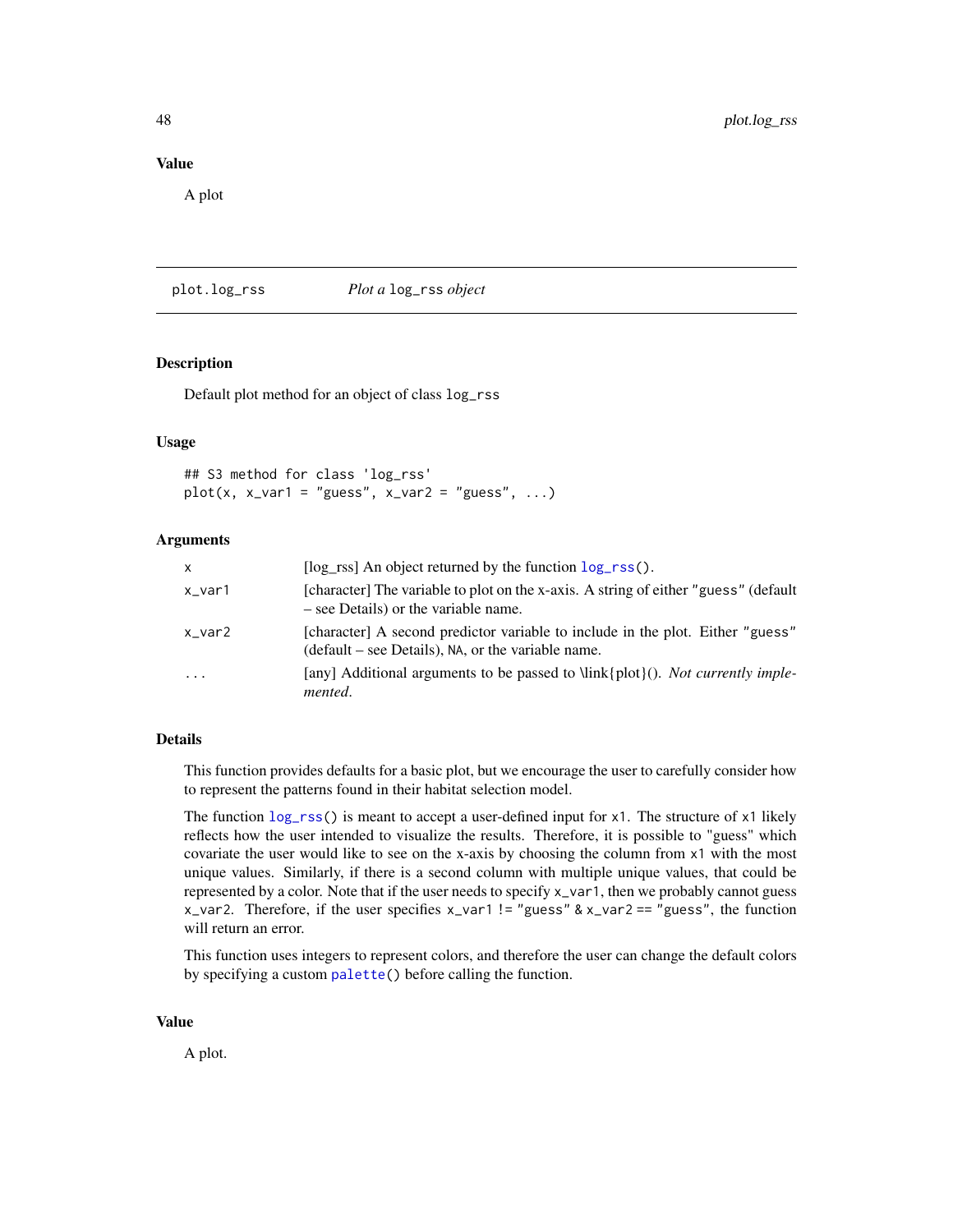#### plot\_sl  $\qquad 49$

## Examples

```
# Load data
data("amt_fisher")
data("amt_fisher_covar")
# Prepare data for RSF
rsf_data <- amt_fisher %>%
  filter(name == "Leroy") %>%
  make\_track(x_-, y_-, t_-) %>%
  random_points() %>%
  extract_covariates(amt_fisher_covar$landuse) %>%
  mutate(lu = factor(landuse))
# Fit RSF
m1 <- rsf_data %>%
 fit_rsf(case_ ~ lu)
# Calculate log-RSS
# data.frame of x1s
x1 <- data.frame(lu = sort(unique(rsf_data$lu)))
# data.frame of x2 (note factor levels should be same as model data)
x2 \leq data.frame(lu = factor(140,
levels = levels(rsf_data$lu)))
# Calculate
logRSS \leftarrow log\_rss(object = m1, x1 = x1, x2 = x2)# Plot
plot(logRSS)
```
plot\_sl *Plot step-length distribution*

## Description

Plot step-length distribution

```
plot_s1(x, \ldots)## S3 method for class 'fit_clogit'
plot_s1(x, n = 1000, upper_quantile = 0.99, plot = TRUE, ...)## S3 method for class 'random_steps'
plot_s1(x, n = 1000, upper_quantile = 0.99, plot = TRUE, ...)
```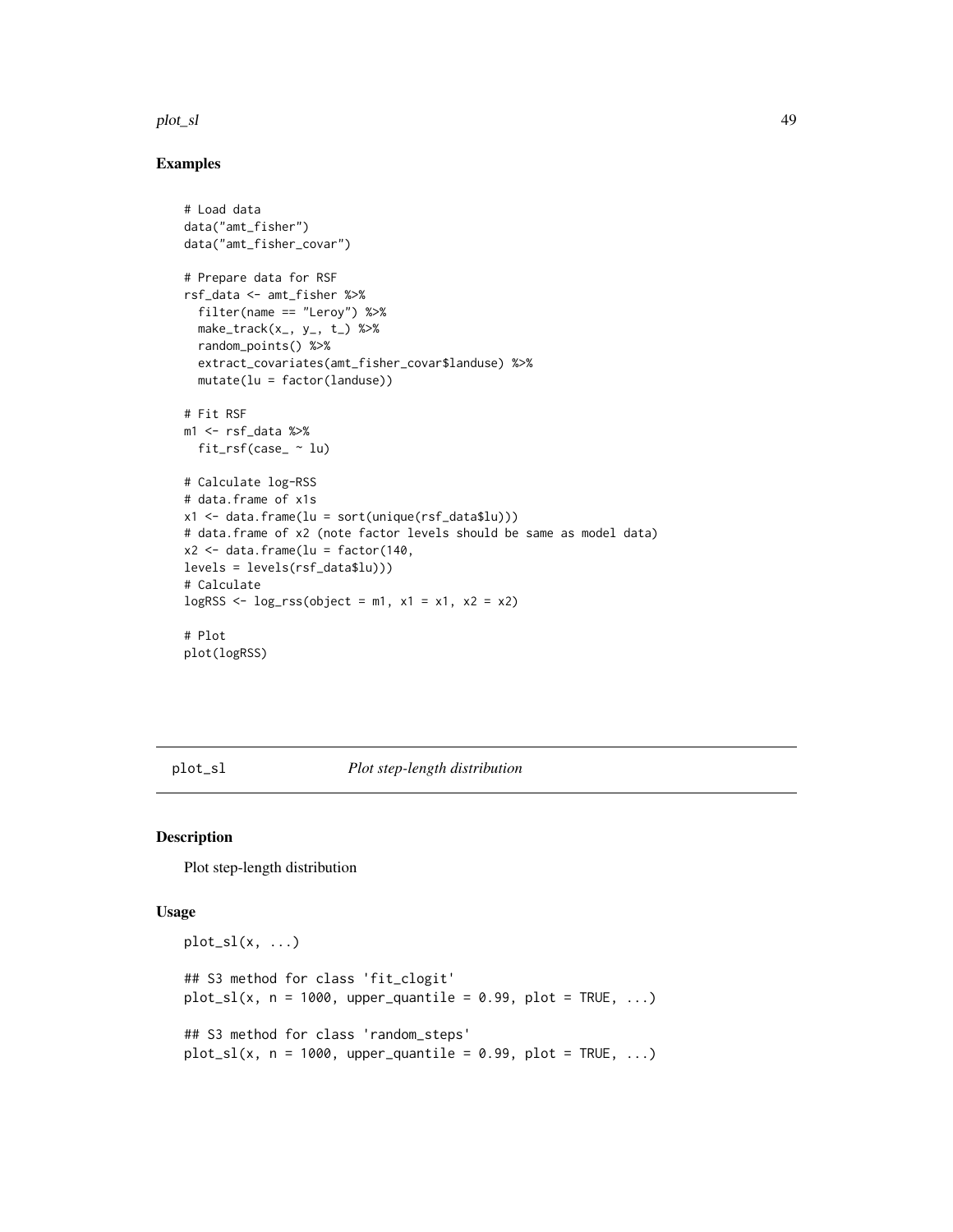## Arguments

| $\mathsf{x}$ | [fit clogit random steps]<br>A fitted step selection or random steps.                                                                                  |
|--------------|--------------------------------------------------------------------------------------------------------------------------------------------------------|
| .            | Further arguments, none implemented.                                                                                                                   |
| n            | [numeric(1)=1000] $\{>0\}$                                                                                                                             |
|              | The number of breaks between $\theta$ and upper quantile.                                                                                              |
|              | upper_quantile $[numeric(1)=0.99]\{0-1\}$<br>The quantile until where the distribution should be plotted. Typically this will<br>be $0.95$ or $0.99$ . |
| plot         | $[logical(1)=TRUE]$<br>Indicates if a plot should be drawn or not.                                                                                     |

#### Value

A plot of the step-length distribution.

## Examples

# data(deer)

```
# with random steps
deer %>% steps_by_burst %>% random_steps %>% plot_sl
deer %>% steps_by_burst %>% random_steps %>% plot_sl(upper_quantile = 0.5)
# with fitted ssf
deer %>% steps_by_burst %>% random_steps %>%
  fit_ssf(case_ ~ sl_ + strata(step_id_)) %>% plot_sl
```
random\_numbers *Sample random numbers*

## Description

Sample radom numbers from a distribution created within the amt package.

## Usage

random\_numbers $(x, n = 100, ...)$ 

| $\mathsf{x}$ | [amt distr]                 |
|--------------|-----------------------------|
|              | A distribution object.      |
|              | [integer(1)=100] $\{>0\}$   |
|              | The number of random draws. |
|              | none implemented.           |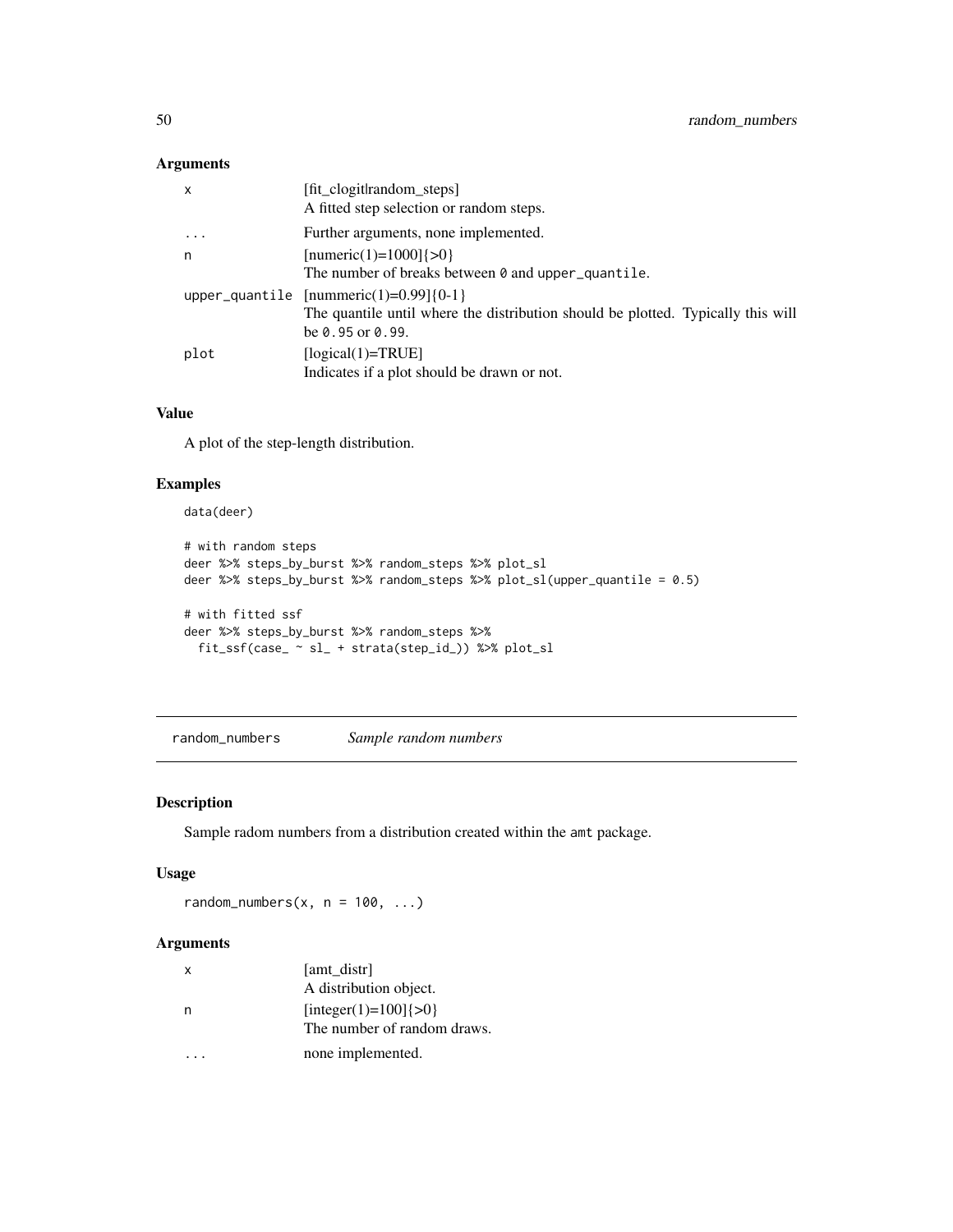## random\_points 51

## Value

A numermic vector.

random\_points *Generate random points*

#### Description

Functions to generate random points within an animals home range. This is usually the first step for investigating habitat selection via Resource Selection Functions (RSF).

# Usage

```
random_points(x, ...)
## S3 method for class 'hr'
random_points(x, n = 100, type = "random", presence = NULL, ...)
## S3 method for class 'sf'
random_points(x, n = 100, type = "random", presence = NULL, ...)
## S3 method for class 'SpatialPolygons'
random_points(x, n = 100, type = "random", presence = NULL, ...)
## S3 method for class 'track_xy'
random_points(x, level = 1, hr = "mcp", n = nrow(x) * 10, type = "random", ...)
```

| X         | [track_xy,track_xyt]                                                    |
|-----------|-------------------------------------------------------------------------|
|           | A track created with make_track.                                        |
| $\ddotsc$ | any                                                                     |
|           | None implemented.                                                       |
| n         | [integer(1)]                                                            |
|           | The number of random points.                                            |
| type      | [character(1)]                                                          |
|           | Argument passed to sp::spsample type. The default is random.            |
| presence  | [track]                                                                 |
|           | The presence points, that will be added to the result.                  |
| level     | [numeric(1)]                                                            |
|           | Home-range level of the minimum convex polygon, used for generating the |
|           | background samples.                                                     |
| hr        | [character(1)]                                                          |
|           | The home range estimator to be used. Currently only MCP is implemented. |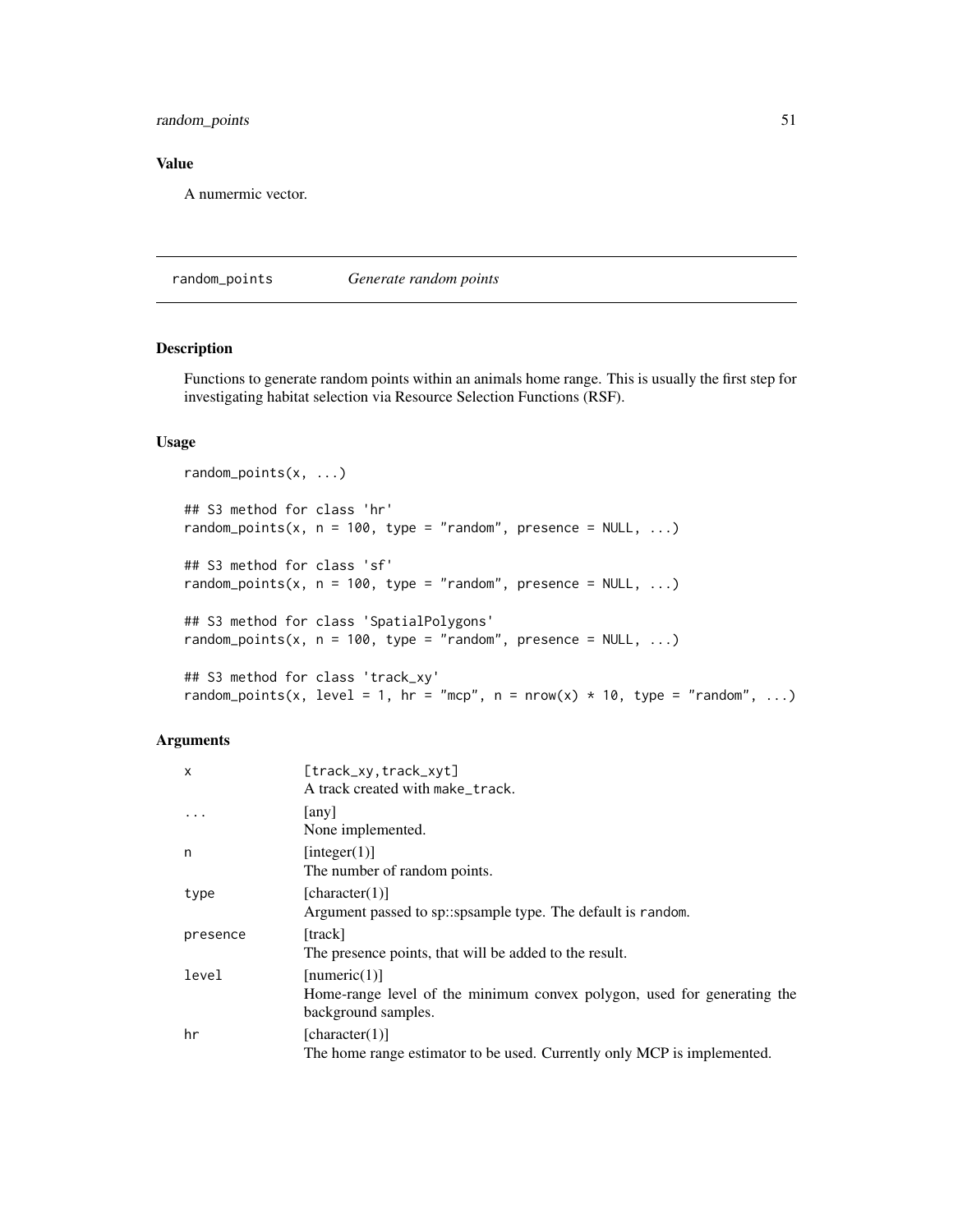#### Value

A tibble with the observed and random points and a new column case\_ that indicates if a point is observed (case\_ = TRUE) or random (case\_ TRUE).

## Note

For objects of class track\_xyt the timestamp (t\_) is lost.

#### Examples

```
data(deer)
# track_xyt ---------------------------------------------------------------
# Default settings
rp1 <- random_points(deer)
plot(rp1)
trast \le raster(bbox(deer, buffer = 5000), res = 30)
rp3 <- random_points(deer, hr = "kde", trast = trast) # we need a larger template raster
plot(rp3)
# Ten random points for each observed point
rp \le random_points(deer, n = nrow(deer) * 10)
plot(rp)
# Within a home range -----------------------------------------------------
hr <- hr_mcp(deer, level = 1)
# 100 random point within the home range
rp \leq - \text{random\_points}(hr, n = 100)plot(rp)
# 100 regular point within the home range
rp <- random_points(hr, n = 100, type = "regular")
plot(rp)
# 100 hexagonal point within the home range
rp \leq - \text{random\_points}(hr, n = 100, \text{type} = \text{"hexagonal"})plot(rp)
```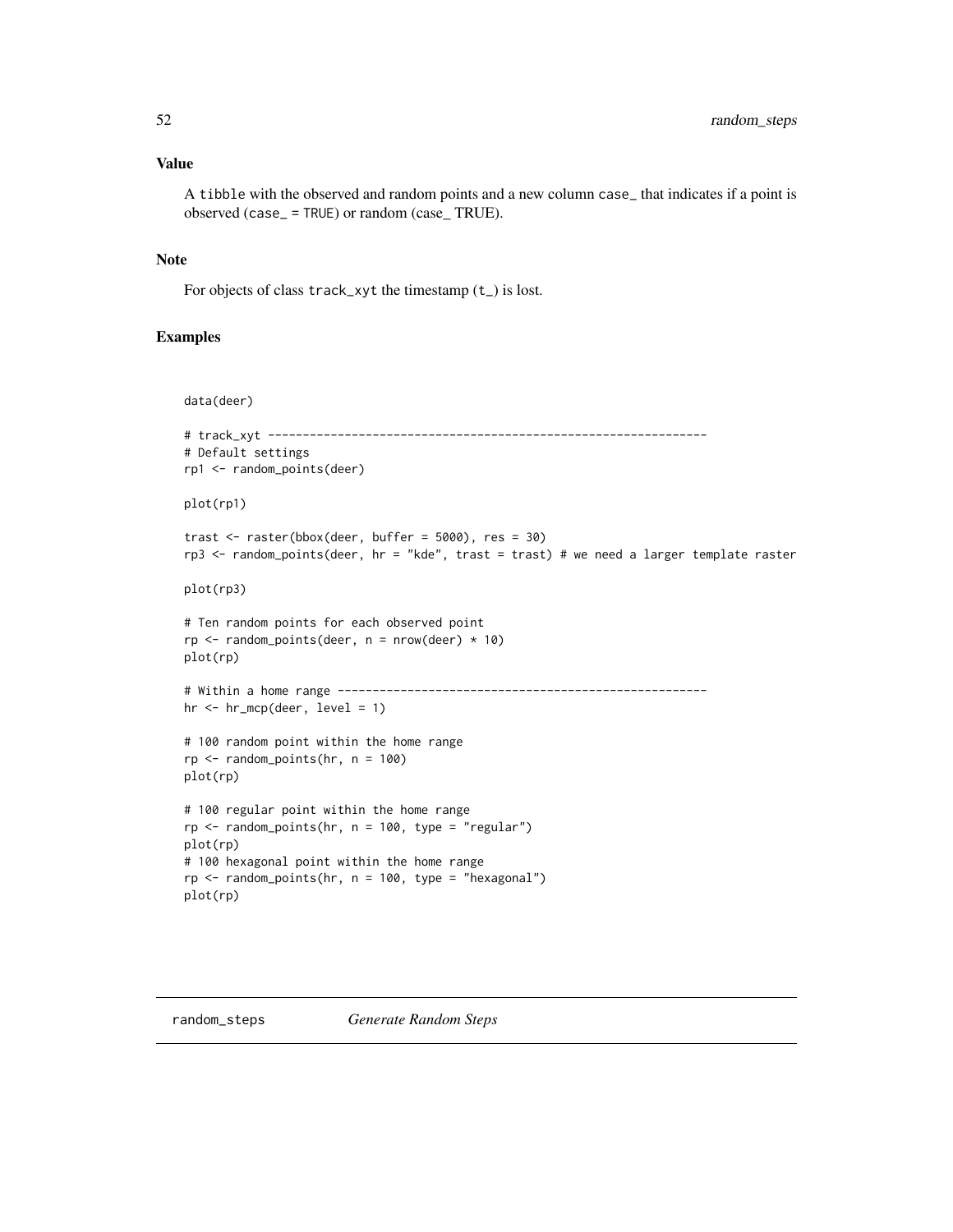random\_steps 53

## Description

Function to generate a given number of random steps for each observed step.

# Usage

```
random_steps(x, ...)
## S3 method for class 'numeric'
random_steps(
 x,
 n_{control} = 10,
 angle = 0,
 rand_s1 = random_numbers(make_exp_distr(), n = 1e+05),rand_ta = random_numbers(make_unif_distr(), n = 1e+05),
  ...
\mathcal{L}## S3 method for class 'steps_xy'
random_steps(
 x,
 n_{control} = 10,
  sl_distr = fit_distr(x$sl_, "gamma"),
  ta\_distr = fit\_distr(x$ta\_, "vonmises"),
  rand_sl = random_numbers(sl_distr, n = 1e+05),
  rand_ta = random_numbers(ta_distr, n = 1e+05),
  include_observed = TRUE,
  ...
\mathcal{L}
```

| $\times$   | Steps.                                                                                                                                                                                    |
|------------|-------------------------------------------------------------------------------------------------------------------------------------------------------------------------------------------|
| $\cdots$   | Further arguments, none implemented.                                                                                                                                                      |
| n_control  | [integer(1)=10] $\{>1\}$<br>The number of control steps paired with each observed step.                                                                                                   |
| angle      | $[numeric(1) = 0]$ {-pi < rel_angle < pi}<br>Angle for the first step.                                                                                                                    |
| $rand$ _sl | [numeric]<br>Numeric vector with random step lengths an animal can make. This will usually<br>be random numbers drawn from a suitable distribution (e.g., gamma or expo-<br>nential).     |
| rand_ta    | [numeric]<br>Numeric vector with relative turning angles an animal can make. This will usu-<br>ally be random numbers drawn from a suitable distribution (e.g., von Mises or<br>uniform). |
| sl_distr   | [amt distr]<br>The step-length distribution.                                                                                                                                              |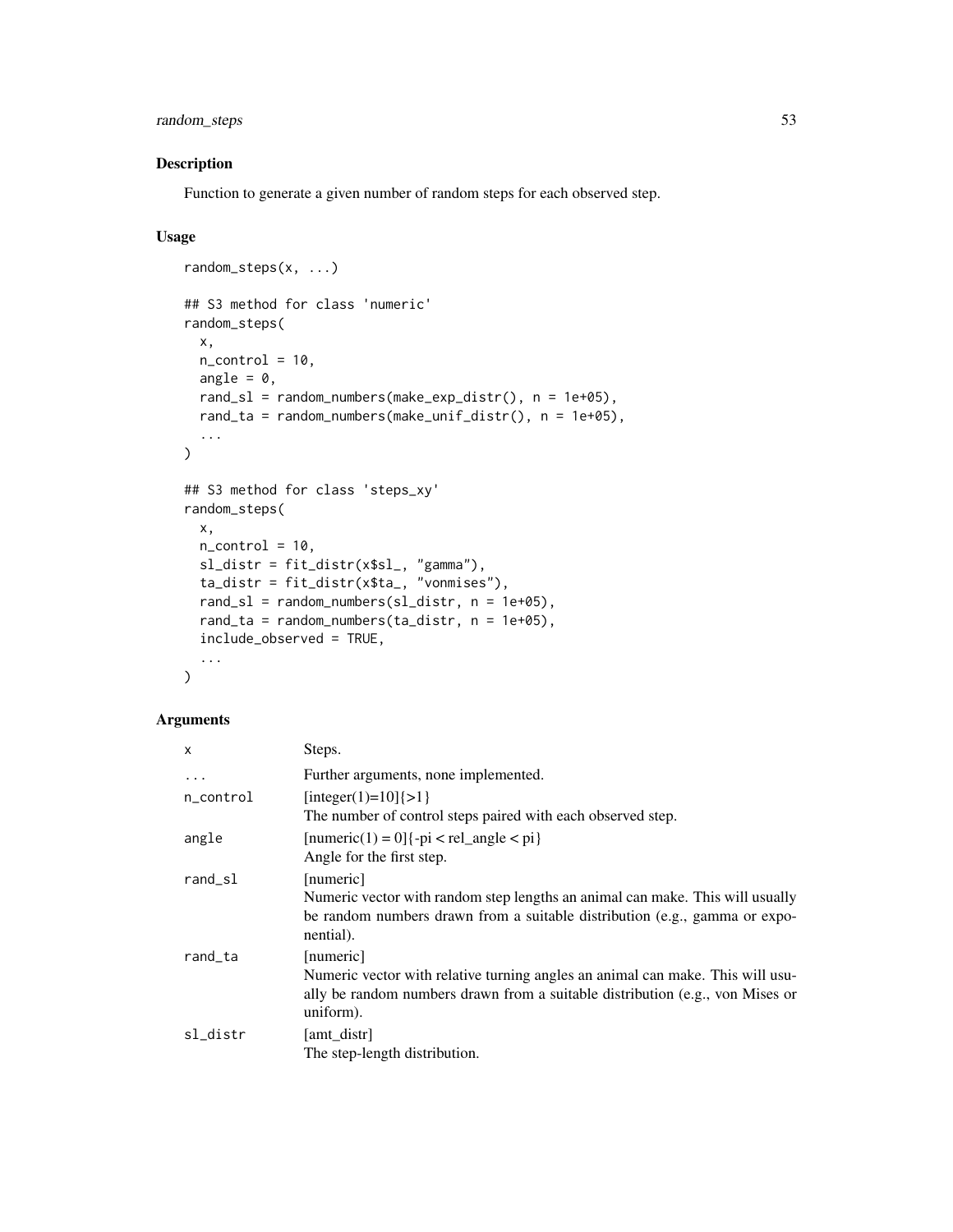54 range

| ta_distr         | [amt distr]                                                   |
|------------------|---------------------------------------------------------------|
|                  | The turn-angle distribution.                                  |
| include_observed |                                                               |
|                  | $[logical(1) = TRUE]$                                         |
|                  | Indicates if observed steps are to be included in the result. |
|                  |                                                               |

# Value

A tibble of class random\_steps.

## range *Geographic range*

## Description

The range that in either x, y or both directions, that a track covers.

## Usage

```
range_x(x, \ldots)## S3 method for class 'track_xy'
range_x(x, \ldots)range_y(x, \ldots)
## S3 method for class 'track_xy'
range_y(x, \ldots)
range_both(x, ...)
## S3 method for class 'track_xy'
range_both(x, ...)
```
## Arguments

| x                       | [track_xy,track_xyt]<br>A track created with make_track. |
|-------------------------|----------------------------------------------------------|
| $\cdot$ $\cdot$ $\cdot$ | Further arguments, none implemented.                     |

## Value

Numeric vector with the range.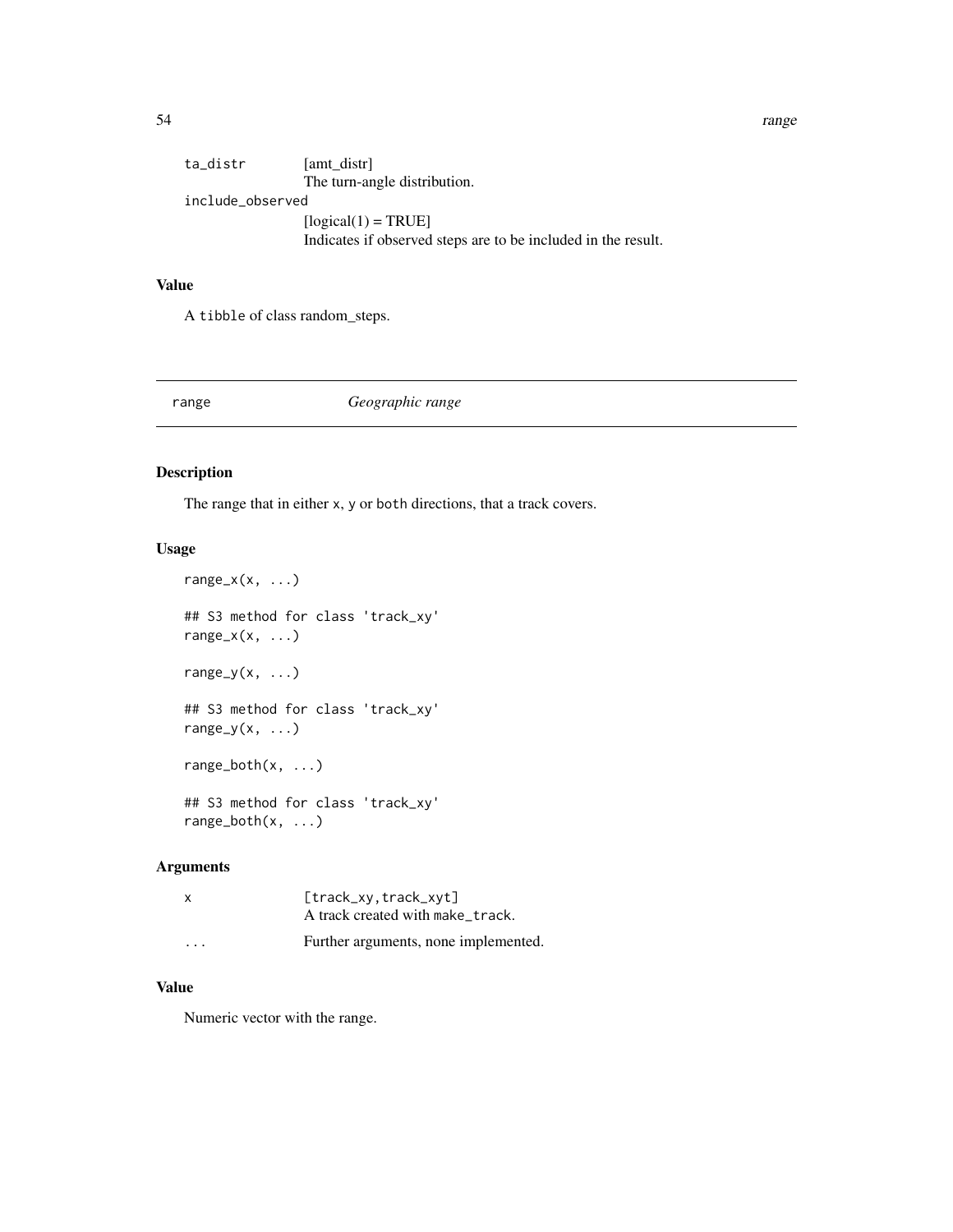remove\_capture *Removes Capture Effects*

#### Description

Removing relocations at the beginning and/or end of a track, that fall within a user specified period.

## Usage

```
remove_capture_effect(x, ...)
```

```
## S3 method for class 'track_xyt'
remove_capture_effect(x, start, end, ...)
```
# Arguments

| x        | An object of class track_xyt.                                                                       |
|----------|-----------------------------------------------------------------------------------------------------|
| $\ddots$ | Further arguments, none implemented.                                                                |
| start    | A lubirdate: : Period, indicating the time period to be removed at the begin-<br>ning of the track. |
| end      | A lubirdate:: Period, indicating the time period to be removed at the end of<br>the track.          |

## Value

A tibble without observations that fall within the period of the capture effect.

remove\_incomplete\_strata

*Remove strata with missing values for observed steps*

# Description

Remove strata with missing values for observed steps

```
remove_incomplete_strata(x, ...)
## S3 method for class 'random_steps'
remove_incomplete_strata(x, col = "ta_", \dots)
```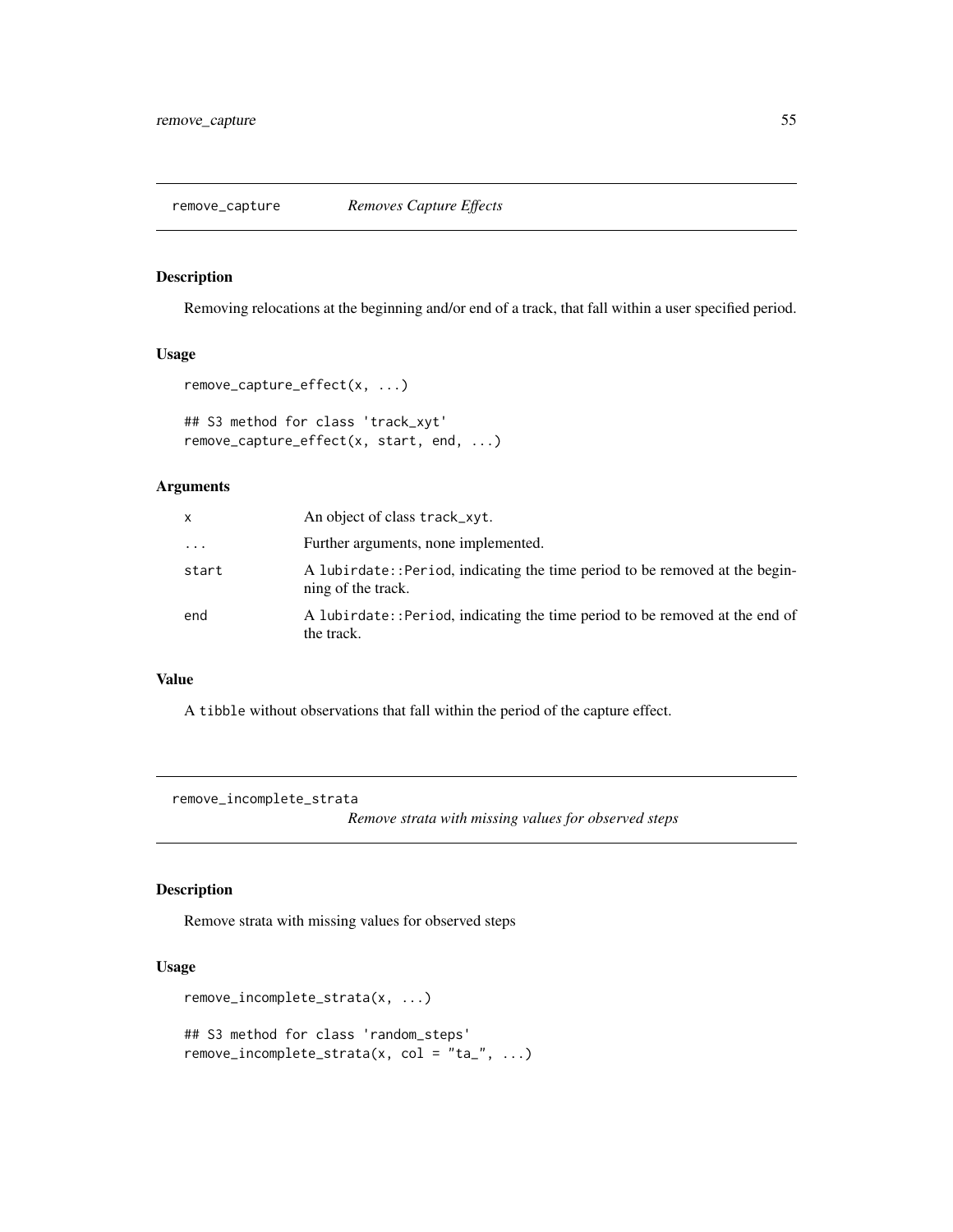## Arguments

|          | An object of class random_steps.                                          |
|----------|---------------------------------------------------------------------------|
| $\cdots$ | Further arguments, none implemented.                                      |
| col      | A character with the column name that will be scanned for missing values. |

# Value

An object of class random\_steps, where observed steps (case\_ == TRUE) with missing values (NA) in the column col are removed (including all random steps).

## Examples

```
mini_deer <- deer[1:4, ]
# The first step is removed, because we have `NA` turn angles.
mini_deer %>% steps() %>% random_steps() %>% remove_incomplete_strata() %>%
  select(case_, ta_, step_id_)
```
### sh *Relocations of one Red Deer*

# Description

1500 GPS relocations of one red deer from northern Germany.

## Usage

sh

# Format

A data frame with 1500 rows and 4 variables:

x\_epsg31467 the x-coordinate

y\_epsg31467 the y-coordinate

day the day of the relocation

time the hour of the relocation

#### Source

Verein für Wildtierforschung Dresden und Göttingen e.V.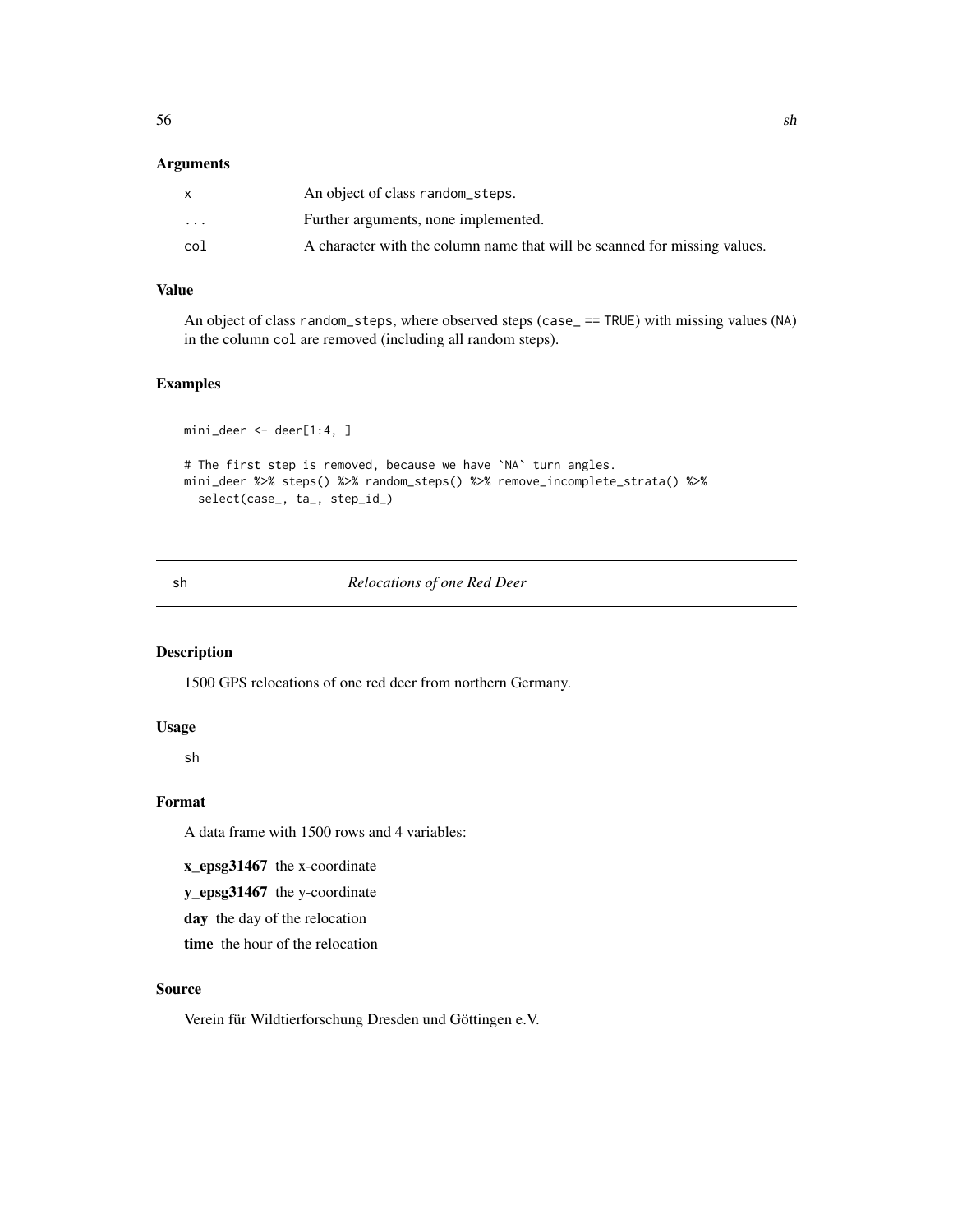# Description

Forest cover for the home range of one red deer in northern Germany.

# Usage

sh\_forest

## Format

A RasterLAyer

1 forest

2 non-forest

## Source

JRC

#### References

A. Pekkarinen, L. Reithmaier, P. Strobl (2007): Pan-European Forest/Non-Forest mapping with Landsat ETM+ and CORINE Land Cover 2000 data.

simulate\_ud\_from\_dk *Simulate a UD from a dispersal kernel*

# Description

Simulate a UD from a dispersal kernel

#### Usage

```
simulate_ud_from_dk(obj, n = 1000, other.vars = NULL)
```
## Arguments

| obi        | A dispersal kernel                   |
|------------|--------------------------------------|
| n          | Number of time steps                 |
| other.vars | other covariates for each time step. |

## Value

A raster layer.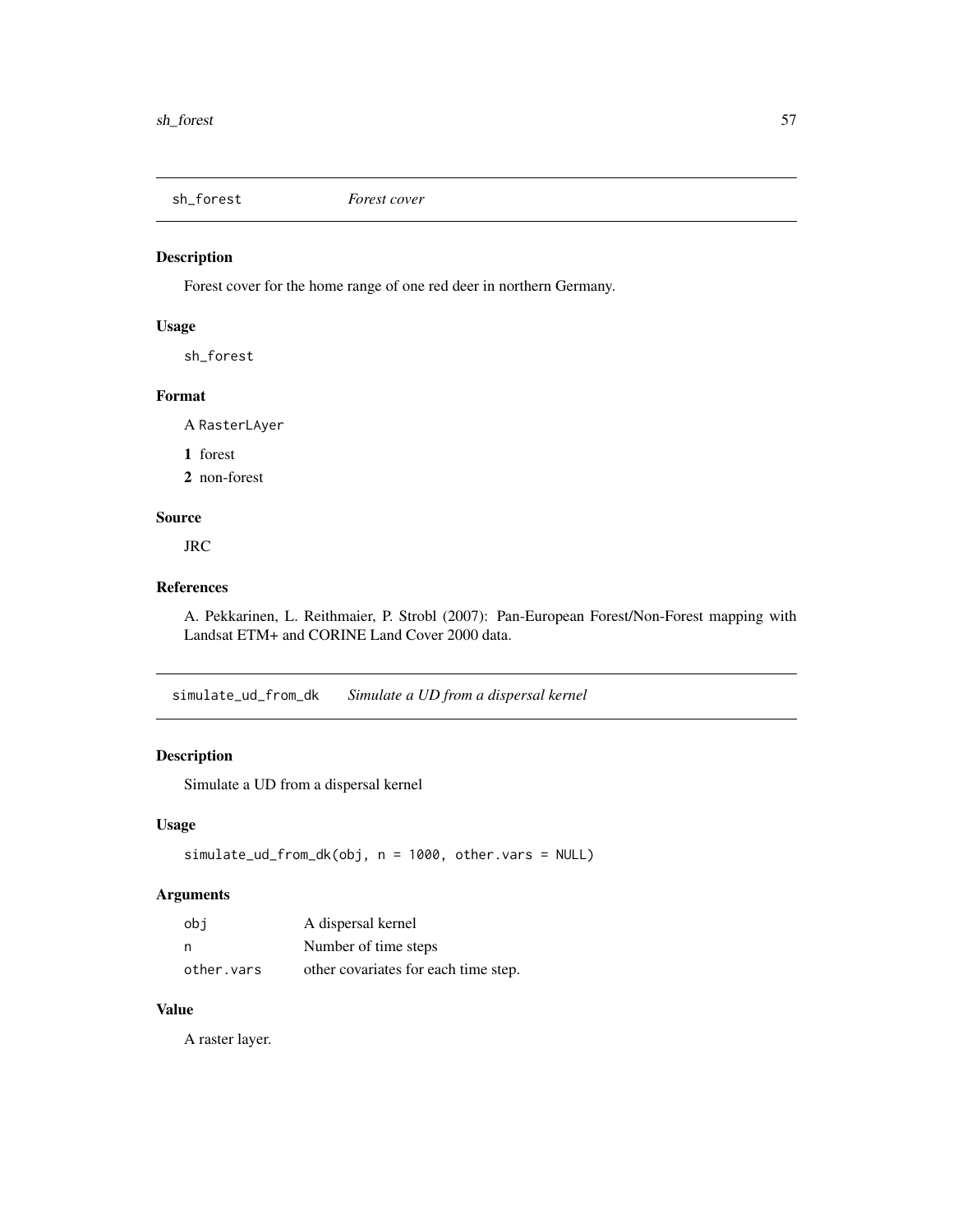#### Description

Simulate a trajectory

# Usage

simulate\_xy(obj, n = 100, other.vars = NULL)

## Arguments

| obi        | A dispersal kernel.                    |
|------------|----------------------------------------|
|            | Number of time steps.                  |
| other.vars | Other covariates (for each time step). |

#### Value

A tibble with the coordinates of the simulated path.

site\_fidelity *Test for site fidelity of animal movement.*

## Description

Calculates two indices (mean squared displacement and linearity) to test for site fidelity. Significance testing is done by permuting step lengths and drawing turning angles from a uniform distribution.

## Usage

```
site_fidelity(x, ...)
## S3 method for class 'steps_xy'
site_fidelity(x, n = 100, alpha = 0.05, ...)
```

| x                       | A track                                                     |
|-------------------------|-------------------------------------------------------------|
| $\cdot$ $\cdot$ $\cdot$ | None implemented                                            |
| n                       | Numeric scalar. The number of simulated trajectories.       |
| alpha                   | Numeric scalar. The alpha value used for the bootstrapping. |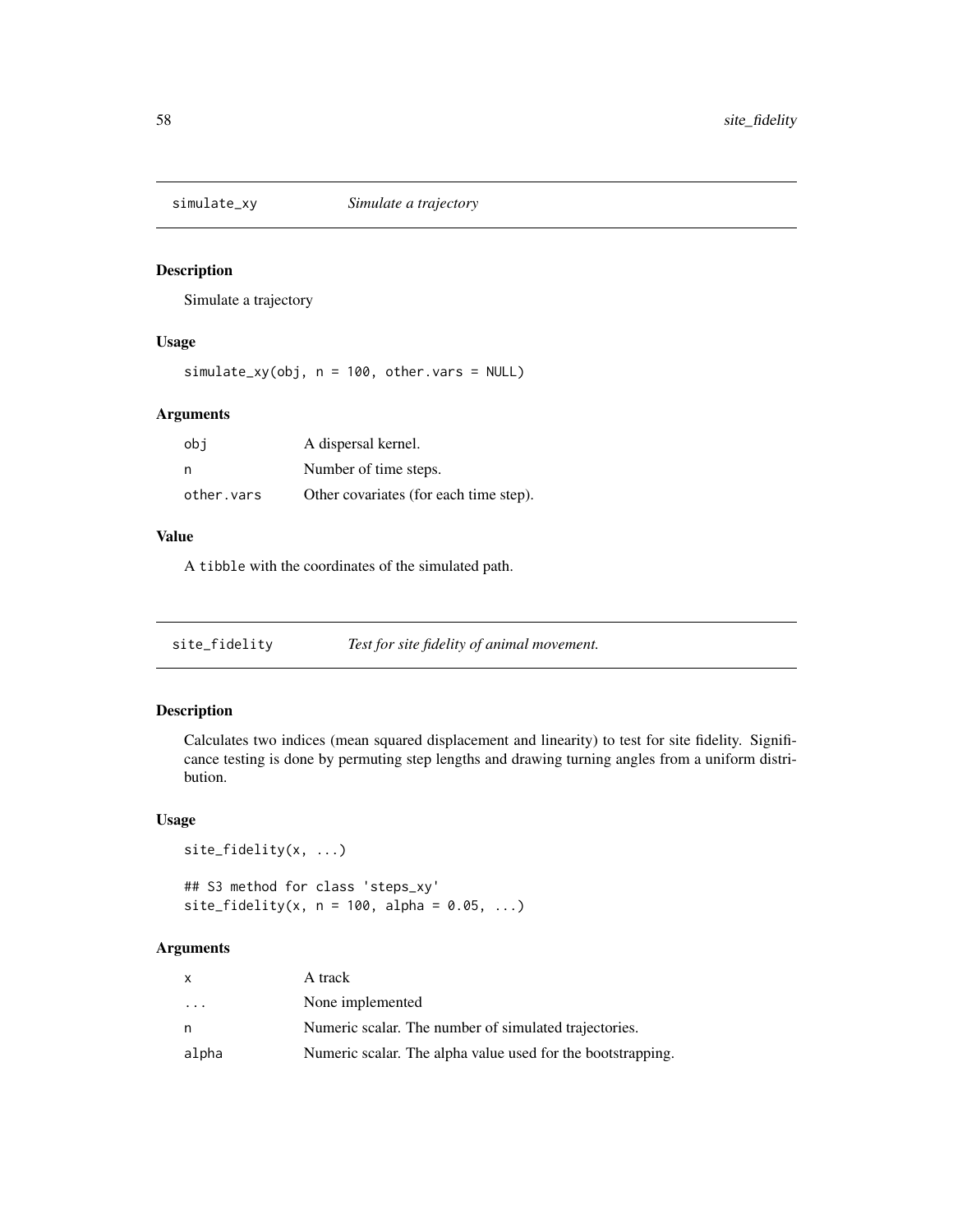#### speed 59

## Value

A list of length 4. msd\_dat and li\_dat is the mean square distance and linearity for the real date. msd\_sim and 'li\_sim" are the mean square distances and linearities for the simulated trajectories.

## References

Spencer, S. R., Cameron, G. N., & Swihart, R. K. (1990). Operationally defining home range: temporal dependence exhibited by hispid cotton rats. Ecology, 1817-1822.

## Examples

```
# real data
data(deer)
ds <- deer %>% steps_by_burst()
site_fidelity(ds)
```
speed *Speed*

## Description

Obtain the speed of a track.

## Usage

```
speed(x, \ldots)
```
## S3 method for class 'track\_xyt'  $speed(x, append_na = TRUE, ...)$ 

#### Arguments

| $\mathbf{x}$            | A track_xyt.                         |
|-------------------------|--------------------------------------|
| $\cdot$ $\cdot$ $\cdot$ | Further arguments, none implemented. |
| append_na               | $[logical(1)=TRUE]$                  |
|                         | Should an NA be appended at the end. |

# Value

[numeric] The speed in m/s.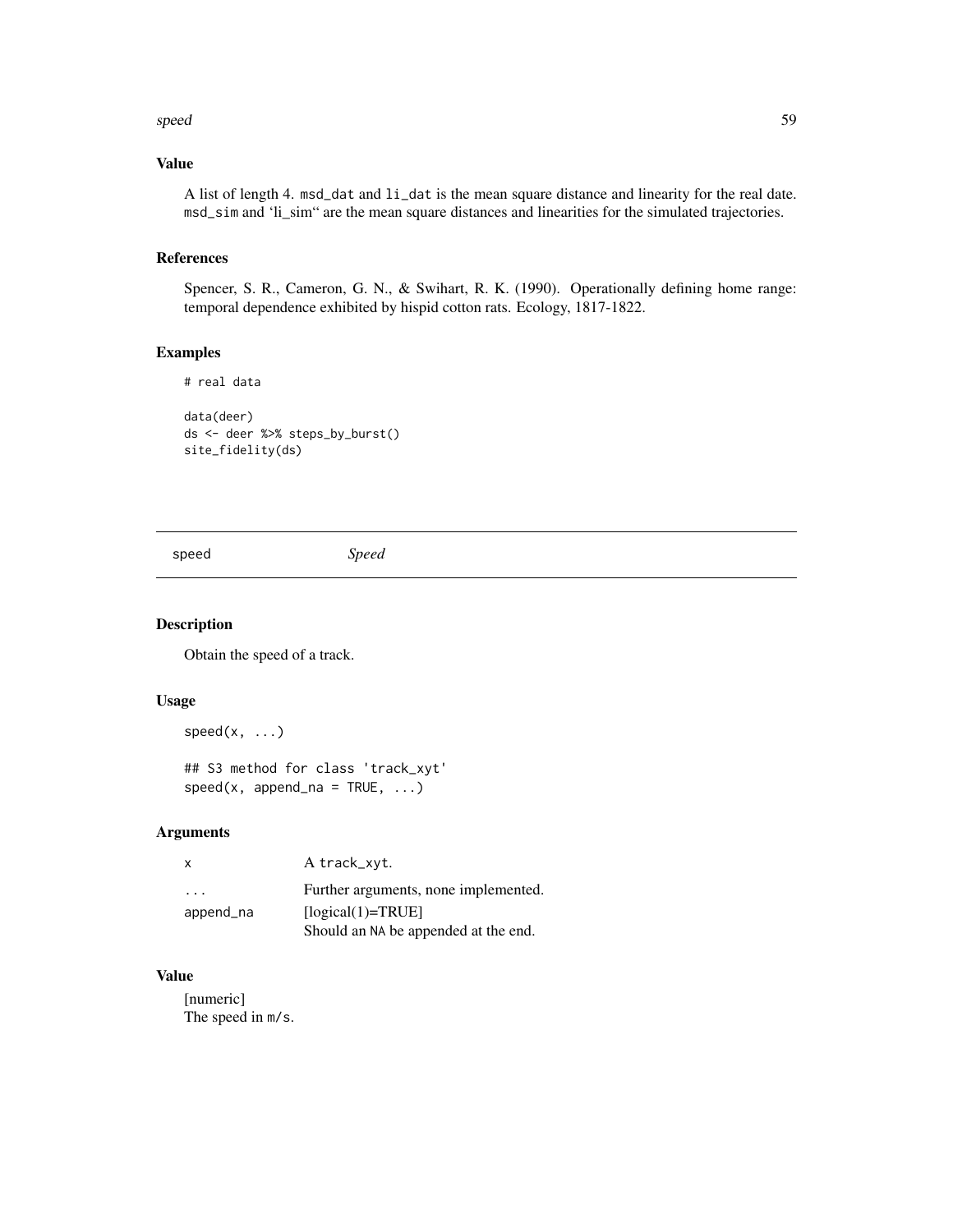#### Description

step\_lengths can be use to calculate step lengths of a track. direction\_abs and direction\_rel calculate the absolute and relative direction of steps. steps converts a track\_xy\* from a point representation to a step representation and automatically calculates step lengths and relative turning angles.

```
direction_abs(x, ...)
## S3 method for class 'track_xy'
direction_abs(
  x,
 full_circle = FALSE,
  zero\_dir = "E",clockwise = FALSE,
  append_last = TRUE,
 lonlat = FALSE,
  ...
\mathcal{L}direction_rel(x, ...)
## S3 method for class 'track_xy'
direction_rel(x, lonlat = FALSE, append_last = TRUE, zero_dir = "E", ...)
step_lengths(x, ...)
## S3 method for class 'track_xy'
step_length(x, lonlat = FALSE, appendLast = TRUE, ...)steps_by_burst(x, ...)
## S3 method for class 'track_xyt'
steps_by_burst(x, lonlat = FALSE, keep_cols = NULL, ...)steps(x, \ldots)## S3 method for class 'track_xy'
steps(x, lonlat = FALSE, keep_cols = NULL, ...)## S3 method for class 'track_xyt'
steps(x, lonlat = FALSE, keep_cols = NULL, diff_time_units = "auto", ...)
```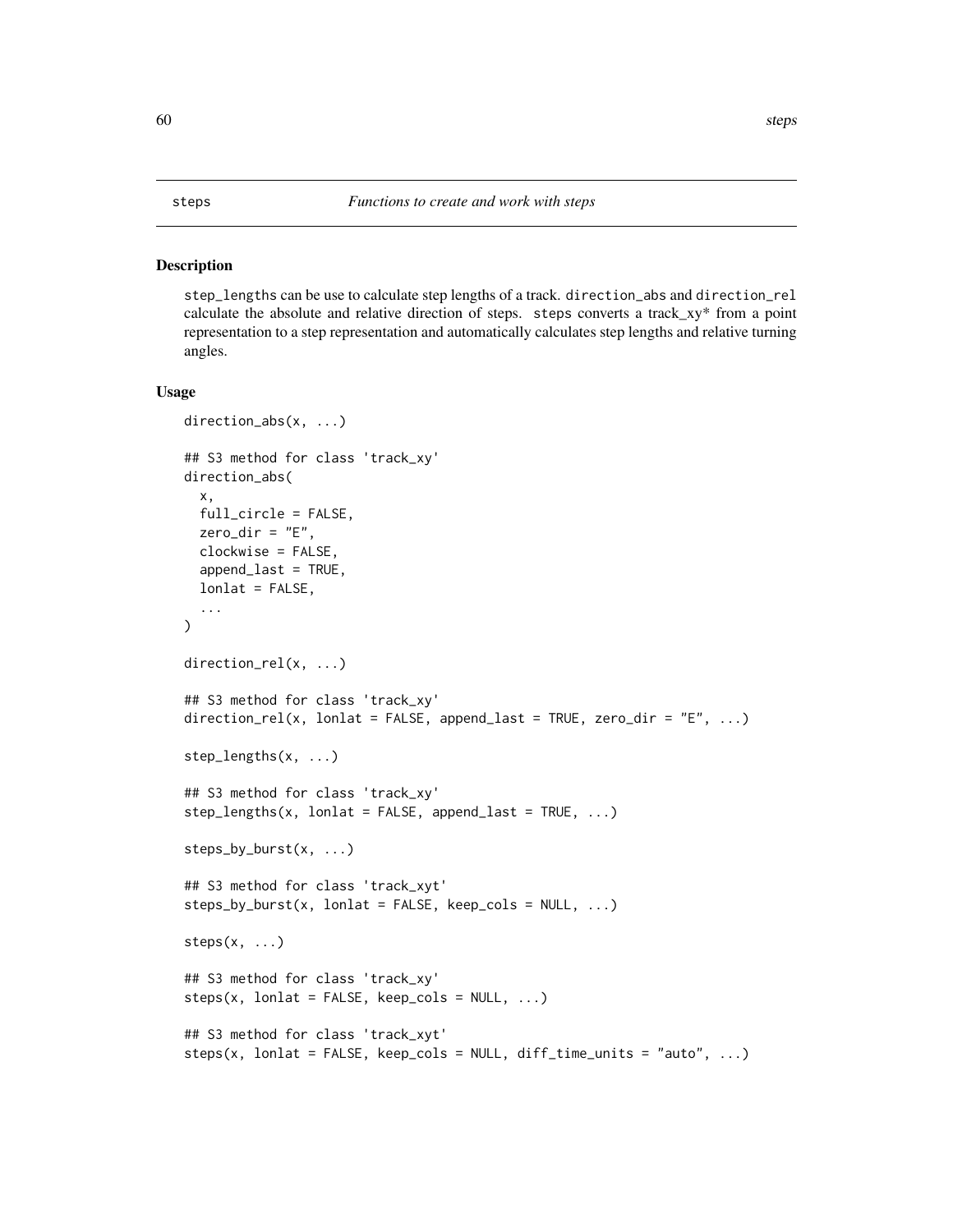#### steps 61

## Arguments

| X               | [track_xy,track_xyt]<br>A track created with make_track.                                                                                                                                                                                           |
|-----------------|----------------------------------------------------------------------------------------------------------------------------------------------------------------------------------------------------------------------------------------------------|
| $\ddots$        | Further arguments, none implemented                                                                                                                                                                                                                |
| full_circle     | $[logical(1)=FALSE]$<br>If TRUE angles are returned between 0 and \$2pi\$, otherwise angles are between<br>\$-pi\$ and \$pi\$.                                                                                                                     |
| zero_dir        | [character(1)= $E$ ]<br>Indicating the zero direction. Must be either N, E, S, or W.                                                                                                                                                               |
| clockwise       | $[logical(1)=FALSE]$<br>Should angles be calculated clock or anti-clockwise?                                                                                                                                                                       |
| append_last     | $[logical(1)=TRUE]$<br>If TRUE an NA is appended at the end of all angles.                                                                                                                                                                         |
| lonlat          | $[logical(1)=TRUE]$<br>Should geographical or planar coordinates be used? If TRUE geographic dis-<br>tances are calculated.                                                                                                                        |
| keep_cols       | [character(1)=NULL]{'start', 'end', 'both'}<br>Should columns with attribute information be transferred to steps? If keep_cols<br>= 'start' the attributes from the starting point are use, otherwise the columns<br>from the end points are used. |
| diff_time_units |                                                                                                                                                                                                                                                    |
|                 | [character(1)='auto']                                                                                                                                                                                                                              |

The unit for time differences, see ?difftime.

## Details

dierctions\_\*() returns NA for 0 step lengths.

step\_lengths calculates the step lengths between points a long the path. The last value returned is NA, because no observed step is 'started' at the last point. If lonlat = TRUE, step\_lengths() wraps [raster::pointDistance\(\)](#page-0-0).

#### Value

[numeric] For step\_lengths() and direction\_\* a numeric vector. [data.frame] For steps and steps\_by\_burst, containing the steps.

## Examples

```
xy <- tibble(
 x = c(1, 4, 8, 8, 12, 12, 8, 0, 0, 4, 2),y = c(0, 0, 0, 8, 12, 12, 12, 12, 8, 4, 2))
trk <- make_track(xy, x, y)
# append last
direction_abs(trk, append_last = TRUE)
```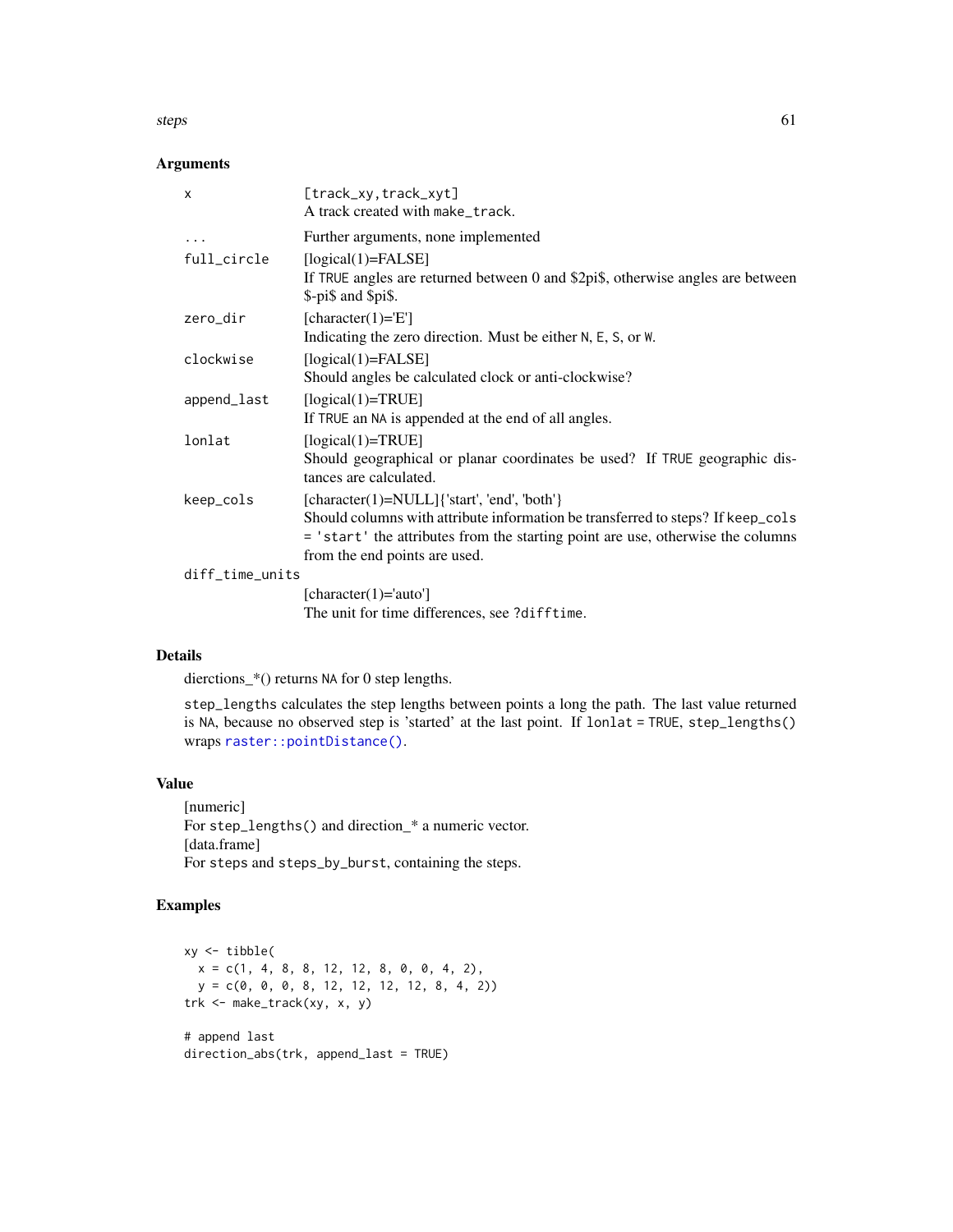```
direction_abs(trk, append_last = FALSE)
# degrees
direction_abs(trk) %>% as_degree
# full circle or not: check
direction_abs(trk, full_circle = TRUE)
direction_abs(trk, full_circle = FALSE)
direction_abs(trk, full_circle = TRUE) %>% as_degree()
direction_abs(trk, full_circle = FALSE) %>% as_degree()
# direction of 0
direction_abs(trk, full_circle = TRUE, zero_dir = "N")
direction_abs(trk, full_circle = TRUE, zero_dir = "E")
direction_abs(trk, full_circle = TRUE, zero_dir = "S")
direction_abs(trk, full_circle = TRUE, zero_dir = "W")
# clockwise or not
direction_abs(trk, full_circle = TRUE, zero_dir = "N", clockwise = FALSE)
direction_abs(trk, full_circle = TRUE, zero_dir = "N", clockwise = TRUE)
# Bearing (i.e. azimuth): only for lon/lat
direction_abs(trk, full_circle = FALSE, zero_dir = "N", lonlat = FALSE, clockwise = TRUE)
direction_abs(trk, full_circle = FALSE, zero_dir = "N", lonlat = TRUE, clockwise = TRUE)
```
summarize\_sampling\_rate

*Returns a summary of sampling rates*

#### Description

Returns a summary of sampling rates

```
summarize_sampling_rate(x, ...)
## S3 method for class 'track_xyt'
summarize_sampling_rate(
 x,
  time_unit = "auto",
 summarize = TRUE,
 as_tibble = TRUE,
  ...
)
summarize_sampling_rate_many(x, ...)
```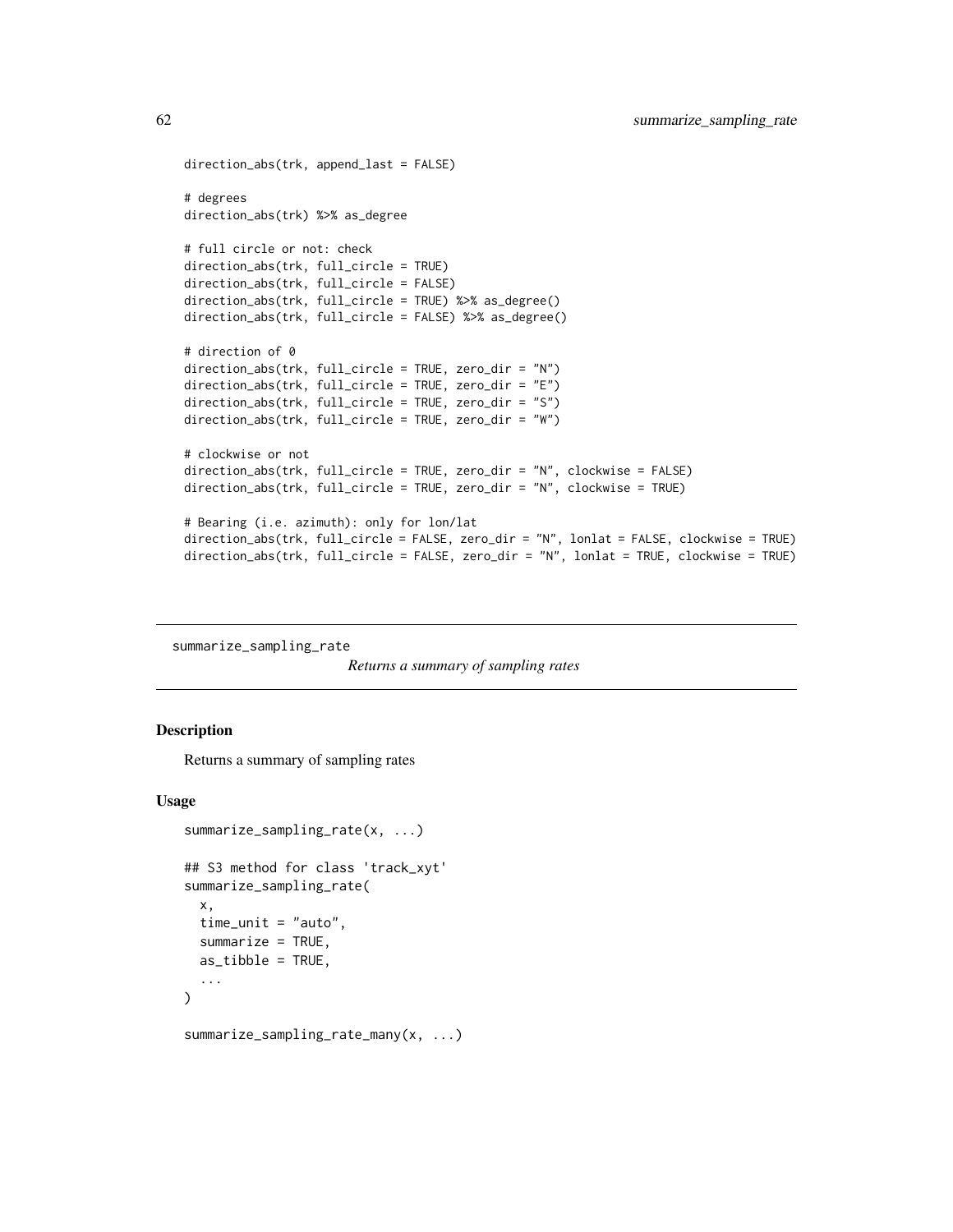```
## S3 method for class 'track_xyt'
summarize_sampling_rate_many(x, cols, time_unit = "auto", ...)
```
#### Arguments

| $\mathsf{x}$ | A track_xyt.                                                                                |
|--------------|---------------------------------------------------------------------------------------------|
| $\ddotsc$    | Further arguments, none implemented.                                                        |
| time_unit    | $[character(1) = "auto"]$<br>Which time unit will be used.                                  |
| summarize    | A logical. If TRUE a summary is returned, otherwise raw sampling intervals are<br>returned. |
| as_tibble    | A logical. Should result be returned as tibble or as table.                                 |
| cols         | Columns used for grouping.                                                                  |

#### Value

Depending on summarize and as\_tibble, a vector, table or tibble.

## Examples

```
data(deer)
amt::summarize_sampling_rate(deer)
data(amt_fisher)
# Add the month
amt_fisher %>% mutate(yday = lubridate::yday(t_)) %>%
```

```
summarize_sampling_rate_many(c("id", "yday"))
```
time\_of\_day *Time of the day when a fix was taken*

## Description

A convenience wrapper around maptools::sunriset and maptools::crepuscule to extract if a fix was taken during day or night (optionally also include dawn and dusk).

```
time_of_day(x, \ldots)## S3 method for class 'track_xyt'
time_of_day(x, solar.dep = 6, include.crepuscule = FALSE, ...)## S3 method for class 'steps_xyt'
time_of_day(x, solar.dep = 6, include.crepuscule = FALSE, where = "end", ...)
```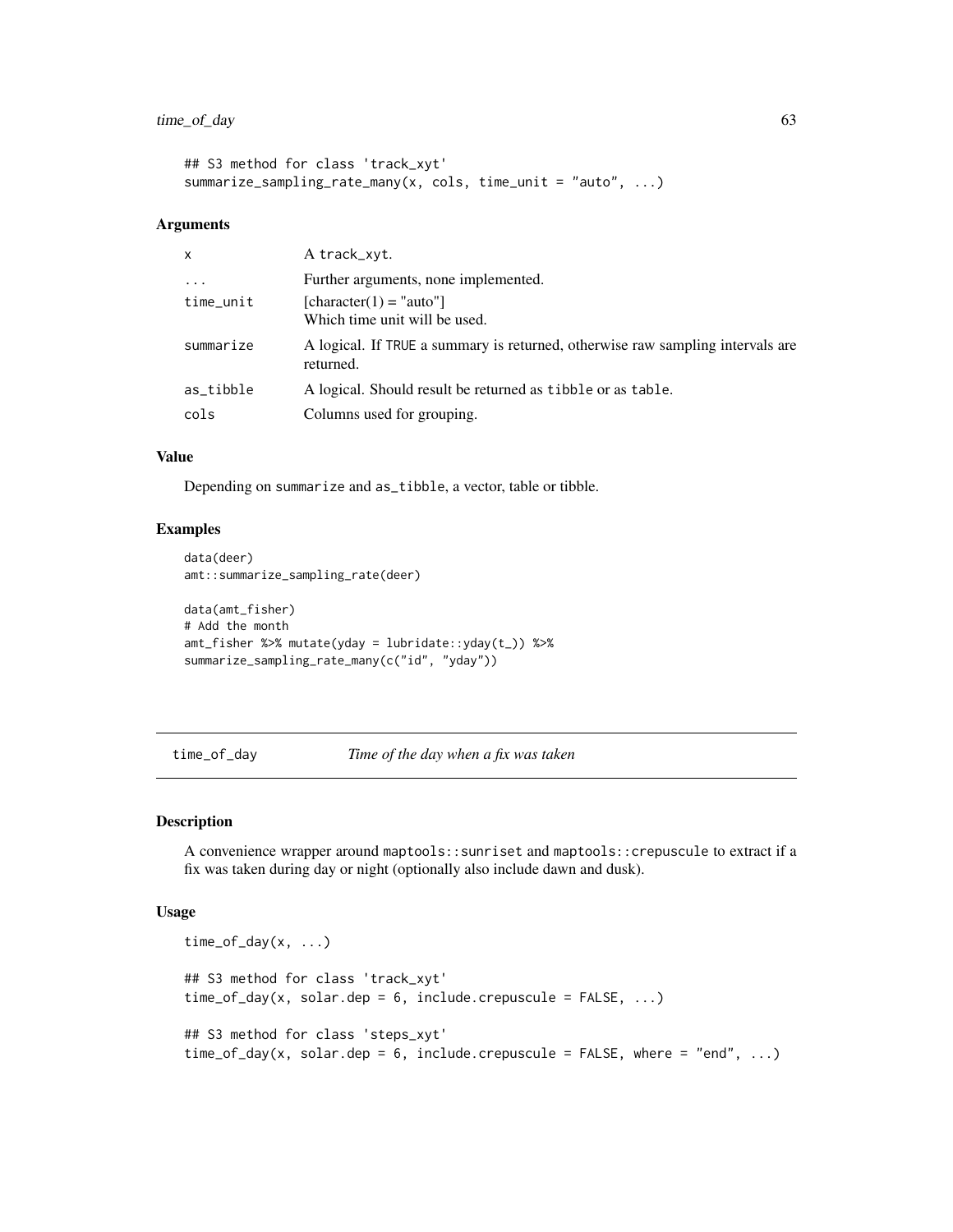## Arguments

| X                  | [track xyt, steps xyt]                                                                                        |
|--------------------|---------------------------------------------------------------------------------------------------------------|
|                    | A track or steps.                                                                                             |
| $\ddots$ .         | Further arguments, none implemented.                                                                          |
| solar.dep          | [numeric(1,n)=6]                                                                                              |
|                    | The angle of the sun below the horizon in degrees. Passed to maptools: : crepuscule.                          |
| include.crepuscule |                                                                                                               |
|                    | $[logical(1)=TRUE]$                                                                                           |
|                    | Should dawn and dusk be included.                                                                             |
| where              | [character(1)="end"]{"start", "end", "both"} For steps, should the start, end or<br>both time points be used? |

## Value

A tibble with an additional column tod\_ that contains the time of the day for each relocation.

## Examples

```
data(deer)
deer %>% time_of_day()
deer %>% steps_by_burst %>% time_of_day()
deer %>% steps_by_burst %>% time_of_day(where = "start")
deer %>% steps_by_burst %>% time_of_day(where = "end")
deer %>% steps_by_burst %>% time_of_day(where = "both")
```
track **Create a** track  $*$ 

## Description

Constructor to crate a track, the basic building block of the amt package. A track is usually created from a set of x and y coordinates, possibly time stamps, and any number of optional columns, such as id, sex, age, etc.

```
mk_track(
  tbl,
  .x,
  .y,
  .t,
  ...,
  crs = NA_crs_order_by_ts = TRUE,
  check_duplicates = FALSE,
  all_cols = FALSE,
```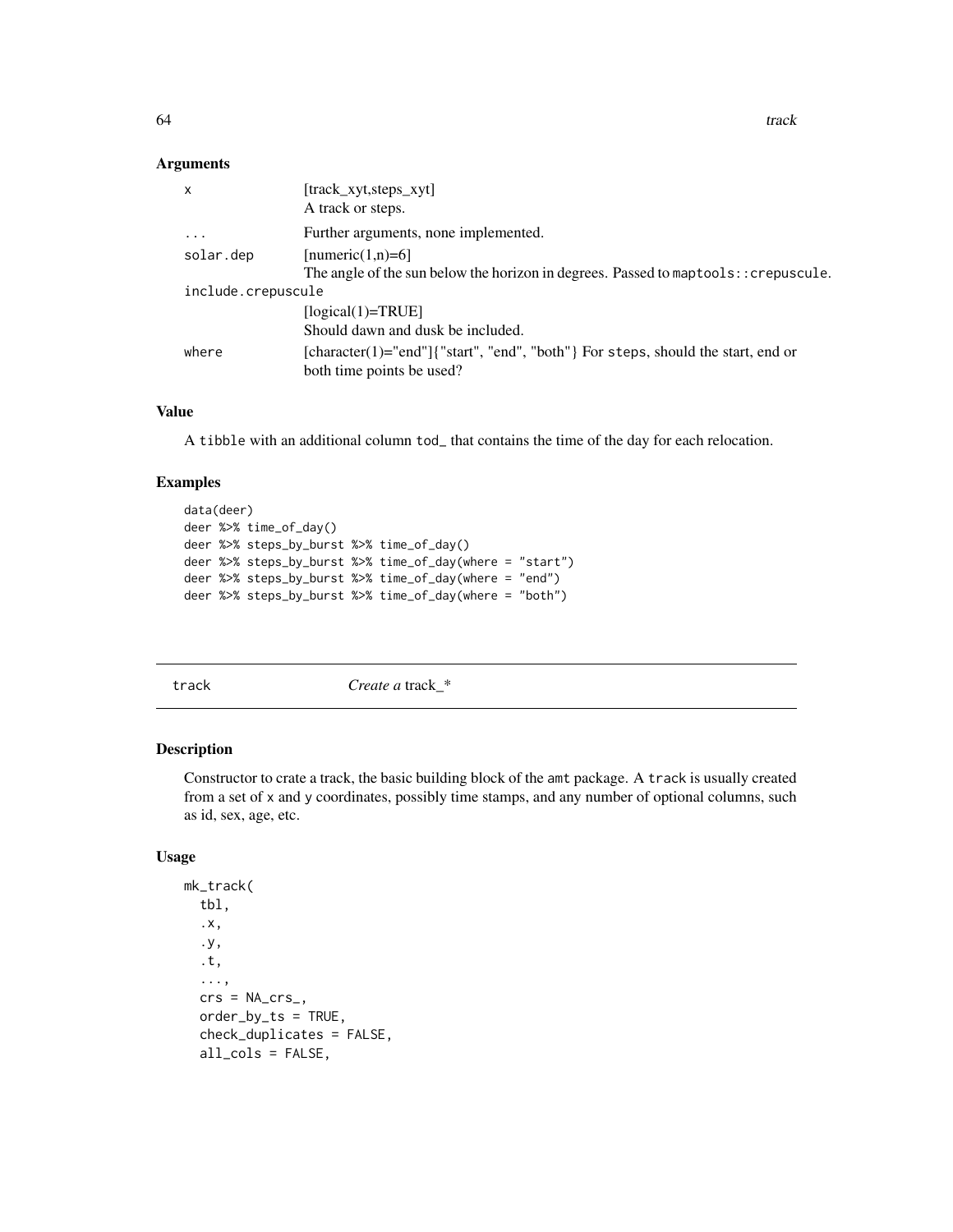track the contract of the contract of the contract of the contract of the contract of the contract of the contract of the contract of the contract of the contract of the contract of the contract of the contract of the cont

```
verbose = FALSE
\lambdamake_track(
  tbl,
  .x,
  .y,
  .t,
  ...,
  crs = NA_crs_order_by_ts = TRUE,
  check_duplicates = FALSE,
  all_cols = FALSE,
  verbose = FALSE
)
```
 $track(x, y, t, ..., crs = NULL)$ 

| tbl              | [data.frame]<br>The data, frame from which a track should be created.                                                                                                                                                               |
|------------------|-------------------------------------------------------------------------------------------------------------------------------------------------------------------------------------------------------------------------------------|
| .x, y, t         | [expression(1)]<br>Unquoted variable names of columns containing the x and y coordinates, and<br>optionally a time stamp.                                                                                                           |
| .                | [expression]<br>Additional columns from tb1 to be used in a track. Columns should be provided<br>in the form of key = val (e.g., for ids this may look like this id = c(1, 1, 1, 2, 2, 2<br>for three points for ids 1 and 2 each). |
| crs              | $[\text{crs}]$<br>An optional coordinate reference system of the points. Usually just the epsg<br>code is sufficient.                                                                                                               |
| order_by_ts      | [logical(1)]<br>Should relocations be ordered by time stamp, default is TRUE.                                                                                                                                                       |
| check_duplicates |                                                                                                                                                                                                                                     |
|                  | $[logical(1)=FALSE]$<br>Should it be checked if there are duplicated time stamp, default is FALSE.                                                                                                                                  |
| all_cols         | $[logical(1)=FALSE]$<br>Should all columns be carried over to the track object, default is FALSE.                                                                                                                                   |
| verbose          | $[logical(1)=FALSE]$<br>Inform when tracks are created.                                                                                                                                                                             |
| x, y             | [numeric]<br>The x and y coordinates.                                                                                                                                                                                               |
| t                | [POSIXct]<br>The time stamp.                                                                                                                                                                                                        |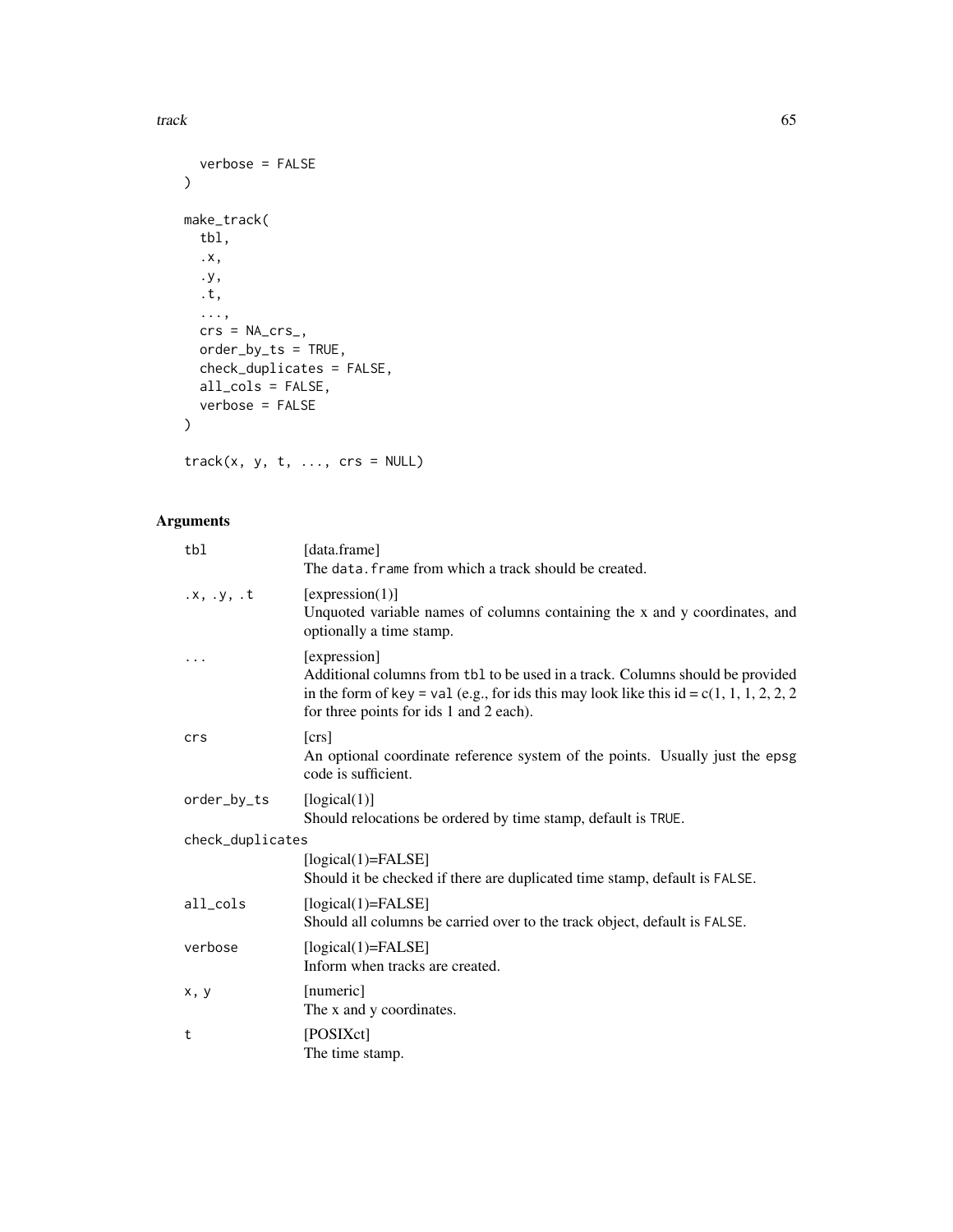# Value

If t was provided an object of class track\_xyt is returned otherwise a track\_xy.

track\_align *Selects relocations that fit a new time series*

## Description

Functions to only selects relocations that can be aligned with a new time series (within some tolerance).

## Usage

```
track_align(x, ...)
## S3 method for class 'track_xyt'
track_align(x, nt, tol, ...)
```
## Arguments

| X   | A track.                             |
|-----|--------------------------------------|
| .   | Further arguments, none implemented. |
| nt  | The new time trajectory.             |
| tol | The tolerance.                       |

#### Value

A track\_xyt.

track\_resample *Resample track*

## Description

Function to resample a track at a predefined sampling rate within some tolerance.

```
track_resample(x, ...)
## S3 method for class 'track_xyt'
track_resample(x, rate = hours(2), tolerance = minutes(15), start = 1, ...)
```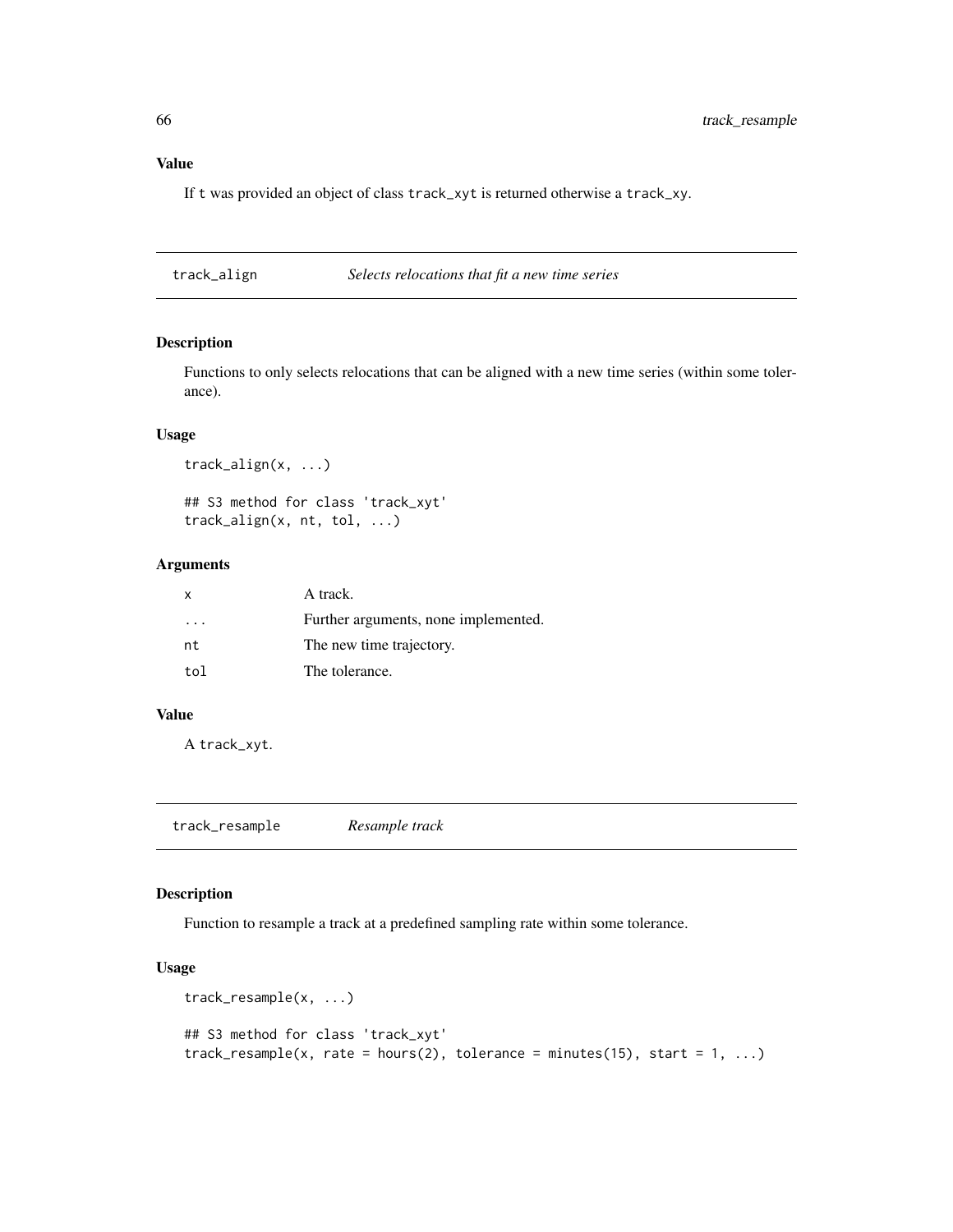## transform\_coords 67

# Arguments

| $\mathsf{X}$            | A track_xyt.                                                                            |
|-------------------------|-----------------------------------------------------------------------------------------|
| $\cdot$ $\cdot$ $\cdot$ | Further arguments, none implemented.                                                    |
| rate                    | A lubridate Period, that indicates the sampling rate.                                   |
| tolerance               | A lubridate Period, that indicates the tolerance of deviations of the sampling<br>rate. |
| start                   | A integer scalar, that gives the relocation at which the sampling rate starts.          |

#### Value

A resampled track\_xyt.

transform\_coords *Transform CRS*

## Description

Transforms the CRS for a track.

## Usage

```
transform_coords(x, ...)
```
## S3 method for class 'track\_xy' transform\_coords(x, crs\_to, crs\_from, ...)

```
transform_crs(x, ...)
```
# Arguments

| $\mathsf{x}$ | [track_xy,track_xyt]<br>A track created with make_track.                                                                                                |
|--------------|---------------------------------------------------------------------------------------------------------------------------------------------------------|
| $\cdots$     | Further arguments, none implemented.                                                                                                                    |
| crs_to       | $\lfloor \text{crs}(1) \rfloor$<br>Coordinate reference system the data should be transformed to, see sf:: st_crs.                                      |
| crs_from     | [crs(1)]<br>Coordinate reference system the data are currently in, see sf: : sf_crs. If crs_from<br>is missing, the crs-attribute of the track is used. |

## Value

A track with transformed coordinates.

#### See Also

sf::st\_transform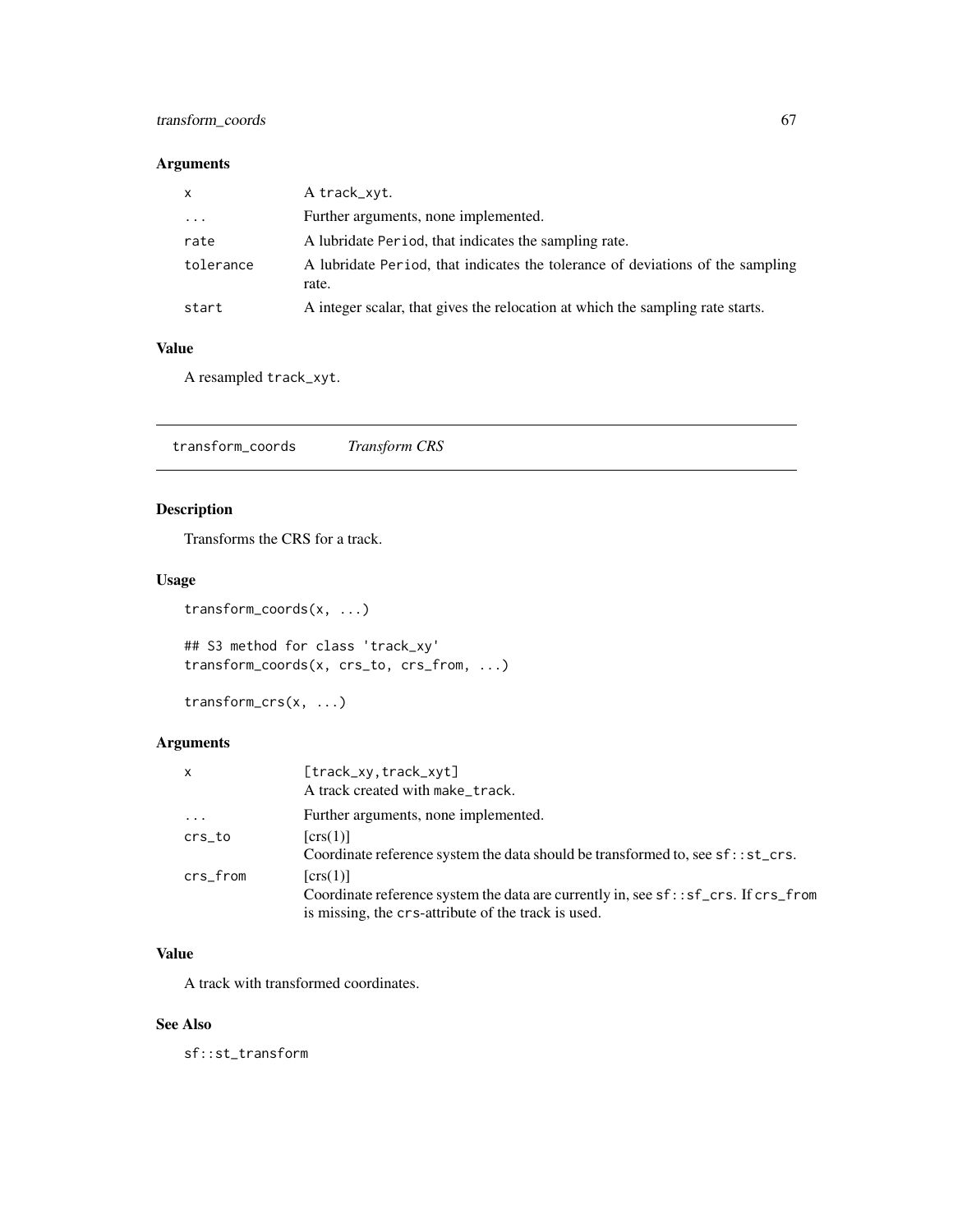## Examples

```
data(deer)
get_crs(deer)
```
# project to geographical coordinates (note the CRS is taken automatically from the object deer). d1 <- transform\_coords(deer, crs\_to = 4326)

#### trast *Create a template raster layer*

# Description

For some home-range estimation methods (e.g., KDE) a template raster is needed. This functions helps to quickly create such a template raster.

## Usage

```
make_trast(x, ...)
## S3 method for class 'track_xy'
make_trast(x, factor = 1.5, res = max(c(extent_max(x)/100, 1e-09)), ...)
```
#### Arguments

| X      | [track_xy.track_xyt]<br>A track created with make_track.                                |
|--------|-----------------------------------------------------------------------------------------|
|        | Further arguments, none implemented.                                                    |
| factor | $[numeric(1)=1.5]$ {>= 1}<br>Factor by which the extent of the relocations is extended. |
| res    | [numeric(1)]<br>Resolution of the output raster.                                        |

# Value

A RasterLayer without values.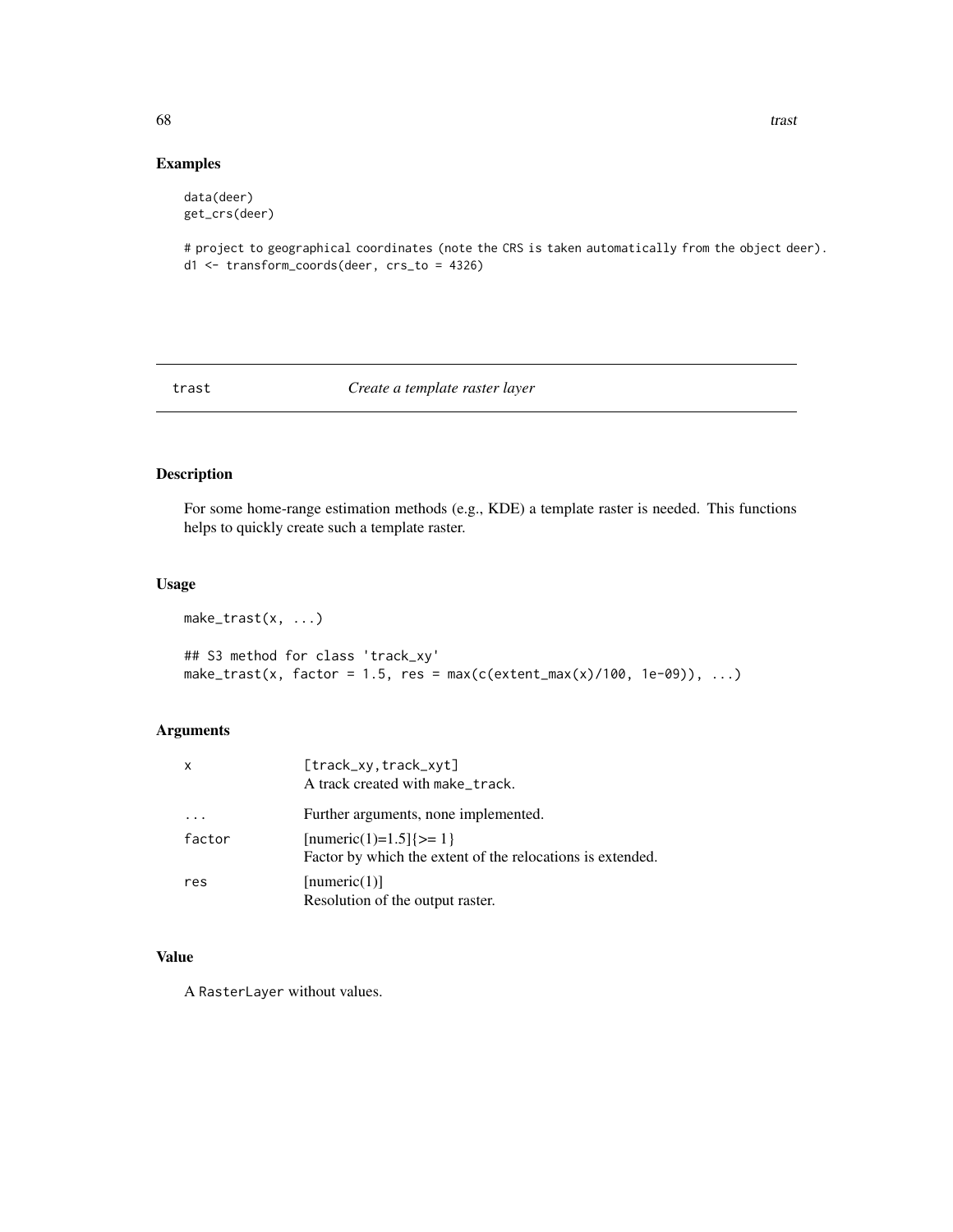## Description

Functions to update amt\_distr from iSSF coefficients

#### Usage

```
update_gamma(dist, beta_sl, beta_log_sl)
```
update\_exp(dist, beta\_sl)

update\_hnorm(dist, beta\_sl\_sq)

update\_lnorm(dist, beta\_log\_sl, beta\_log\_sl\_sq)

update\_vonmises(dist, beta\_cos\_ta)

#### Arguments

| dist                       | [amt_distr] The tentative distribution to be updated respective distributions. |
|----------------------------|--------------------------------------------------------------------------------|
| beta_sl                    | [numeric]<br>The estimate of the coefficient of the step length.               |
| beta_log_sl                | [numeric]<br>The estimate of the coefficient of the log of the step length.    |
| beta_sl_sq                 | [character]<br>The name of the coefficient of the square of the step length.   |
| beta_log_sl_sq [character] | The name of the coefficient of the square of log of the step length.           |
| beta_cos_ta                | [numeric]<br>The estimate of the coefficient of cosine of the turning angle.   |

#### Details

These functions are called internally by [update\\_sl\\_distr\(](#page-69-0)) and [update\\_ta\\_distr\(](#page-69-1)). However, those simple functions assume that the selection-free step-length and turn-angle distributions are constant (i.e., they do not depend on covariates). In the case of interactions between movement parameters and covariates, the user will want to manually access these functions to update their selection-free movement distributions.

#### Value

A distribution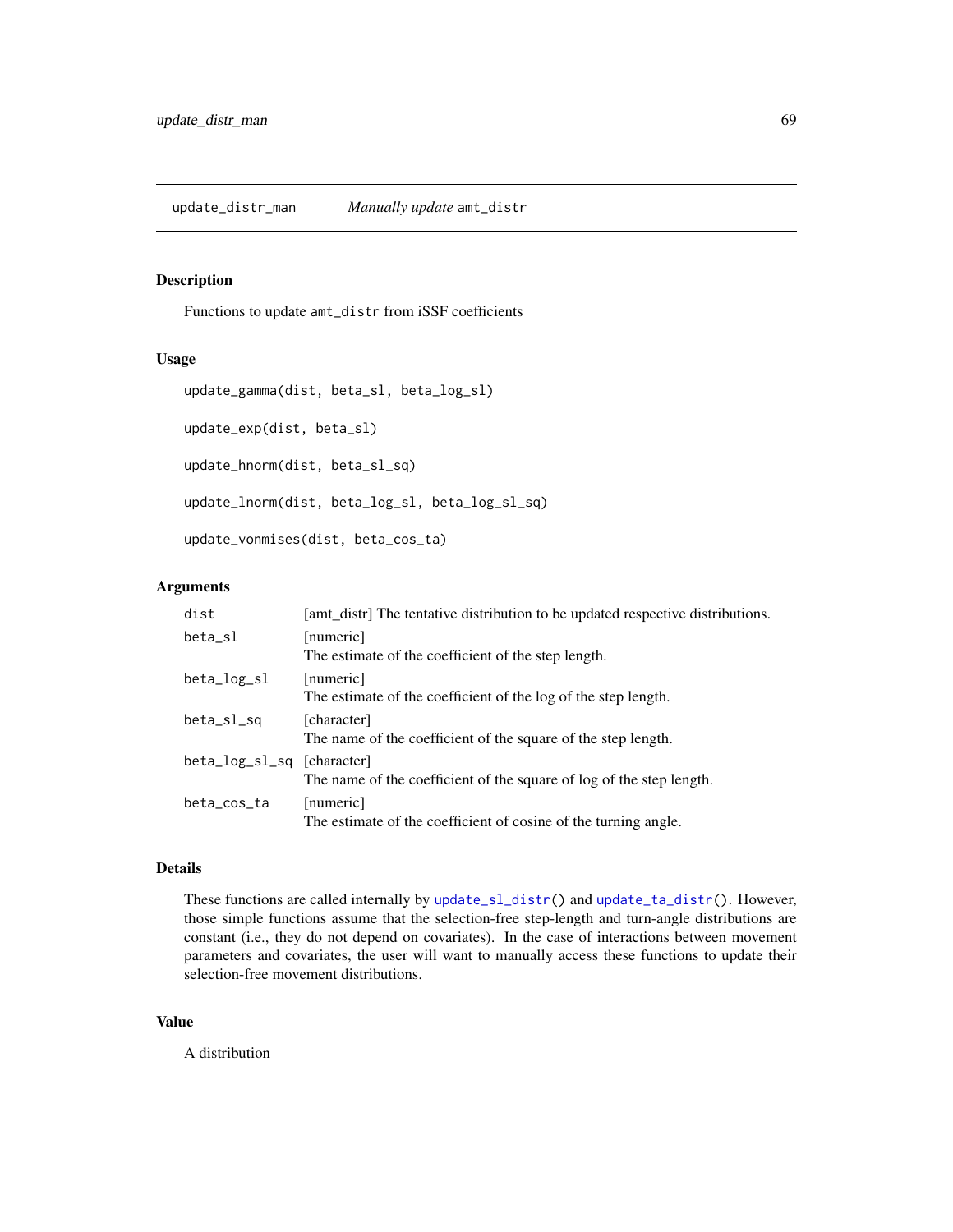#### Examples

```
# Fit an SSF, then update movement parameters.
#Prepare data for SSF
ssf_data <- deer %>%
 steps_by_burst() %>%
 random_steps(n = 15) %>%
 extract_covariates(sh_forest) %>%
 mutate(forest = factor(sh.forest, levels = 1:2,
                   labels = c("forest", "non-forest")),
 cos_t = cos(t_a),log_s1 = log(s1)# Check tentative distributions
# Step length
attr(ssf_data, "sl_")
# Turning angle
attr(ssf_data, "ta_")
# Fit an iSSF (note model = TRUE necessary for predict() to work)
m1 <- ssf_data %>%
 fit_issf(case_ \sim forest \star (sl_ + log_sl_ + cos_ta_) +
               strata(step_id_), model = TRUE)
# Update forest step lengths (the reference level)
forest_sl <- update_gamma(m1$sl_,
                         beta_s1 = m1$model$coefficients["sl_"],
                         beta_log_sl = m1$model$coefficients["log_sl_"])
# Update non-forest step lengths
nonforest_sl <- update_gamma(m1$sl_,
                            beta_sl = m1$model$coefficients["sl_"] +
                               m1$model$coefficients["forestnon-forest:sl_"],
                             beta_log_sl = m1$model$coefficients["log_sl_"] +
                               m1$model$coefficients["forestnon-forest:log_sl_"])
# Update forest turn angles (the reference level)
forest_ta <- update_vonmises(m1$ta_,
                            beta_cos_ta = m1$model$coefficients["cos_ta_"])
# Update non-forest turn angles
nonforest_ta <- update_vonmises(m1$ta_,
                                beta_cos_ta = m1$model$coefficients["cos_ta_"] +
                                  m1$model$coefficients["forestnon-forest:cos_ta_"])
```
<span id="page-69-1"></span><span id="page-69-0"></span>update\_sl\_distr *Update movement distributions*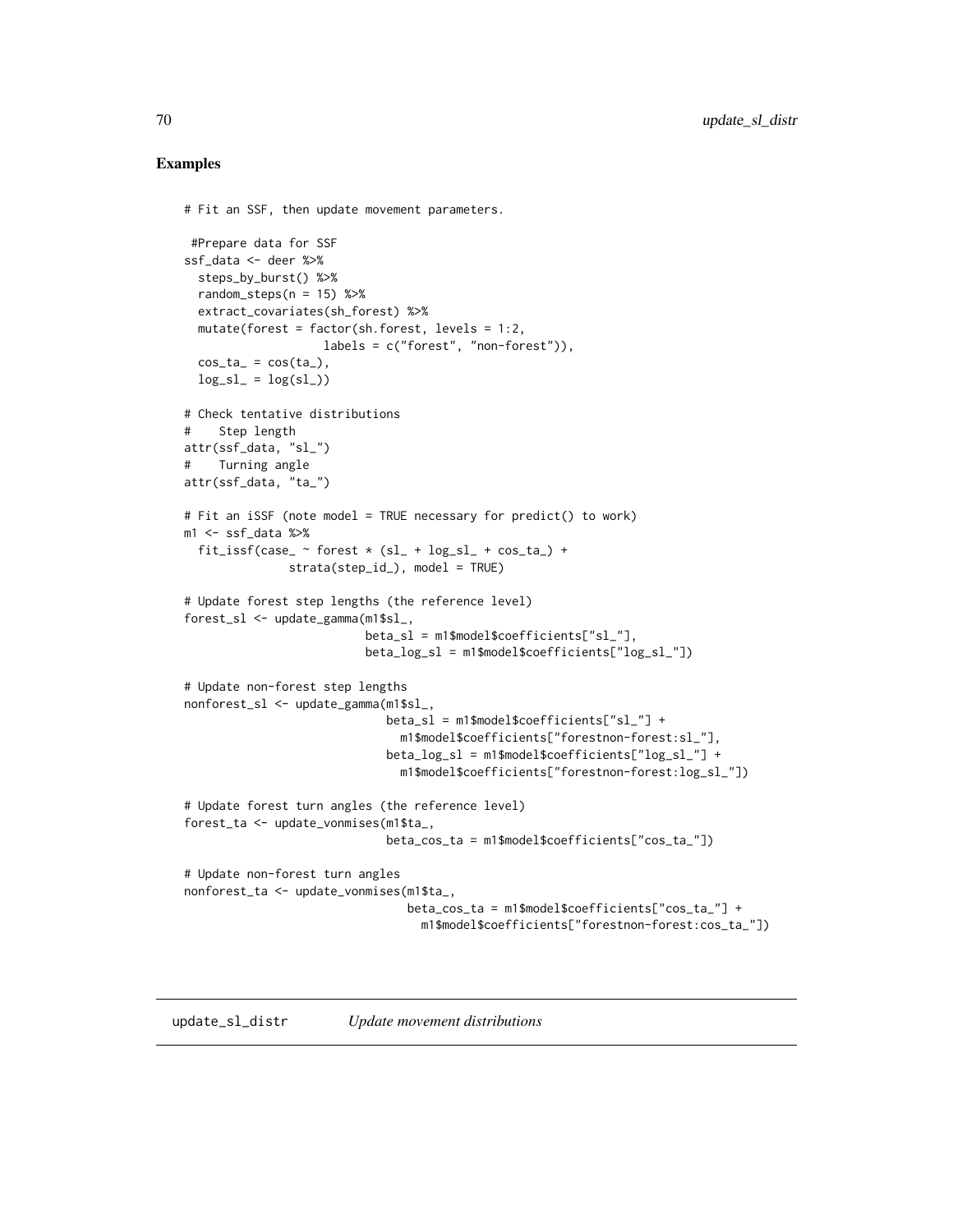update\_sl\_distr 71

#### Description

Update tentative step length or turning angle distribution from a fitted iSSF.

#### Usage

```
update_sl_distr(
  object,
 beta_s1 = "sl",
 beta\_log_s1 = "log_s1",
 beta_s1_sq = "sl_sq_",beta\_log_s1_sq = "log_s1_sq'_s,
  ...
)
```
 $update\_ta\_distr(object, beta\_cos\_ta = "cos\_ta", ...)$ 

# Arguments

| object                     | [fit_clogit]                                                         |
|----------------------------|----------------------------------------------------------------------|
|                            | A fitted iSSF model.                                                 |
| beta_sl                    | [character]                                                          |
|                            | The name of the coefficient of the step length.                      |
| beta_log_sl                | [character]                                                          |
|                            | The name of the coefficient of the log of the step length.           |
| beta_sl_sq                 | [character]                                                          |
|                            | The name of the coefficient of the square of the step length.        |
| beta_log_sl_sq [character] |                                                                      |
|                            | The name of the coefficient of the square of log of the step length. |
| $\ddotsc$                  | Further arguments, none implemented.                                 |
| beta_cos_ta                | [character]                                                          |
|                            | The name of the coefficient of cosine of the turning angle.          |

## Value

An amt\_distr object, which consists of a list with the name of the distribution and its parameters (saved in params).

# Author(s)

Brian J. Smith and Johannes Signer

#### References

Fieberg J, Signer J, Smith BJ, Avgar T (2020). "A "How-to" Guide for Interpreting Parameters in Resource-and Step-Selection Analyses." *bioRxiv*.

# See Also

Wrapper to fit a distribution to data [fit\\_distr\(](#page-23-0))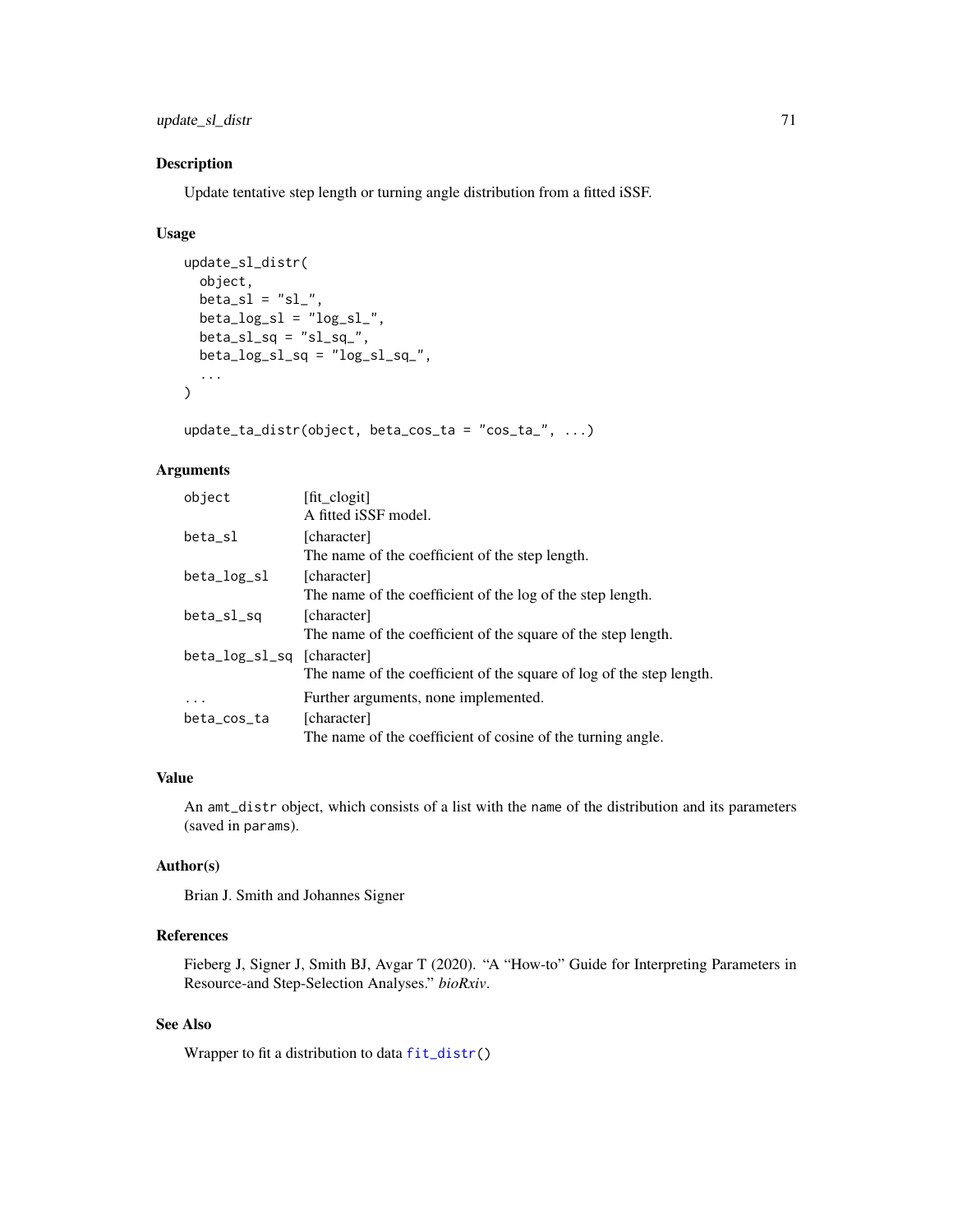### Examples

```
# Fit an SSF, then update movement parameters.
# Prepare data for SSF
ssf_data <- deer %>%
  steps_by_burst() %>%
  random_steps(n = 15) %>%
  extract_covariates(sh_forest) %>%
  mutate(forest = factor(sh.forest, levels = 1:2,
                    labels = c("forest", "non-forest")),
  cos_t = cos(t_a),log_s1 = log(s1)# Check tentative distributions
# Step length
sl_distr_params(ssf_data)
attr(ssf_data, "sl_")
# Turning angle
ta_distr_params(ssf_data)
# Fit an iSSF
m1 \leq -ssf data %>%
 fit_issf(case_ ~ forest +
              sl_+ + log_s1 + cos_t1 +
              strata(step_id_))
# Update step length distribution
new_gamma <- update_sl_distr(m1)
# Update turning angle distribution
new_vm <- update_ta_distr(m1)
# It is also possible to use different step length distributions
# exponential step-length distribution
s2 <- deer %>% steps_by_burst() %>%
  random_steps(sl_distr = fit_distr(.$sl_, "exp"))
m2 <- s2 %>%
  fit\_clogit(case_ sl_ + strata(step_id_))update_sl_distr(m2)
# half normal step-length distribution
s3 <- deer %>% steps_by_burst() %>%
  random_steps(sl_distr = fit_distr(.$sl_, "hnorm"))
m3 <- s3 %>%
  mutate(sl_sq_ = sl_^2) %>%
  fit_clogit(case_ ~ sl_sq_ + strata(step_id_))
update_sl_distr(m3)
# log normal step-length distribution
s4 <- deer %>% steps_by_burst() %>%
```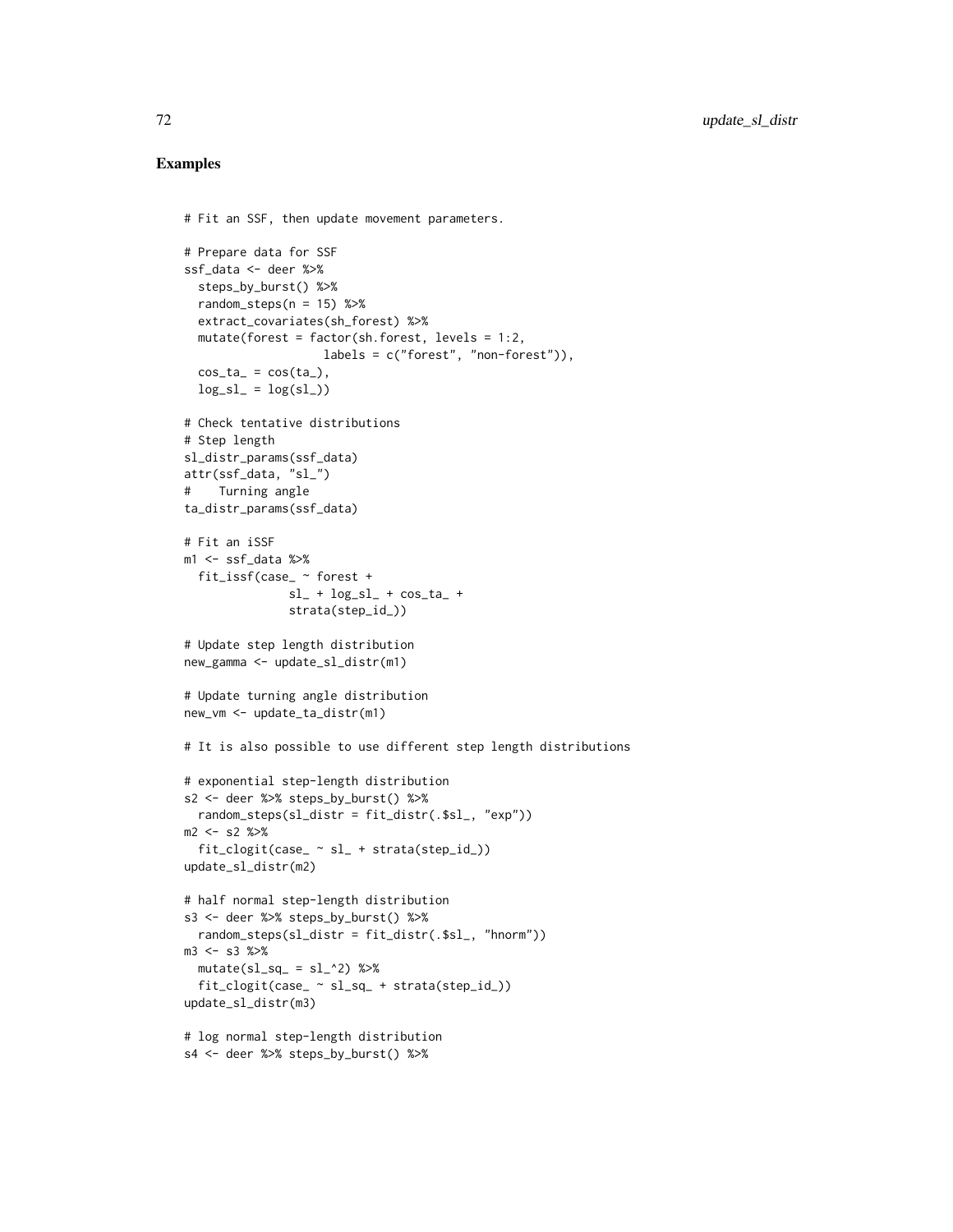```
random_steps(sl_distr = fit_distr(.$sl_, "lnorm"))
m4 < - s4 %>%
 <code>mutate(log_sl_ = log(sl_), log_sl_sq_ = log(sl_)^2) %>%</code>
 fit_clogit(case_ ~ log_sl_ + log_sl_sq_ + strata(step_id_))
update_sl_distr(m4)
```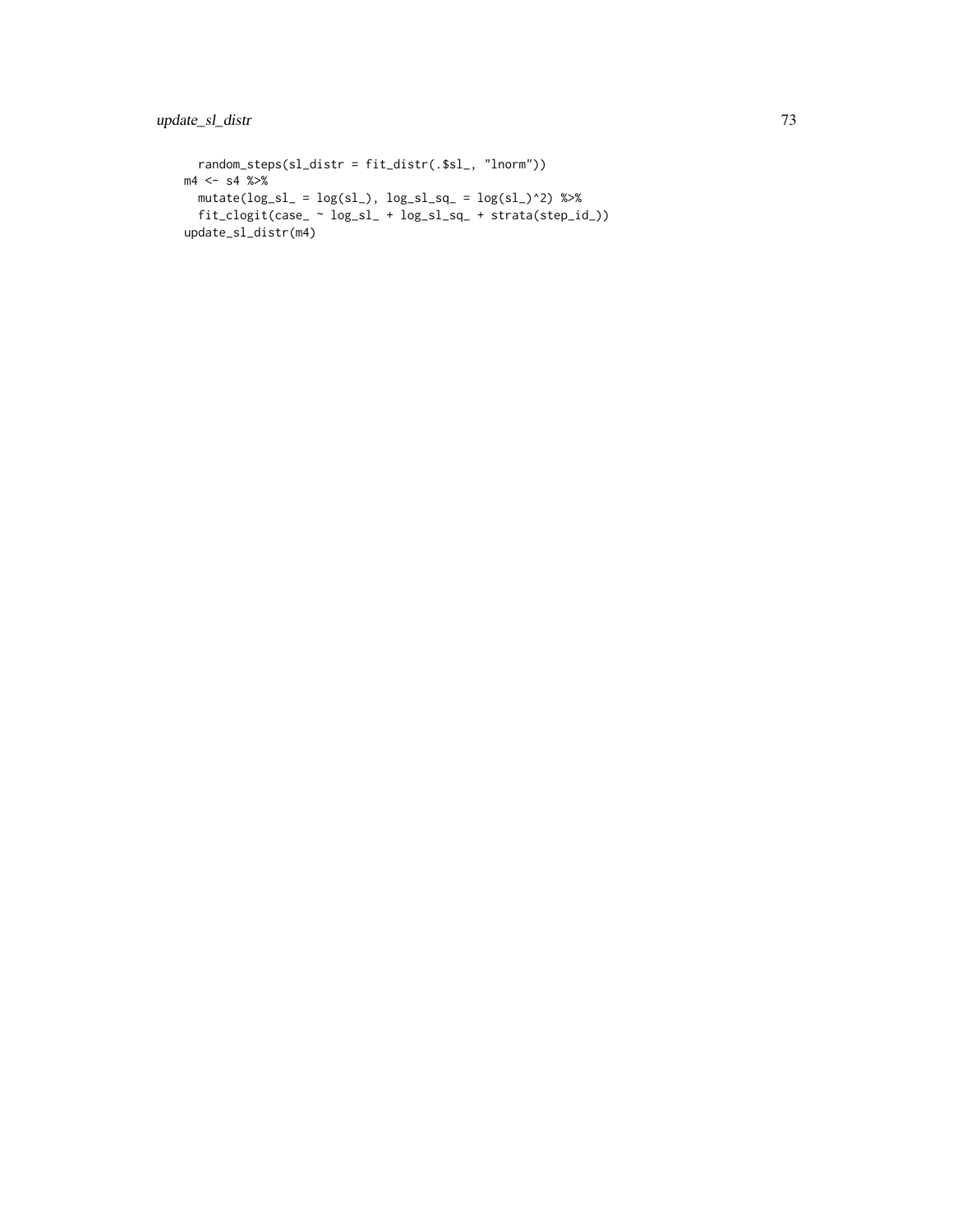## Index

∗ datasets amt\_fisher, [4](#page-3-0) amt\_fisher\_covar, [5](#page-4-0) deer, [14](#page-13-0) sh, [56](#page-55-0) sh\_forest, [57](#page-56-0) add\_nsd *(*nsd*)*, [44](#page-43-0) amt *(*amt-package*)*, [3](#page-2-0) amt-package, [3](#page-2-0) amt\_fisher, [4](#page-3-0) amt\_fisher\_covar, [5](#page-4-0) as\_degree *(*convert\_angles*)*, [12](#page-11-0) as\_ltraj *(*coercion*)*, [11](#page-10-0) as\_move *(*coercion*)*, [11](#page-10-0) as\_moveHMM *(*coercion*)*, [11](#page-10-0) as\_rad *(*convert\_angles*)*, [12](#page-11-0) as\_sf\_lines, [5](#page-4-0) as\_sf\_points, [6](#page-5-0) as\_sp *(*coercion*)*, [11](#page-10-0) as\_telemetry *(*coercion*)*, [11](#page-10-0) as\_track, [6](#page-5-0) available\_distr, [7](#page-6-0) bandwidth\_pi, [8](#page-7-0) bandwidth\_ref, [9](#page-8-0) bbox, [9](#page-8-0) centroid, [10](#page-9-0) coercion, [11](#page-10-0) convert\_angles, [12](#page-11-0) coords, [13](#page-12-0) cum\_dist *(*movement\_metrics*)*, [43](#page-42-0) cum\_ud, [13](#page-12-0)

deer, [14](#page-13-0) diff, [15](#page-14-0) diff\_x *(*diff*)*, [15](#page-14-0) diff\_y *(*diff*)*, [15](#page-14-0) direction\_abs *(*steps*)*, [60](#page-59-0) direction\_rel *(*steps*)*, [60](#page-59-0) dispersal\_kernel, [15](#page-14-0) distr\_name, [18](#page-17-0) distributions, [17](#page-16-0)

```
extent, 19
extent_both (extent), 19
extent_max (extent), 19
extent_x (extent), 19
extent_y (extent), 19
extract_covariates, 19
extract_covariates_along
        (extract_covariates), 19
extract_covariates_var_time
        (extract_covariates), 19
```

```
filter_min_n_burst, 21
fit_clogit, 22
fit_ctmm, 23
fit_distr, 24, 71
fit_issf (fit_clogit), 22
fit_logit, 24
fit_rsf (fit_logit), 24
fit_ssf (fit_clogit), 22
from (from_to), 25
from_to, 25
```
get\_crs, [26](#page-25-0) get\_distr, [26](#page-25-0)

habitat\_kernel, [27](#page-26-0) has\_crs, [29](#page-28-0) hr\_akde, [29](#page-28-0) hr\_area, [32](#page-31-0) hr\_cud *(*cum\_ud*)*, [13](#page-12-0) hr\_isopleths, [33](#page-32-0) hr\_kde *(*hr\_akde*)*, [29](#page-28-0) hr\_kde\_lscv, [34](#page-33-0) hr\_kde\_pi *(*bandwidth\_pi*)*, [8](#page-7-0) hr\_kde\_ref *(*bandwidth\_ref*)*, [9](#page-8-0)